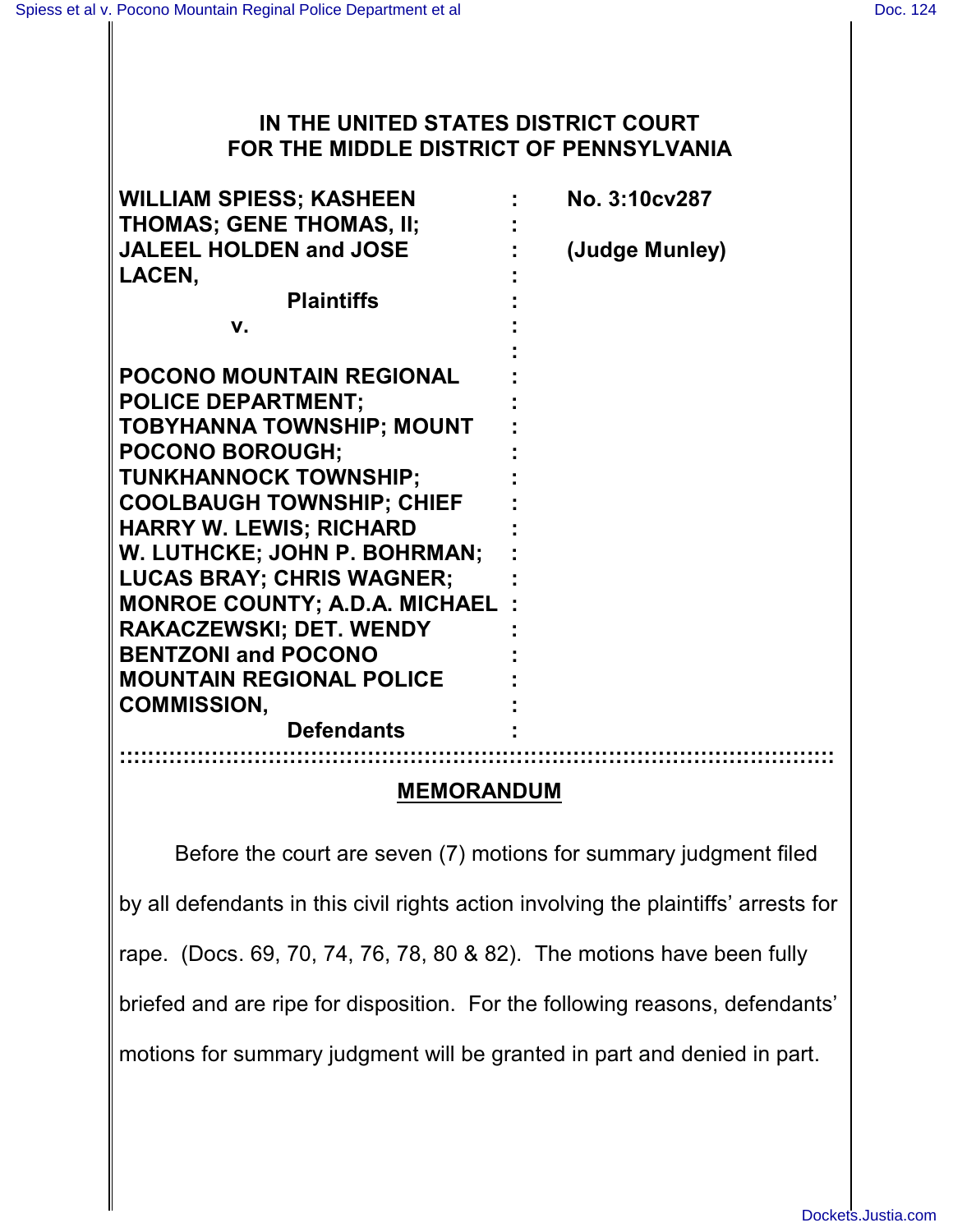# **BACKGROUND**

This civil rights lawsuit arises from the arrest and incarceration pending trial of Plaintiffs William Spiess ("Spiess"), Kasheen Thomas, Gene Thomas, II, Jaleel Holden ("Holden") and Jose Lacen ("Lacen") for the alleged sexual assault of two girls–sixteen year old AJ and fifteen year old TM–on the night of February 9, 2008.<sup>1</sup> (Doc. 63, Am. Compl. (hereinafter "Am. Compl.") ¶ 1). Spiess alleges that he did not engage in any sexual acts with either girl. (Doc. 71-22, Ex. U, Tr. of William Spiess Recorded Statement at 20; Doc. 71-20, Ex. S, Dep. of William Spiess (hereinafter "Spiess Dep.") at 54). The remaining plaintiffs state they engaged only in consensual sexual acts with the two girls. (Doc. 110, Pls.' Resp. to Monroe County Statement of Material Facts ¶ 14).

The court recognizes the sensitive and intimately personal nature of sexual assault cases. Because we find it necessary to intelligently discuss the present case, a graphic description of events is, unfortunately, required.

On the morning of February 11, 2008, the two girls went to the Pocono Mountain Regional Police Department ("PMRPD"). (Doc. 71-1,

The court will refer to these minor individuals only by their initials. See Local Rule 5.2(d)(2); FEDERAL RULE OF CIVIL PROCEDURE 5.2.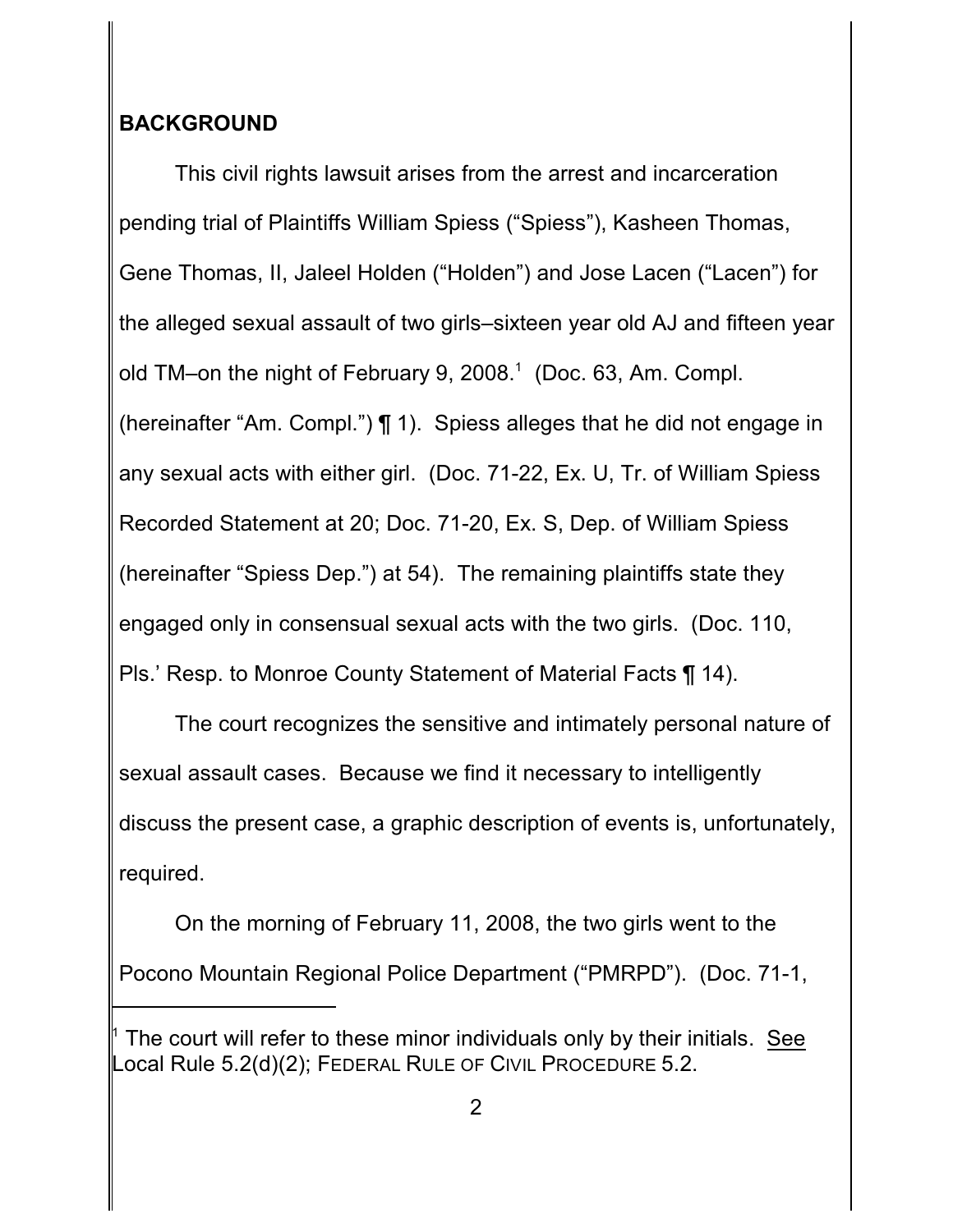Ex. A, PMRPD Incident Report dated Feb. 10, 2008 (hereinafter "Incident Report") at 5-30, 32-61). The young women asserted that they were sexually assaulted on February 9, 2008. (Id.) The alleged victims were interviewed separately and gave conflicting stories regarding what had occurred on February 9, 2008. (Id.) The girls' statements differed in many different ways.

Subsequent to obtaining AJ's statement, Defendant PMRPD Detective Richard Luthcke ("Detective Luthcke") and Defendant Monroe County Detective Wendy Bentzoni ("Detective Bentzoni") transported AJ to the Pegasus Child Advocacy Center in Carbondale, Pennsylvania. (Incident Report at 61). At approximately 11:00 a.m., Dr. Andi Taroli, Medical Director of the Pegasus Comprehensive Assessment Center, performed a forensic interview and examination of AJ. (Id.) Dr. Taroli concluded that AJ was a sexual assault victim. (Doc. 81, Luthcke Statement of Material Facts ¶ 47).

Between 10:30 a.m. and 12:00 noon. Detective Luthcke called his supervisor, Defendant PMRPD Detective Chris Wagner ("Detective Wagner"), advising him of a current investigation involving the rape of two minors by multiple suspects. (Id. at 98; Doc. 72, Wagner Statement of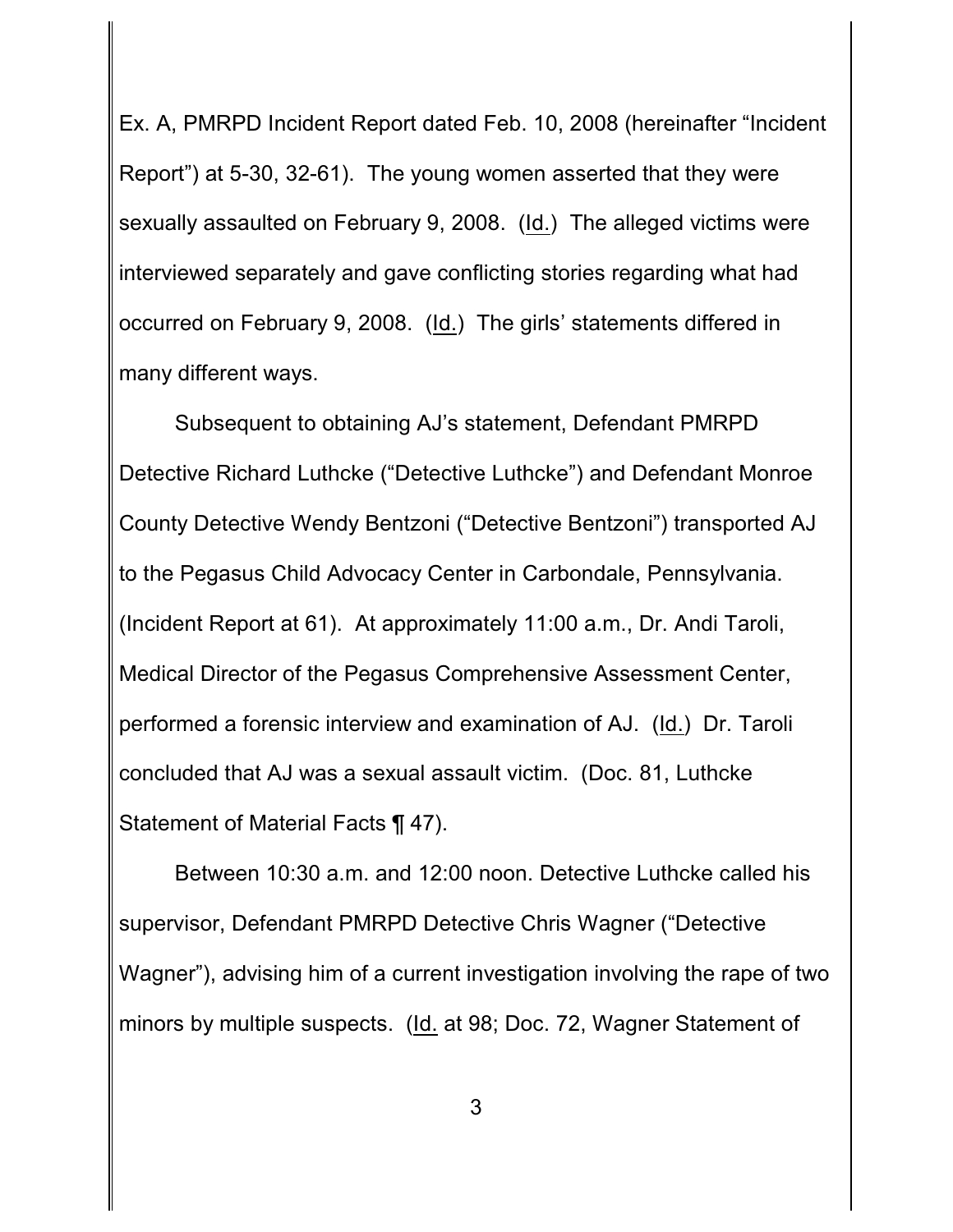Material Facts ¶ 11). Detective Wagner advised Detective Luthcke he would assist when he arrived at the office. (Incident Report at 98). Upon arrival, Detective Wagner requested to speak with minor AJ. (Id.) Detectives Luthcke and Wagner then spoke with AJ in the common interview room at PMRPD Headquarters. (Id.) This interview was not recorded.

At approximately 4:45 p.m., Detectives Luthcke and Wagner drove to Spiess' residence. (Id. at 61, 98). Spiess' mother answered the door and stated she had been waiting all day for the officers to arrive because TM's family had approached Spiess and her husband earlier in the day about a party where AJ and TM were sexually assaulted. (Id. at 61). Spiess' mother then handed Detectives Luthcke and Wagner a note in TM's handwriting stating Spiess did not do anything wrong on the night of February 9, 2008. (Id.) Detectives Luthcke and Wagner were unable to speak with Spiess because he was not home. (Id.) But, Spiess' mother made arrangements to bring him to PMRPD Headquarters. (Id.)

Around 6:15 p.m., Spiess arrived at PMRPD Headquarters and was interviewed by Defendants Detective Luthcke and PMRPD Detective Lucas Bray ("Detective Bray"). (Id. at 62, 98). The interview was taped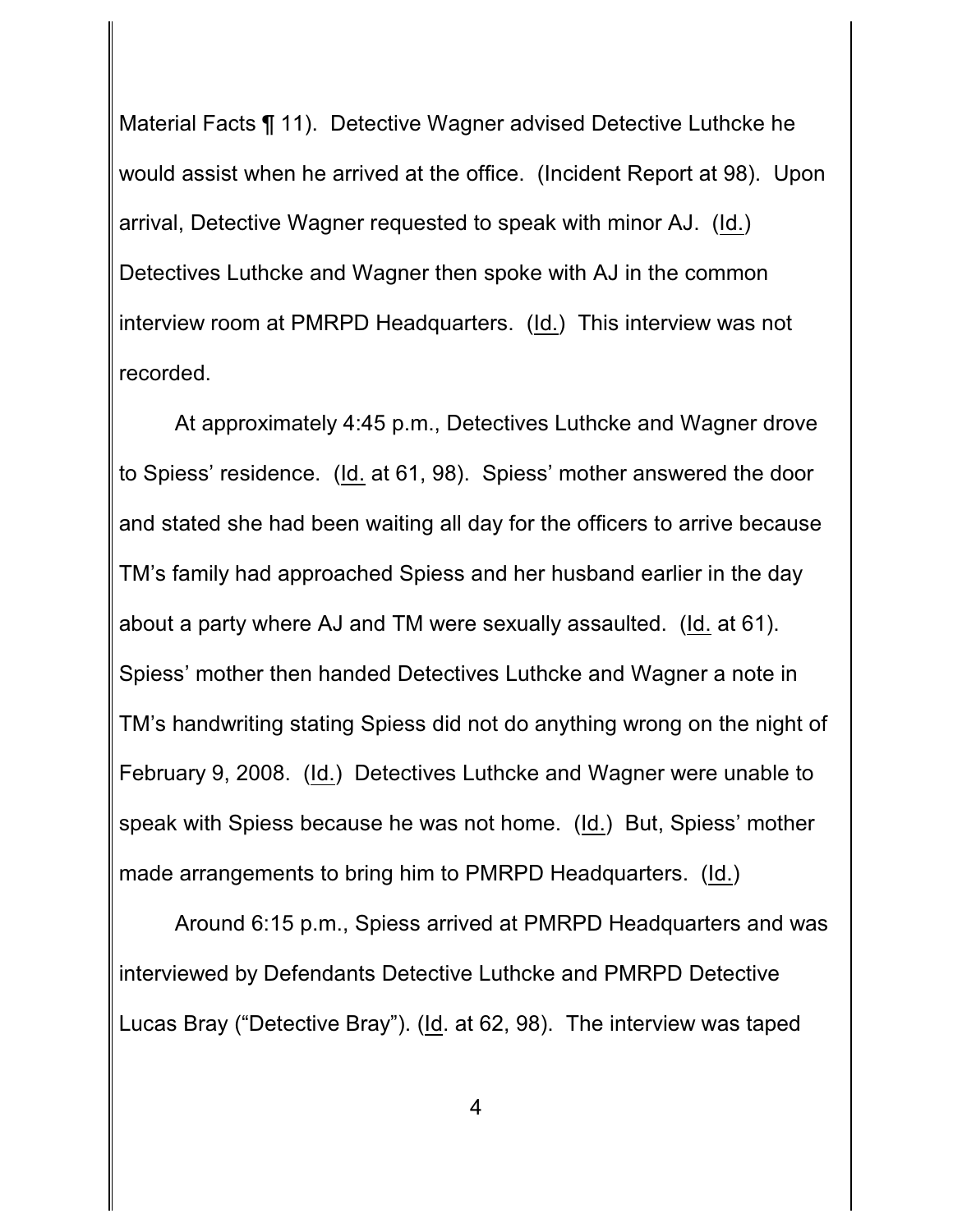and initially concluded at 7:15 p.m. (Incident Report at 92). The tape was turned back on, however, and Spiess continued to speak until 7:17 p.m. (Id.) The tape was turned off from  $7:17$  p.m. to  $7:26$  p.m. At  $7:26$  p.m., Spiess continued speaking with the detectives. (Id. at 93). The record does not accurately reflect what time the tape was finally stopped. (Id. at 97). But, Spiess' additional statement consisted of four (4) pages within the incident report. (Id. at 93-97).

Subsequent to Spiess' interview, Detective Bray assisted Detective Luthcke with the completion of an arrest warrant for Lacen. (Id. at 101). After completing the arrest warrant for Lacen, Detectives Wagner and Bray were able to confirm the alleged sexual assaults took place at 5008 Trafalgar Road, Mount Pocono, Pennsylvania. (Id.)

Detective Wagner returned to PMRPD Headquarters and reviewed the search warrant and affidavit of probable cause prepared by Detective Luthcke. (Id. at 99). Subsequent to reviewing the affidavit of probable cause, Detective Wagner spoke with Defendant Monroe County Assistant District Attorney Michael Rakaczewski ("ADA Rakaczewski"). (Id.) Detective Wagner requested a nighttime search warrant out of concern that evidence might be destroyed. (Id.) After speaking with ADA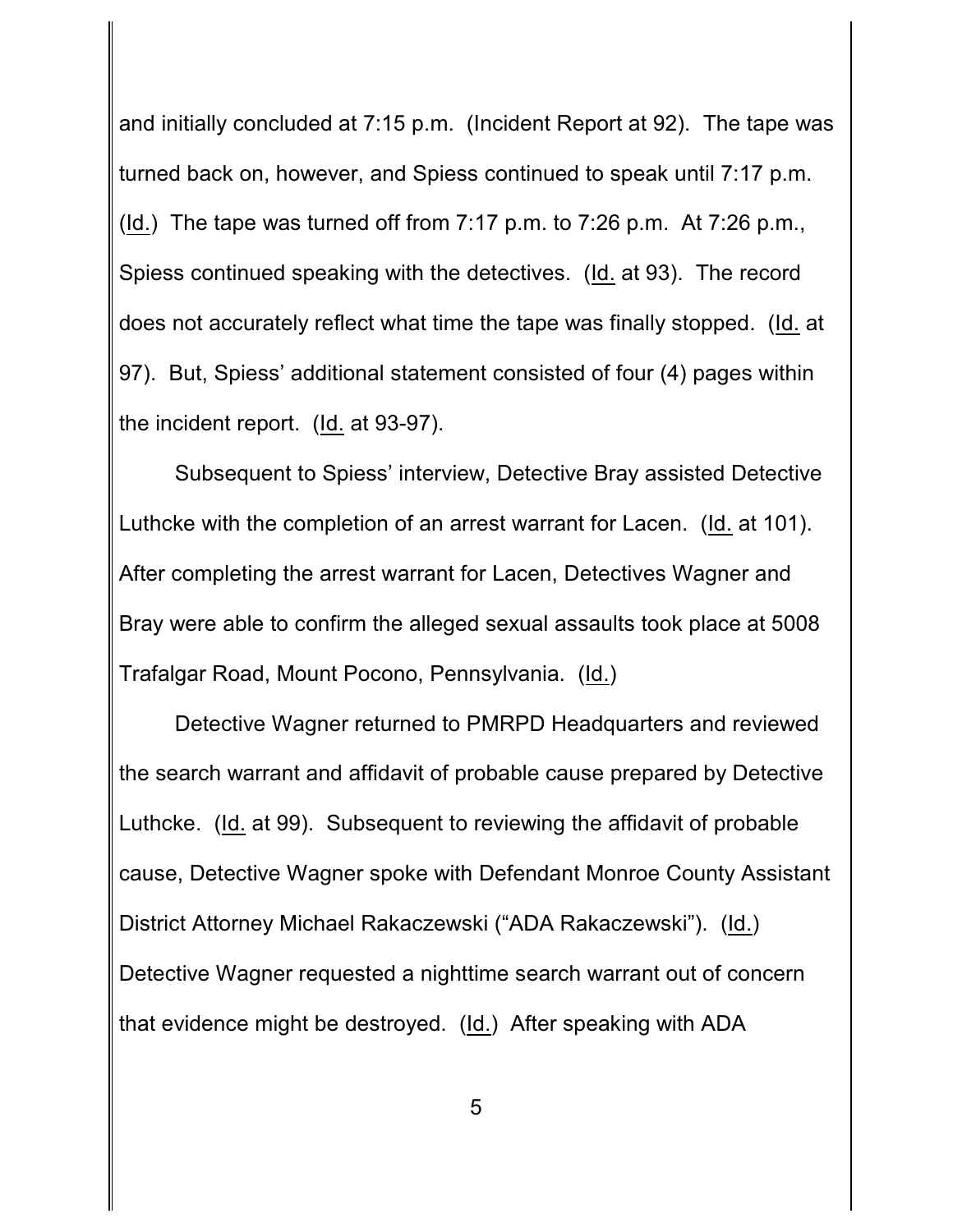Rakaczewski, Detective Luthcke faxed the search and arrest warrant applications to ADA Rakaczewski. (Id. at 97, 99). ADA Rakaczewski approved the warrants and they were forwarded to District Judge Anzini for approval. (Id.) District Judge Anzini approved the search and arrest warrants at  $11:30$  p.m. ( $\underline{Id.}$ )

Simultaneous with Detective Luthcke's actions to obtain the search and arrest warrants, Detectives Lenning, Bentzoni, Bray, Bohrman, Wagner and Officer Dunlap drove to 5008 Trafalgar Road–Lacen's residence. (Id. at 99). Shortly after arriving, Detective Lutchke advised the officers that the search and arrest warrants had been approved. (Id.) The detectives then executed the search warrant and Detective Bray arrested Lacen at approximately 11:40 p.m. on February 11, 2008. (Id. at 2-4, 99, 101).

Spiess, Kasheen Thomas and Gene Thomas II, were arrested on February 25, 2008. (Id. at 2-4). Holden was arrested on March 24, 2008. (Id.) The plaintiffs were charged with multiple felony counts of rape by forcible compulsion, conspiracy to commit rape, involuntary deviate sexual intercourse by forcible compulsion, sexual assault, aggravated indecent assault and indecent assault. (Id.) Three (3) of the five (5) plaintiffs,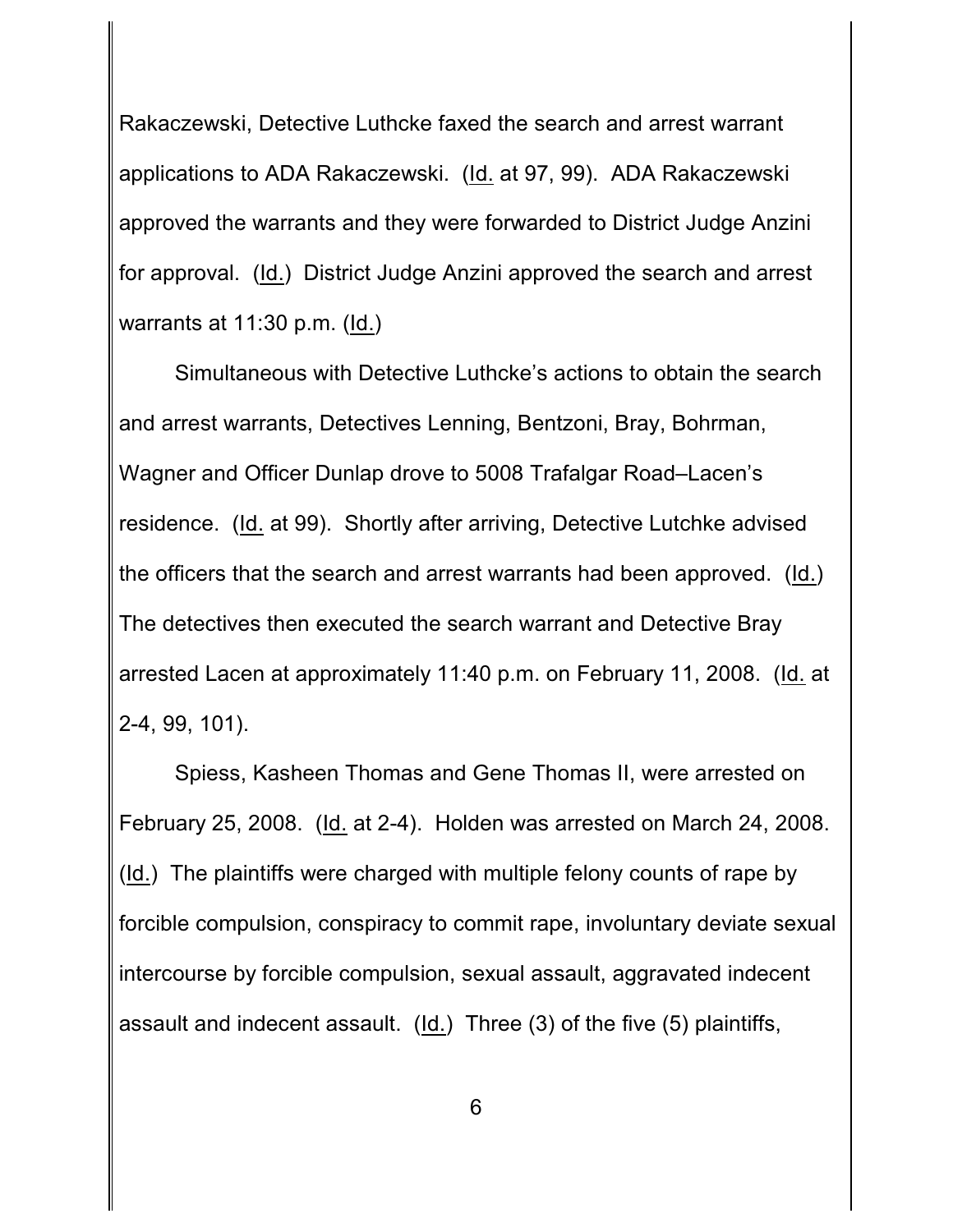although juveniles, were charged as adults because AJ stated a knife was used during the assault.

Prior to making the allegations of rape in February 2008, AJ had made two previous complaints of sexual molestation against a family member to PMRPD. The complaints were made in the spring of 2006 and October 2007 and were investigated by the Monroe County District Attorney's Office, PMRPD and Monroe County Children and Youth (Doc 63-4, Ex. D Apr. 21, 2006 incident report; Doc. 63-5, Ex. E, Oct. 31, 2007 incident report (hereinafter "Oct. 2007 incident report")). In both cases, AJ's allegations were recanted or closed as unfounded after detectives interviewed AJ and her family. (Id.) Specifically, on December 3, 2007, Monroe County Children and Youth closed the second abuse allegation as being unfounded and notified Detective Bohrman. (Oct. 2007 incident report at 18). Detective Bohrman closed his case and forwarded the file on the second abuse allegation to ADA Rakaczewski. (Id.) ADA Rakaczewski declined to prosecute the family member. (Doc. 111-12, Ex. H, Dep. of Michael Rakaczewski (hereinafter "Rakaczewski Dep.") at 52- 53).

Following a preliminary hearing on March 28, 2008, in which AJ and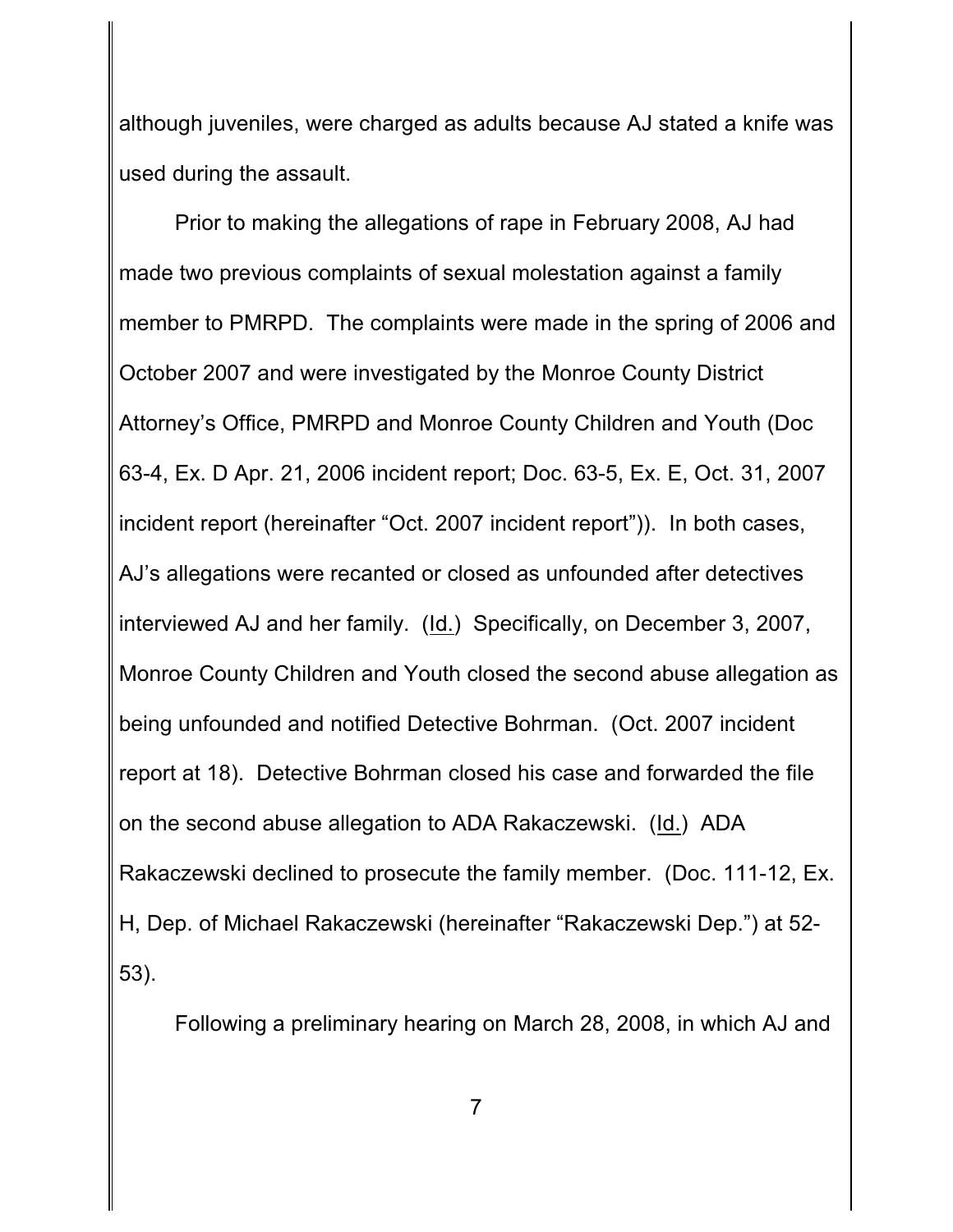TM testified and identified the plaintiffs as their assailants, plaintiffs were bound over for trial and incarcerated for nearly a year. In January 2009, the Monroe County DA's office received a letter from AJ's school. The letter reported AJ had confessed to providing false statements to police and false testimony to the court. In relevant part, the letter stated:

1. AJ knew "she was going to engage in sexual activities at the boys' house."

2. AJ knew "other males were going to be there as well."

3. AJ admitted "she may have gone into another room and it got a little out of control and that she didn't leave because one of the boys told her if she did not continue he would not be her boyfriend anymore."

4. At the time, AJ "thought she needed a boyfriend so she continued engaging in sexual activity."

5. AJ admitted everything that had been previously stated about "a knife being held to her throat was untrue. There wasn't any knife."

(Doc. 111-11, Ex. G, AJ Pass Program Statement dated Jan. 6, 2009).

Subsequent to receiving the letter, Detective Luthcke and ADA Rakaczewski reinterviewed AJ on January 13, 2009. (Rakaczewski Dep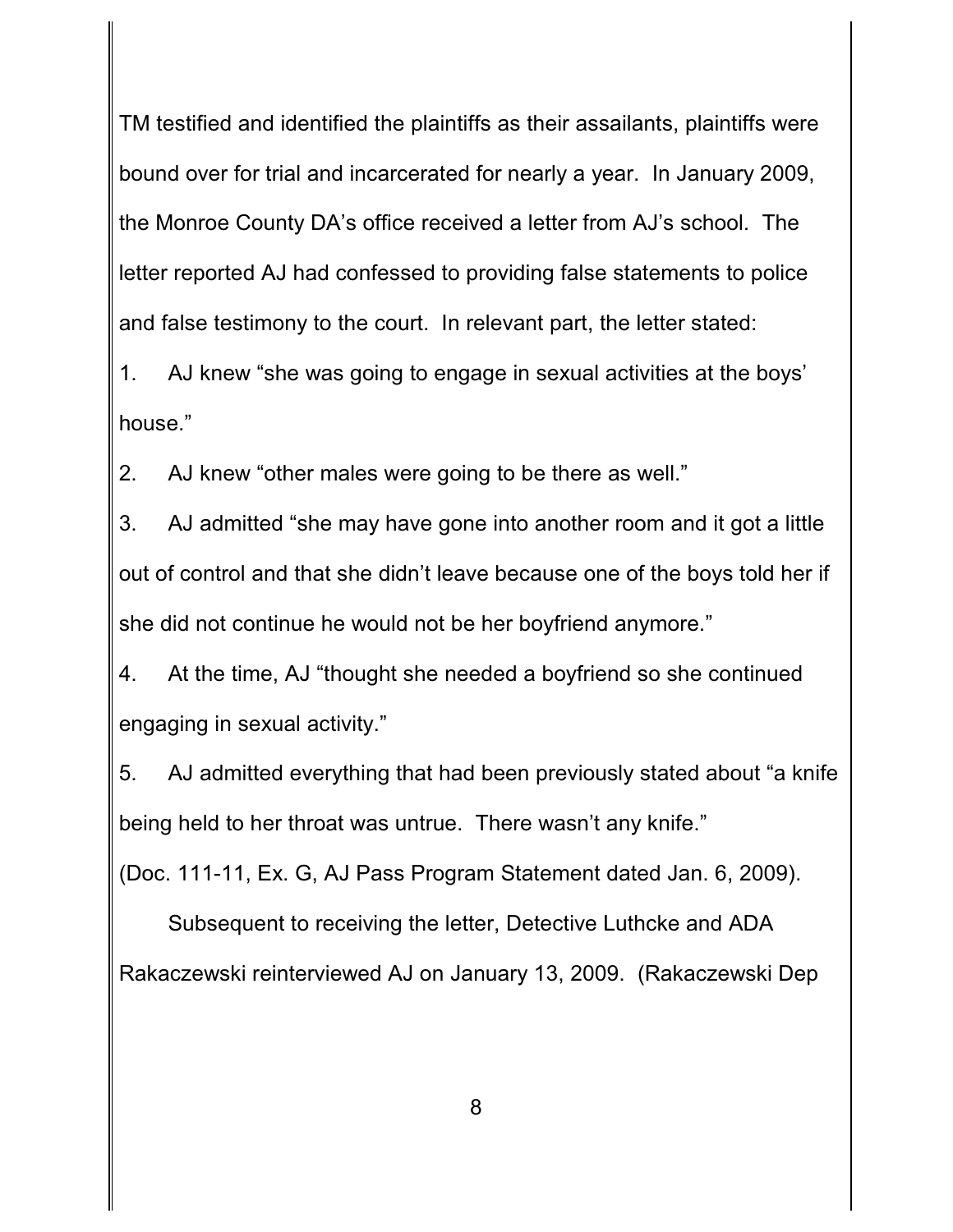at 23). AJ denied telling her school that she made false statements to the police. (Id.)

On January 20, 2009, however, ADA Rakaczewski and Detective Bentzoni reinterviewed AJ for a second time. (Id.) AJ admitted lying about three things. First, AJ admitted Spiess did not assault anyone. (Id.) Second, AJ lied about the presence of alcohol. (Id.) Finally, AJ lied about the presence of a knife. (Id.) As a result, on February 3, 2009, ADA Rakaczewski filed a nolle prosequi petition that effectively dropped all charges against plaintiffs. (Doc. 71-18, Ex. Q, Pet. to Nolle Prosequi). ADA Rakaczewski also concurred on plaintiffs' subsequent expungement petitions. (Doc. 111-19, Ex. L, William Spiess Expungement Pet. and Order).

The plaintiffs filed a section 1983 complaint on February 8, 2010 alleging the defendants violated their civil rights. (Doc. 1, Compl.). After some motions and court orders, the plaintiffs' filed a nine-count amended complaint on June 7, 2012. (Doc. 63). Count I alleges false arrest and false imprisonment against the individual defendants. In Count II, plaintiffs' assert a false arrest claim against ADA Rakaczewski in his investigative capacity. Count III was omitted. Count IV charges the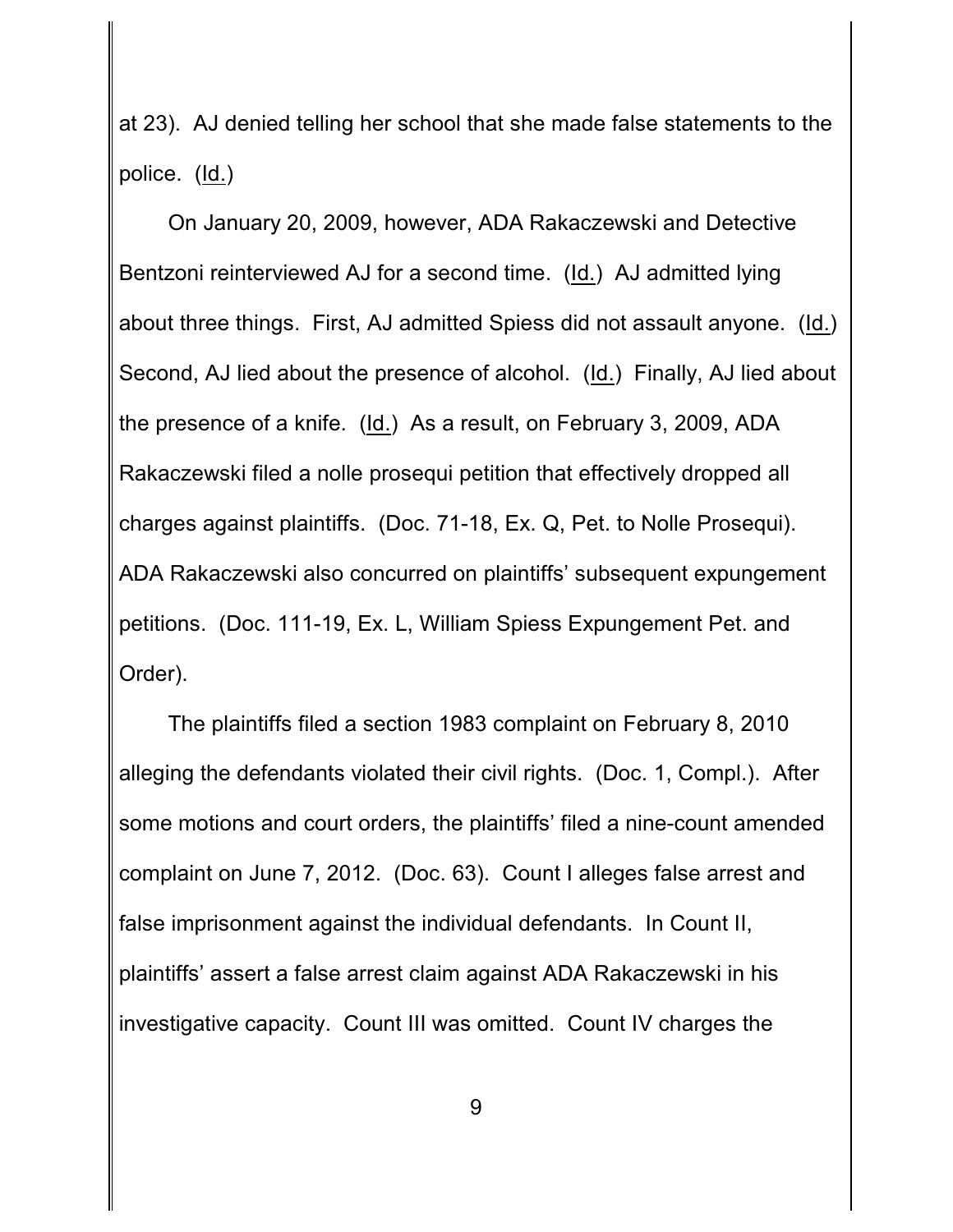individual defendants with malicious prosecution. Counts V - VII were omitted. Count VIII alleges a failure to train and supervise claim against Tobyhanna Township, Mount Pocono Borough, Tunkhannock Township and Coolbaugh Township (collectively "municipalities"), Pocono Mountain Regional Police Commission (hereinafter "commission"), PMRPD and Chief Lewis. In Count IX, plaintiffs assert a failure to train and supervise claim against Monroe County.

The defendants answered the amended complaint on June 26, 2012. (Docs. 64, 65). At the conclusion of discovery, the defendants filed the instant motions for summary judgment (Docs. 69, 70, 74, 76, 78, 80 & 82) bringing the case to its present posture.

## **JURISDICTION**

The court has federal question jurisdiction over this civil rights action brought under 42 U.S.C. § 1983. See 28 U.S.C. § 1331 ("The district courts shall have original jurisdiction of all civil actions arising under the Constitution, laws, or treaties of the United States."); 28 U.S.C. §§ 1343(a)(3), (4) (granting district courts jurisdiction over civil actions brought to redress deprivations of constitutional or statutory rights by way of damages or equitable relief).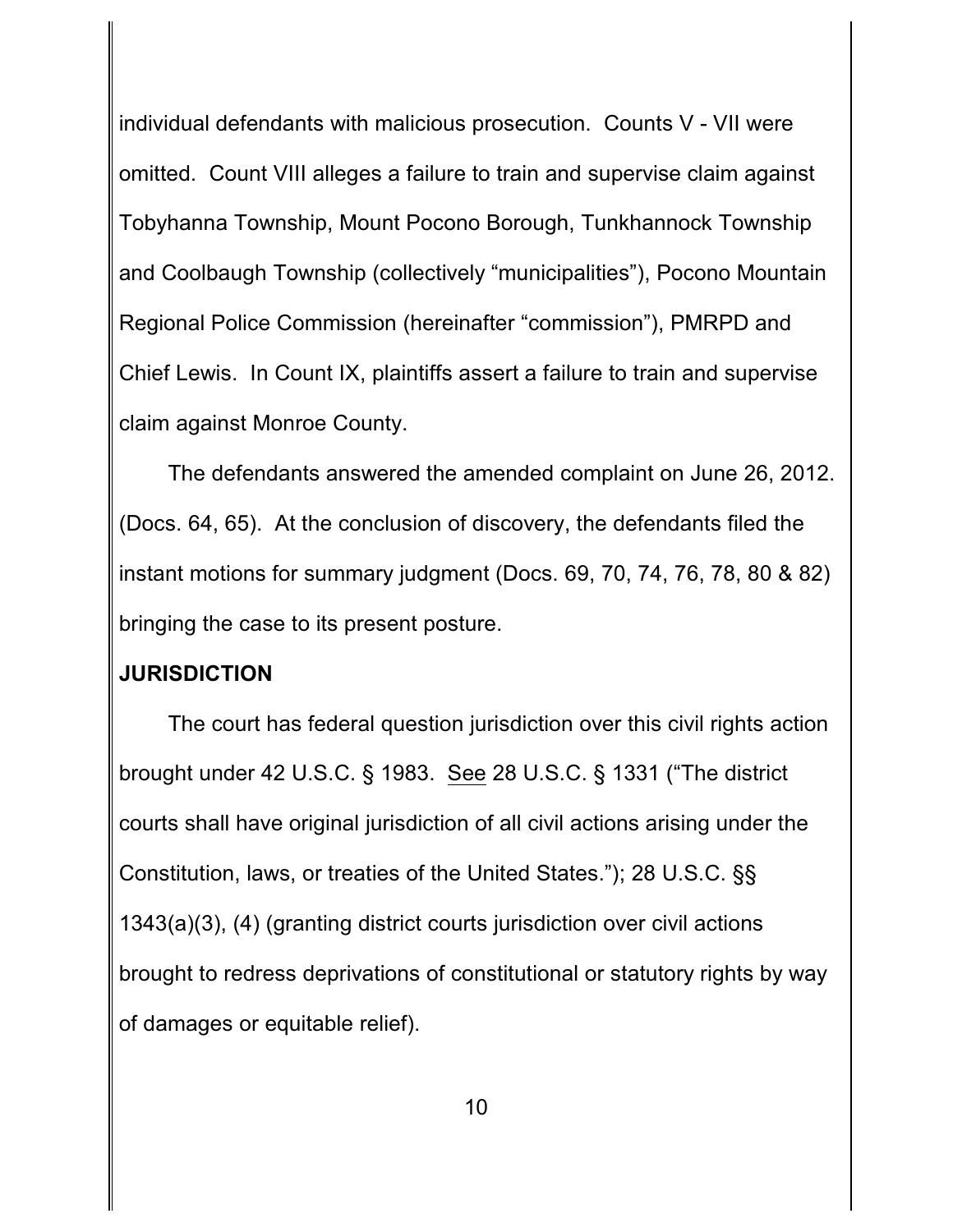### **LEGAL STANDARD**

Granting summary judgment is proper "'if the pleadings, depositions, answers to interrogatories, and admissions on file, together with the affidavits, if any, show that there is no genuine issue as to any material fact and that the moving party is entitled to judgment as a matter of law.'" See Knabe v. Boury, 114 F.3d 407, 410 n.4 (3d Cir. 1997) (quoting FED. R. CIV. P. 56(c)). "[T]his standard provides that the mere existence of some alleged factual dispute between the parties will not defeat an otherwise properly supported motion for summary judgment; the requirement is that there be no genuine issue of material fact." Anderson v. Liberty Lobby, Inc., 477 U.S. 242, 247-48 (1986) (emphasis in original).

 In considering a motion for summary judgment, the court must examine the facts in the light most favorable to the party opposing the motion. Int'l Raw Materials, Ltd. v. Stauffer Chem. Co., 898 F.2d 946, 949 (3d Cir. 1990). The burden is on the moving party to demonstrate that the evidence is such that a reasonable jury could not return a verdict for the non-moving party. Anderson v. Liberty Lobby, Inc., 477 U.S. 242, 248 (1986). A fact is material if it might affect the outcome of the suit under the governing law. Id. Where the non-moving party will bear the burden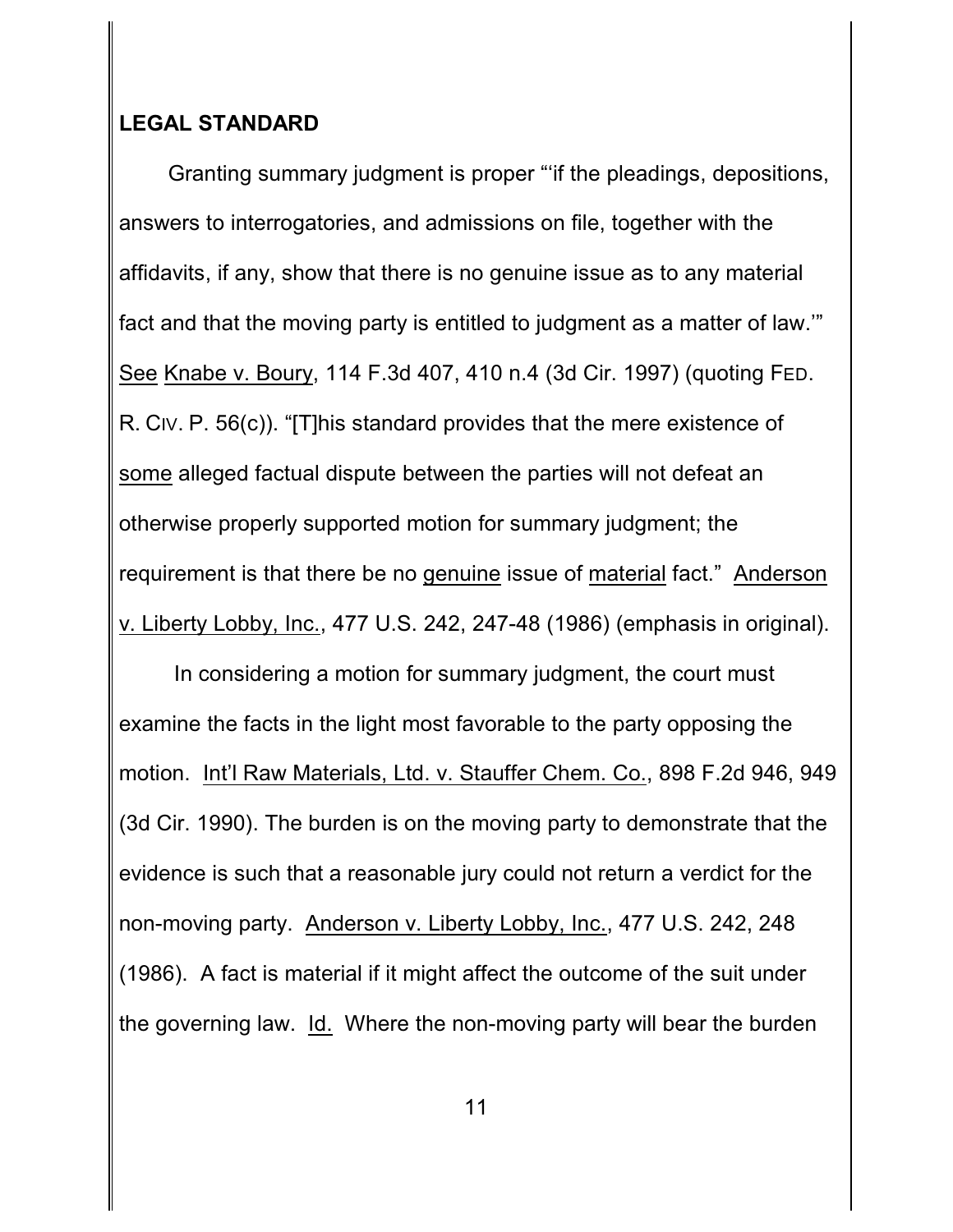of proof at trial, the party moving for summary judgment may meet its burden by showing that the evidentiary materials of record, if reduced to admissible evidence, would be insufficient to carry the non-movant's burden of proof at trial. Celotex v. Catrett, 477 U.S. 317, 322 (1986). Once the moving party satisfies its burden, the burden shifts to the nonmoving party, who must go beyond its pleadings, and designate specific facts by the use of affidavits, depositions, admissions, or answers to interrogatories showing that there is a genuine issue for trial. Id. at 324. **DISCUSSION**

In the present case, the defendants are separated into three groups: (1) PMRPD Detectives Bohrman, Bray, Luthcke, Wagner and Monroe County Detective Bentzoni (collectively "individual defendants") who are sued for unlawful arrest, false imprisonment and malicious prosecution; (2) ADA Rakaczewski, in his individual investigative capacity as an assistant district attorney, who is sued for false arrest; and (3) Chief Lewis, PMRPD, the municipalities, the commission, and Monroe County (collectively "the municipal defendants") who are sued for failure to train and supervise.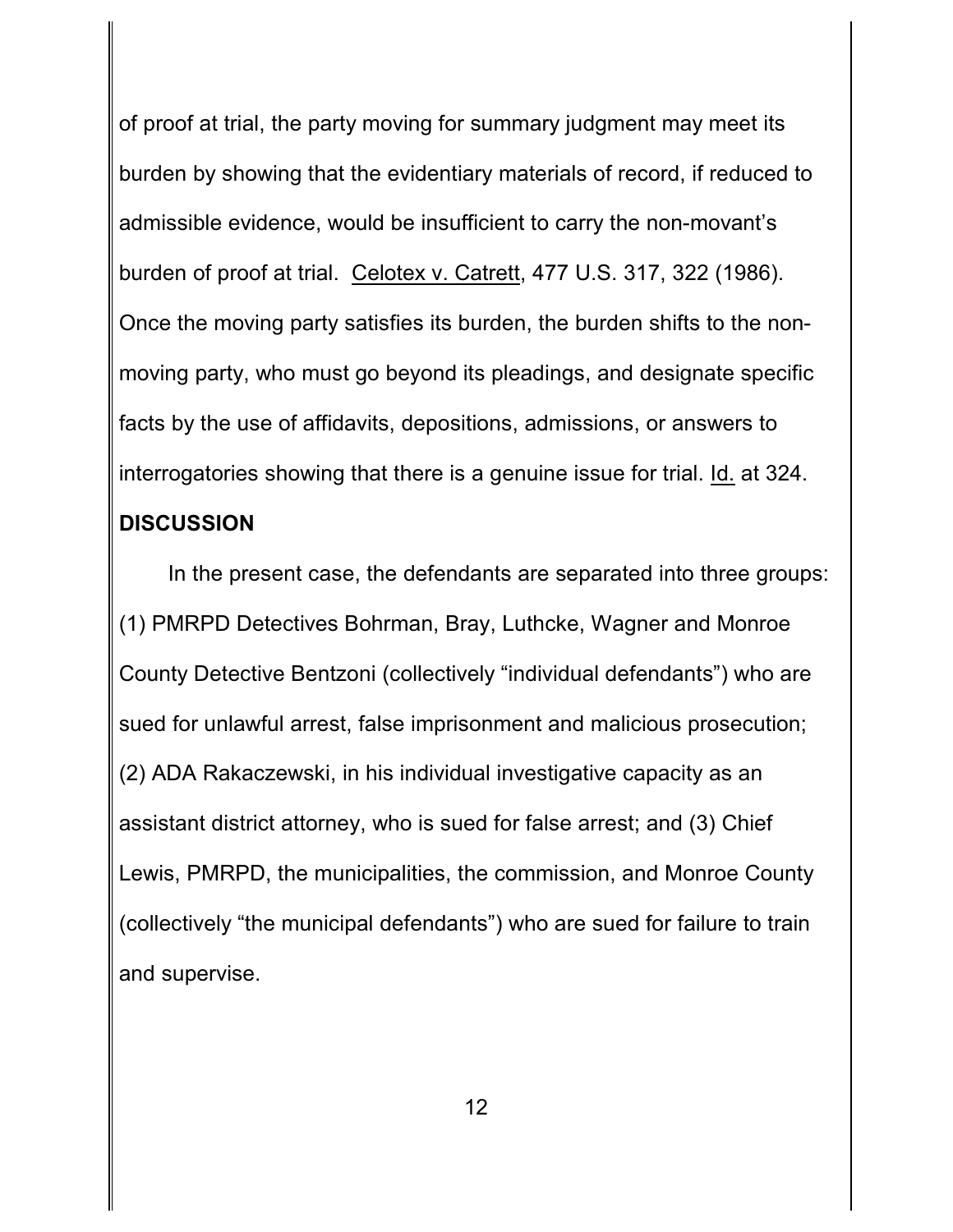The defendants have filed seven motions for summary judgment. (Docs. 69, 70, 74, 76, 78, 80, 82). Collectively, they seek summary judgment on all counts within plaintiffs' complaint. Because the individual motions for summary judgment contain similar legal issues, the court will address them as follows: 1) Individual defendants' substantive claims; 2) ADA Rakaczewski's substantive claims; 3) Immunity issues including absolute immunity and qualified immunity; and 4) The municipal defendants' substantive claims.

First, the court notes plaintiffs bring their federal law claims against all defendants pursuant to 42 U.S.C. § 1983 ("section 1983"). Section 1983 does not, by its own terms, create substantive rights. Rather, it provides remedies for deprivations of rights established elsewhere in the Constitution or federal law. Kneipp v. Tedder, 95 F.3d 1199, 1204 (3d Cir. 1996). Section 1983 states in pertinent part:

Every person who, under color of any statute, ordinance, regulation, custom, or usage, of any State or Territory or the District of Columbia, subjects, or causes to be subjected, any citizen of the United States or other person within the jurisdiction thereof to the deprivation of any rights, privileges, or immunities secured by the Constitution and laws, shall be liable to the party injured in an action at law, suit in equity or other proper proceeding for redress . . . .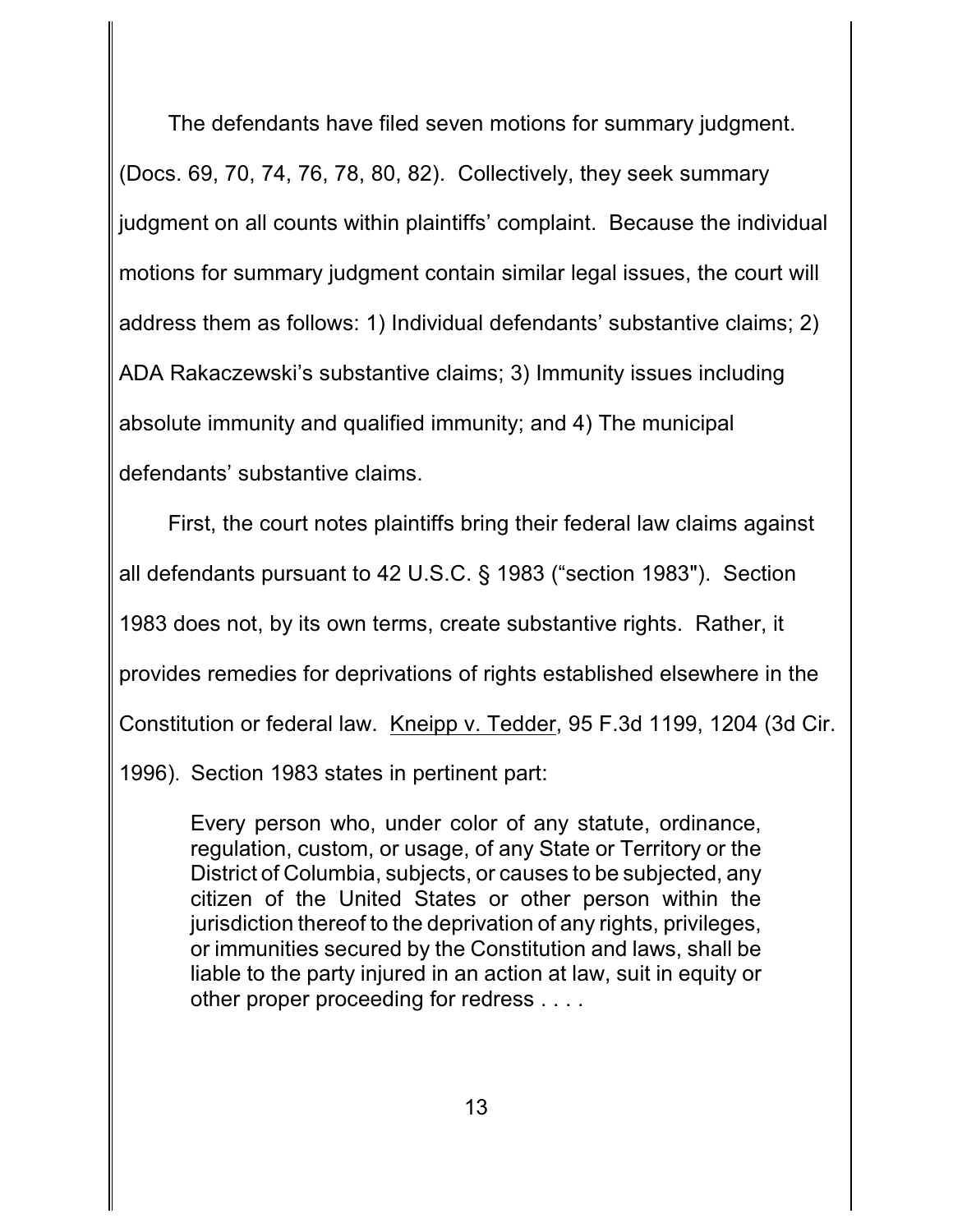42 U.S.C. § 1983. Thus, to establish a claim under Section 1983, two criteria must be met. First, the conduct complained of must have been committed by a person acting under color of state law. Sameric Corp. of Del., Inc. v. City of Phila., 142 F.3d 582, 590 (3d Cir. 1998). Second, the conduct must deprive the plaintiff of rights secured under the Constitution or federal law. Id.

#### **A. Individual Defendants**

Count I of the amended complaint alleges causes of action of false arrest and false imprisonment against the individual defendants. The individual defendants move for summary judgment on both causes of action. We will discuss them separately.

#### **1. False Arrest**

 A claim for false arrest under section 1983 originates from the Fourth Amendment's guarantee against unreasonable seizures. To state a Fourth Amendment claim for false arrest, a plaintiff must establish: (1) there was an arrest; and (2) the arrest was made without probable cause. Dowling v. City of Phila., 855 F.2d 136, 141 (3d Cir. 1988). Although no precise definition for probable cause exists, the Supreme Court has explained that police officers possess sufficient probable cause when (1)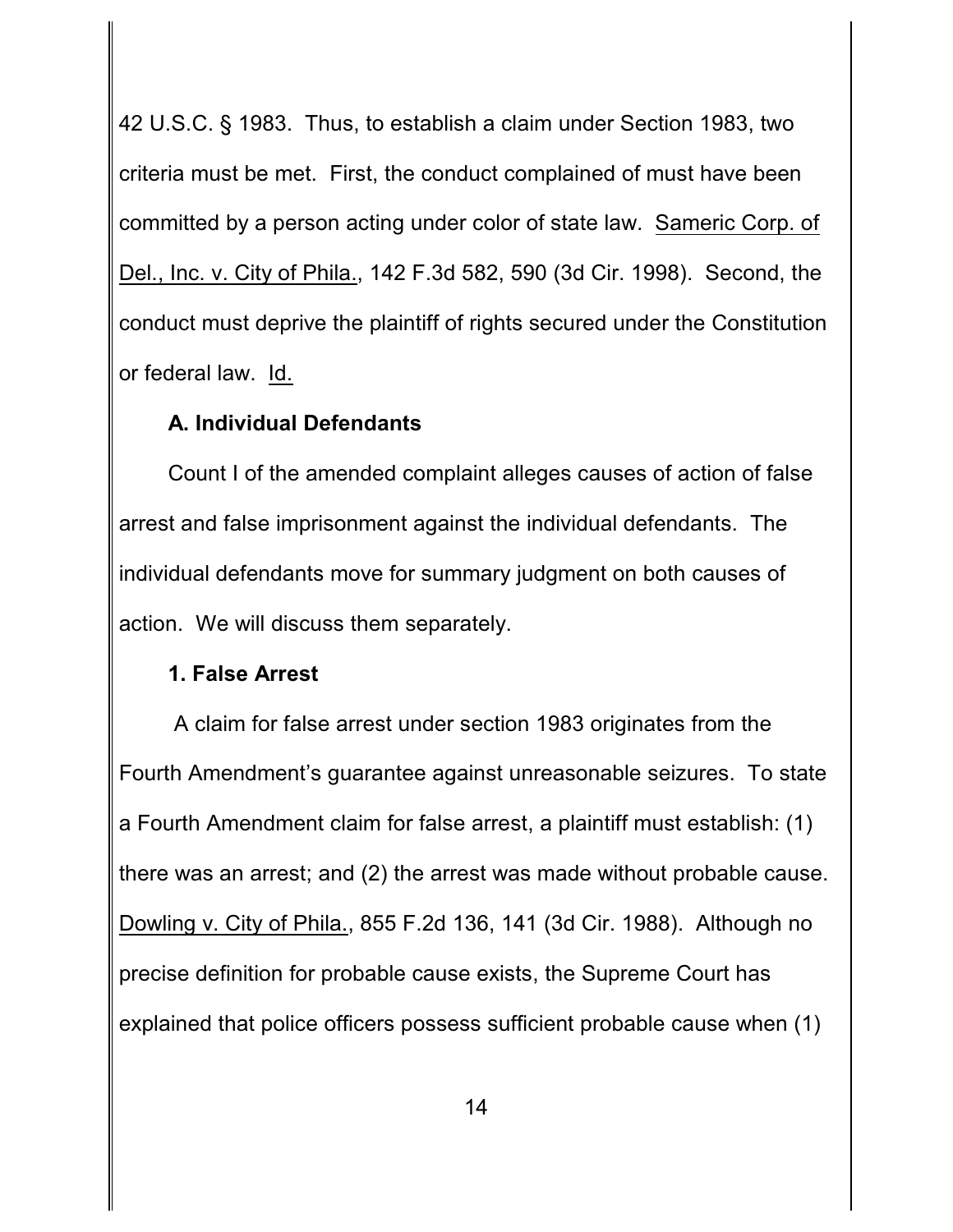there is a reasonable ground for belief of guilt determined from the totality of the circumstances, and (2) the belief of guilt is particularized with respect to the individual searched or seized. Maryland v. Pringle, 540 U.S. 366, 371 (2003); see also Orsatti v. N.J. State Police, 71 F.3d at 483 (finding probable cause to arrest exists when the facts and circumstances within the arresting officer's knowledge are sufficient in themselves to warrant a reasonable person to believe that the offense has been or is being committed by the person to be arrested.).

As a general principle, the complaining witness's statement and positive identification of the suspect is sufficient to support probable cause; however, this precept is not absolute, and independent exculpatory evidence or evidence of the victim's unreliability can serve to negate probable cause. See Wilson v. Russo, 212 F.3d 781, 790 (3d Cir. 200). Additionally, the question of probable cause in a section 1983 damage suit is one for the jury, "particularly . . . where the probable cause determination rests on credibility conflicts." Merkle v. Upper Dublin Sch. Dist., 211 F.3d 782, 788 (3d Cir. 2000)). Finally, when false arrest is at issue, "probable cause need only exist as to one of the offenses that could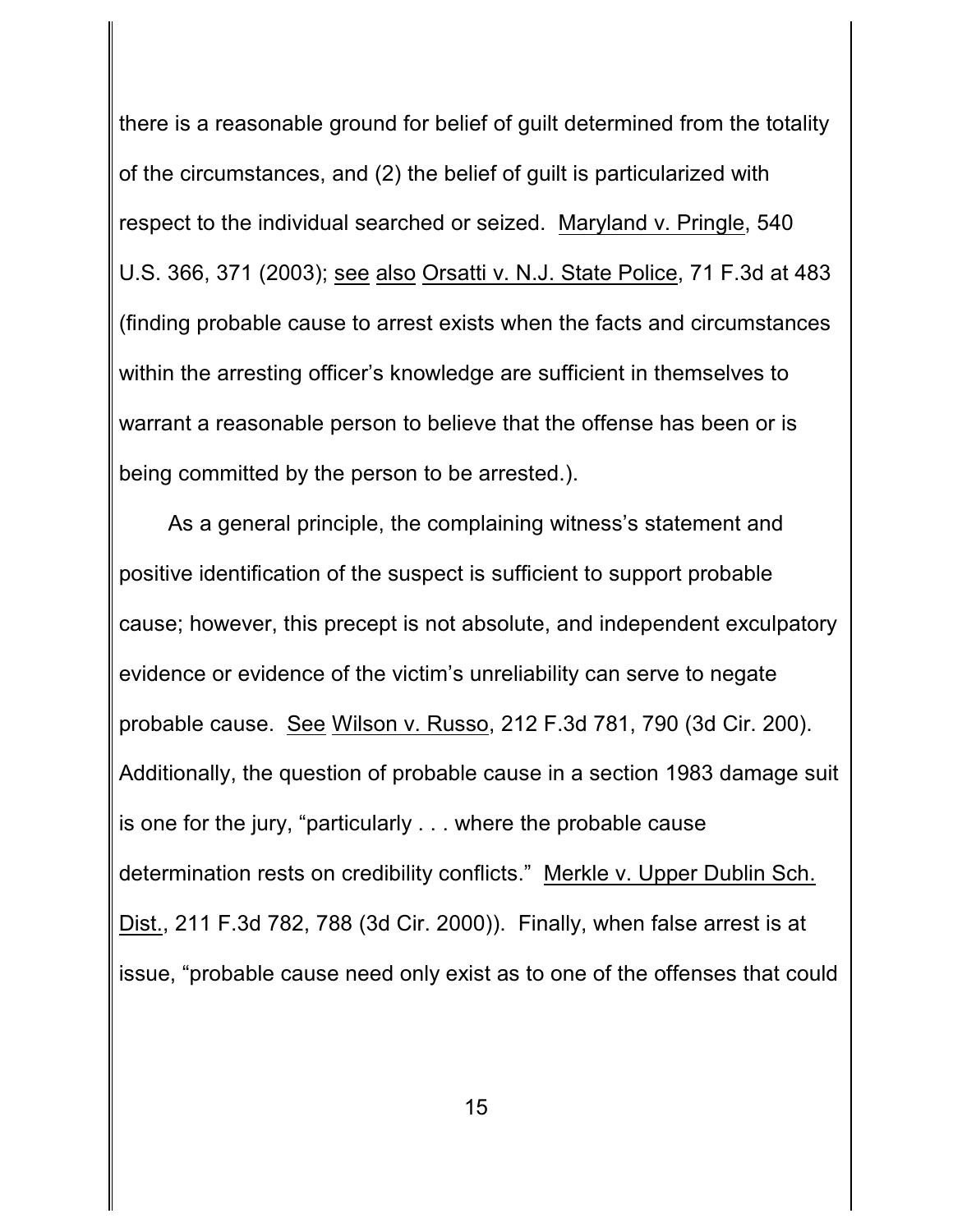be charged under the circumstances." Barna v. City of Perth Amboy, 42 F.3d 809, 819 (3d Cir. 1994).

The individual defendants contend the affidavits of probable cause for all plaintiffs are "identical in all material respects." (Doc. 92, Wagner Br. in Supp. at 9, Doc. 93, Bohrman Br. in Supp. at 10, Doc. 94, Bray Br. in Supp. at 9, Doc. 95, Luthcke Br. in Supp. at 10, Doc. 96, Lewis Br. in Supp. at 10). As such, the individual defendants rely upon the affidavit of probable cause supporting the arrest of Lacen to substantiate the arrests of all plaintiffs.

The Lacen affidavit and incident report reveal plaintiffs were charged with multiple felony counts of rape by forcible compulsion, conspiracy to commit rape, involuntary deviate sexual intercourse by forcible compulsion, sexual assault, aggravated indecent assault and indecent assault. (Doc. 95-1, Ex. A, Lacen Aff. of Probable Cause at 2-6; Incident Report at 2-4).

The individual defendants focus their arguments on the assertion they had probable cause to arrest plaintiffs. Specifically, the individual defendants claim the victims provided first hand accounts of the sexual assaults. Additionally, plaintiffs, with the exception of Spiess, admit to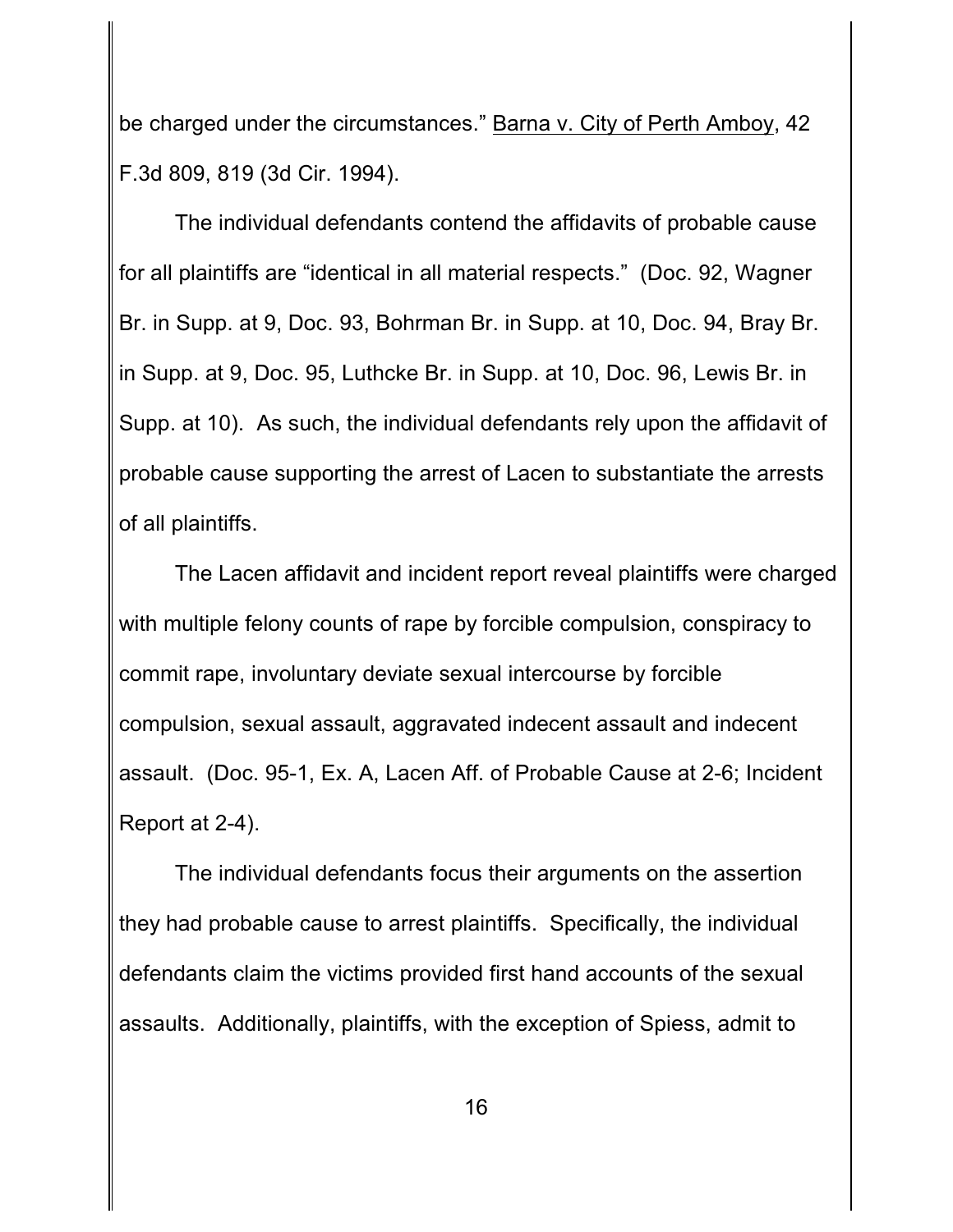sexual activity with one or both of their accusers. Finally, Dr. Taroli, a

board certified pediatrician specializing in child abuse, diagnosed AJ as a

victim of sexual assault. Plaintiffs contend the individual defendants

lacked probable cause because the Lacen affidavit contains material

falsehoods and misrepresentations.

An arrest warrant "does not, in itself, shelter an officer from liability

for false arrest." Wilson, 212 F.3d at 786. Instead,

a plaintiff may succeed in a § 1983 action for false arrest made pursuant to a warrant if the plaintiff shows, by a preponderance of the evidence: (1) that the police officer knowingly and deliberately, or with a reckless disregard for the truth, made false statements or omissions that create a falsehood in applying for a warrant; and (2) that such statements or omissions are material, or necessary, to the finding of probable cause.

Id. at 786-87 (internal quotations omitted). Thus, we apply a two-part test when a party claims that an arrest pursuant to a warrant lacked probable cause. This test helps ensure that a police officer does not "make unilateral decisions about the materiality of information, or, after satisfying him or herself that probable cause exists, merely inform the magistrate or judge of inculpatory evidence." Id. The effort to determine whether "an affidavit is false or misleading must be undertaken with scrupulous neutrality." Reedy v. Evanson, 615 F.3d 197, 214 n.24 (3d Cir. 2010).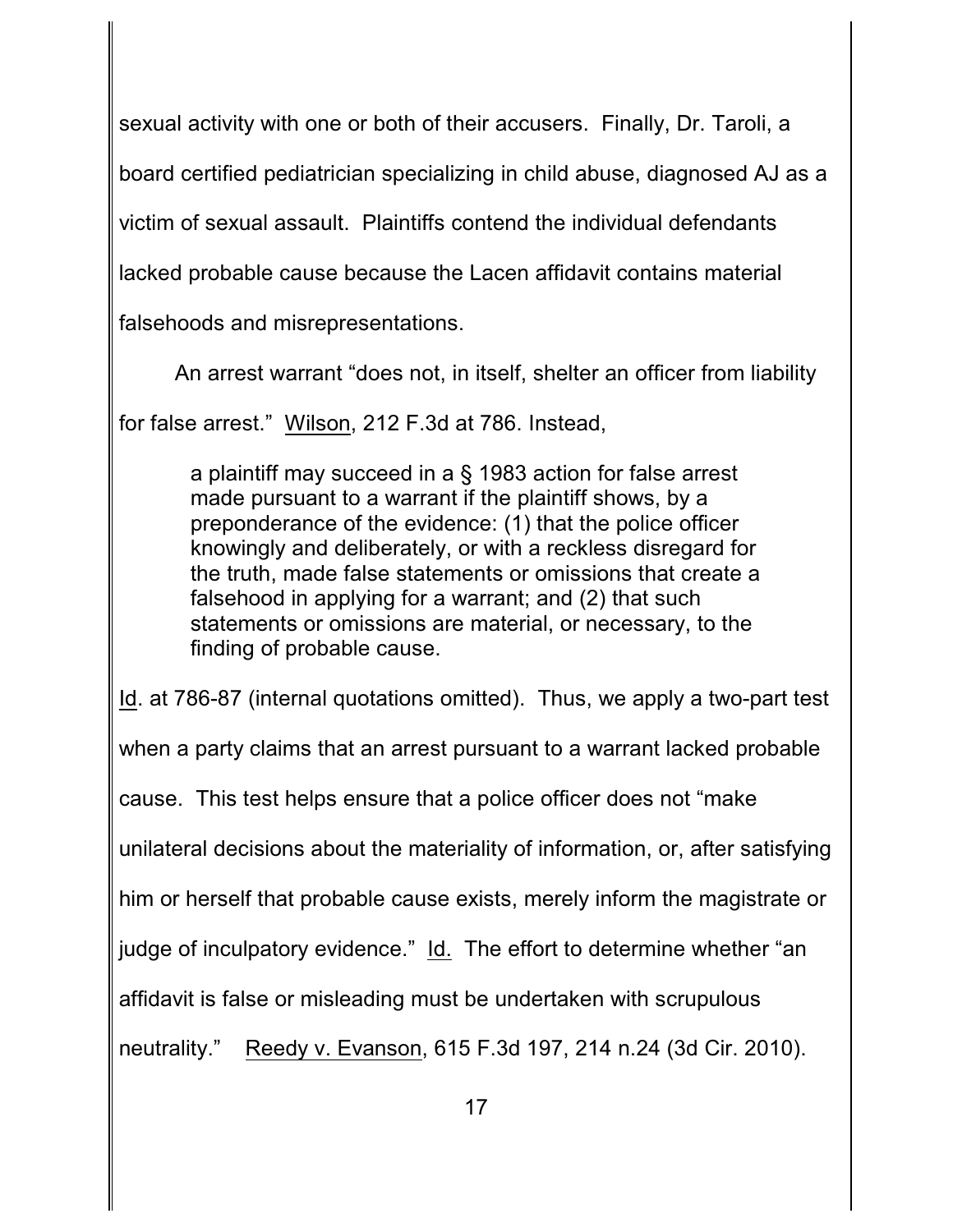As such, the plaintiffs must prove, by a preponderance of the evidence, that the individual defendants: (1) made assertions or omissions with a reckless disregard for the truth and (2) the statements or omissions are material, or necessary, to the finding of probable cause. We address the issues in turn.

## **a. Assertions or Omissions Made With a Reckless Disregard For The Truth**

Plaintiffs must first establish the individual defendants made false assertions or omissions either deliberately or with a reckless disregard for the truth. Assertions are made with reckless disregard for the truth when, "viewing all the evidence, the affiant must have entertained serious doubts as to the truth of his statements or had obvious reasons to doubt the accuracy of the information he reported." Reedy, 615 F.3d at 213 (citations omitted). Assertions can be made with reckless disregard for the truth "even if they involve minor details—recklessness is measured not by the relevance of the information, but the demonstration of willingness to affirmatively distort truth." Id. Omissions are made with reckless disregard for the truth when "an officer recklessly omits facts that any reasonable person would know that a judge would want to know" in making a probable cause determination. Id.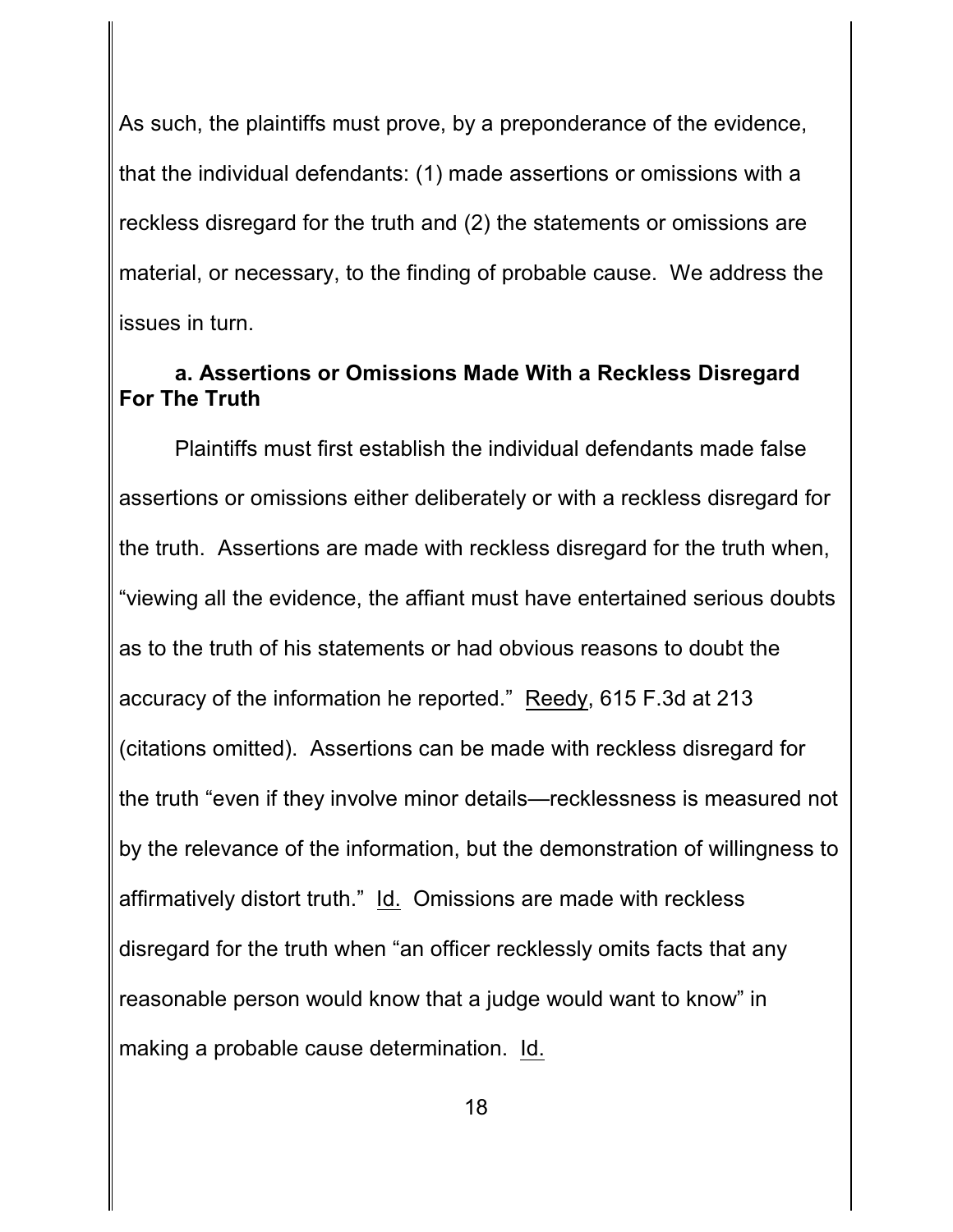#### **i. Assertions**

Plaintiffs contend the individual defendants demonstrated a willingness to affirmatively distort the truth by failing to reconcile material inconsistencies within AJ and TM's statements prior to Lacen's arrest. The girls' statements differed as follows:

1. AJ stated that the girls snuck out from her grandmother's house because TM wanted to see her boyfriend, Lacen. (Doc. 71-10, Ex. J, Aff. of A.J. (hereinafter "A.J. Aff.") at 9). TM stated they snuck out because Lacen and Spiess threatened to harm AJ's grandmother. (Doc. 71-11, Ex. K, Aff. of T.M. (hereinafter "T.M. Aff.") at 7-8).

2. AJ stated they stopped at the Acorn gas station en route to Lacen's house. (AJ Aff. at 24-25). TM stated they went directly from the Shop Rite parking lot to the Lacen residence. (TM Aff. at 11).

3. AJ told police that the boys were smoking marijuana from a "bong" in the vehicle when they picked the girls up at Shop Rite. (AJ Aff. at 11). AJ also stated that TM voluntarily smoked marijuana at Lacen's residence. (Id. at 28). TM stated she was forced to smoke marijuana at Lacen's residence and mentions nothing about Lacen and Spiess smoking marijuana from a bong in Spiess' car. (TM Aff. at 12-15, 23-24).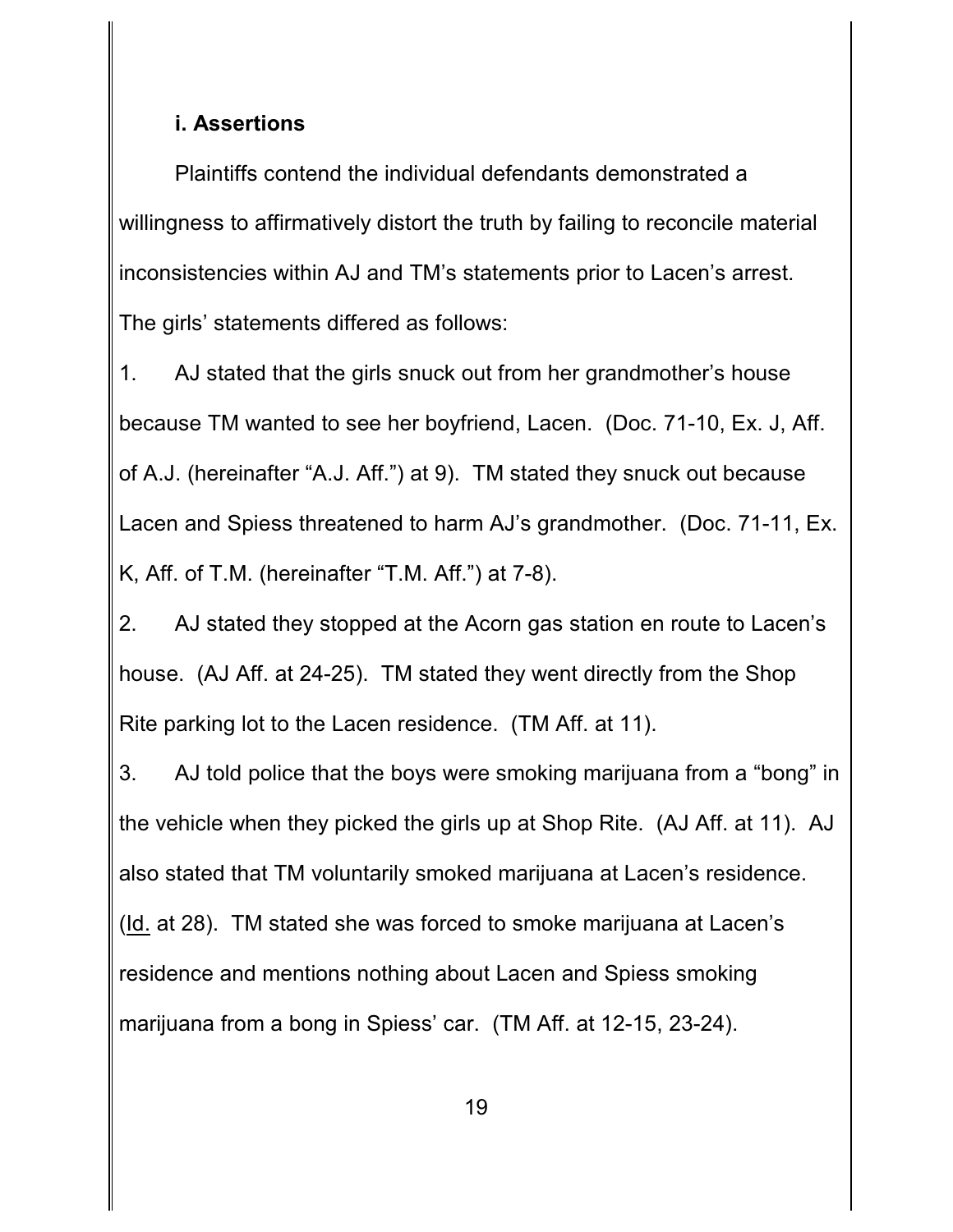4. AJ told police that inside the house people were drinking vodka and light beer. (AJ Aff. at 38). TM stated that no alcohol was consumed in the home and she never saw any bottles of alcohol. (TM Aff. at 33).

5. AJ accused Spiess of undressing and raping her. (AJ Aff. at 28). TM stated that Spiess sat and watched, but did not touch either girl. (TM Aff. at 8, 22-23).

6. AJ told police that she was taken into a separate bedroom from TM where several boys sexually assaulted her. (AJ Aff. at 28, 32). TM stated that she and AJ were in the same room during the entire incident. (TM Aff. at 8, 13, 20-23, 34).

7. AJ named the plaintiffs and five other youths– "[JJ], [MM], a second Billy, Marcus, and [JC]"– as being among her attackers. (AJ Aff. at 13- 24). AJ stated that everyone at Lacen's residence, except for Marcus, raped her. (AJ Aff. at 28-29, 34). TM told police, in four different ways, that the only person who had sex with AJ was Lacen. TM stated Lacen: (1) "raped AJ"; (2) "stuck it in AJ"; (3) "had sex with AJ"; or (4) "had sexual intercourse with AJ." (TM Aff. at 8, 13, 20-23).

8. AJ stated a boy named Marcus drove them home in Spiess' red truck and that Marcus had been at Lacen's residence the entire night. (AJ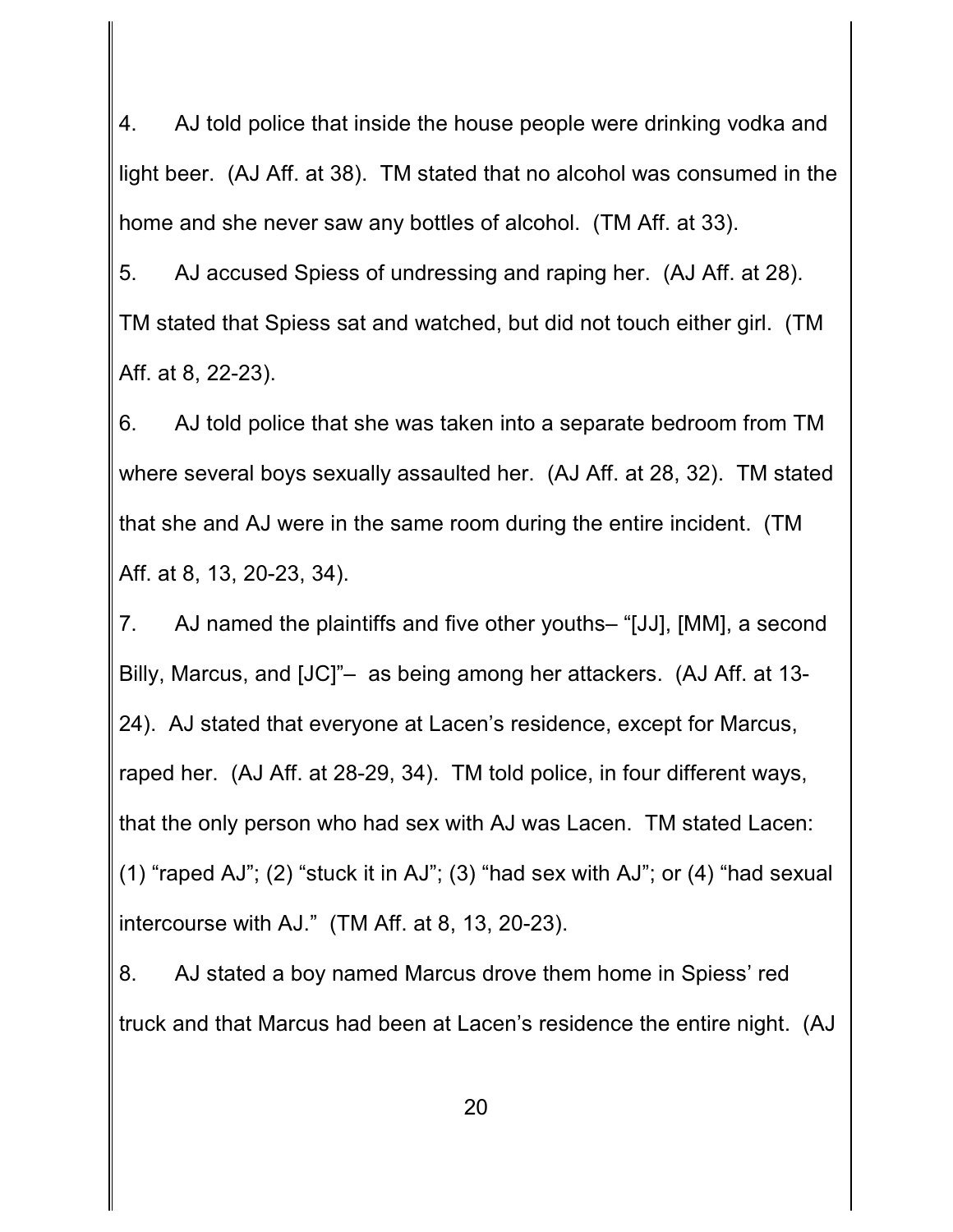Aff. at 30, 37). TM stated that the person who drove them home arrived afterwards and drove a black car. (TM Aff. at 26-27).

9. AJ stated that a knife was held to her throat during the assaults. (AJ Aff. at 35-36). TM stated that no knives or other weapons were used. (TM Aff. at 33).

The court agrees with plaintiffs that the individual defendants failure to reconcile the girls' inconsistent statements raises a genuine issue of material fact with regard to whether they acted with a reckless disregard for the truth. Here, the individual defendants conducted a sixteen (16) hour investigation on February 11, 2008. AJ and TM were interviewed by 12:30 p.m. giving the individual defendants almost eleven (11) hours to reconcile the inconsistencies before Lacen was arrested at 11:30 p.m. Furthermore, the individual defendants discussed the girls' statements and the importance of reconciling the statements to make sure AJ and TM were telling the truth. (Doc. 71-3, Ex. C, Dep. of Richard Luthcke (hereinafter "Luthcke Dep.") at 33, 35-36, 100-01; Doc. 71-2, Ex. B, Dep. of Chris Wagner (hereinafter "Wagner Dep.") at 24-25; ). But, the individual defendants failed to follow-up and vet the inconsistencies.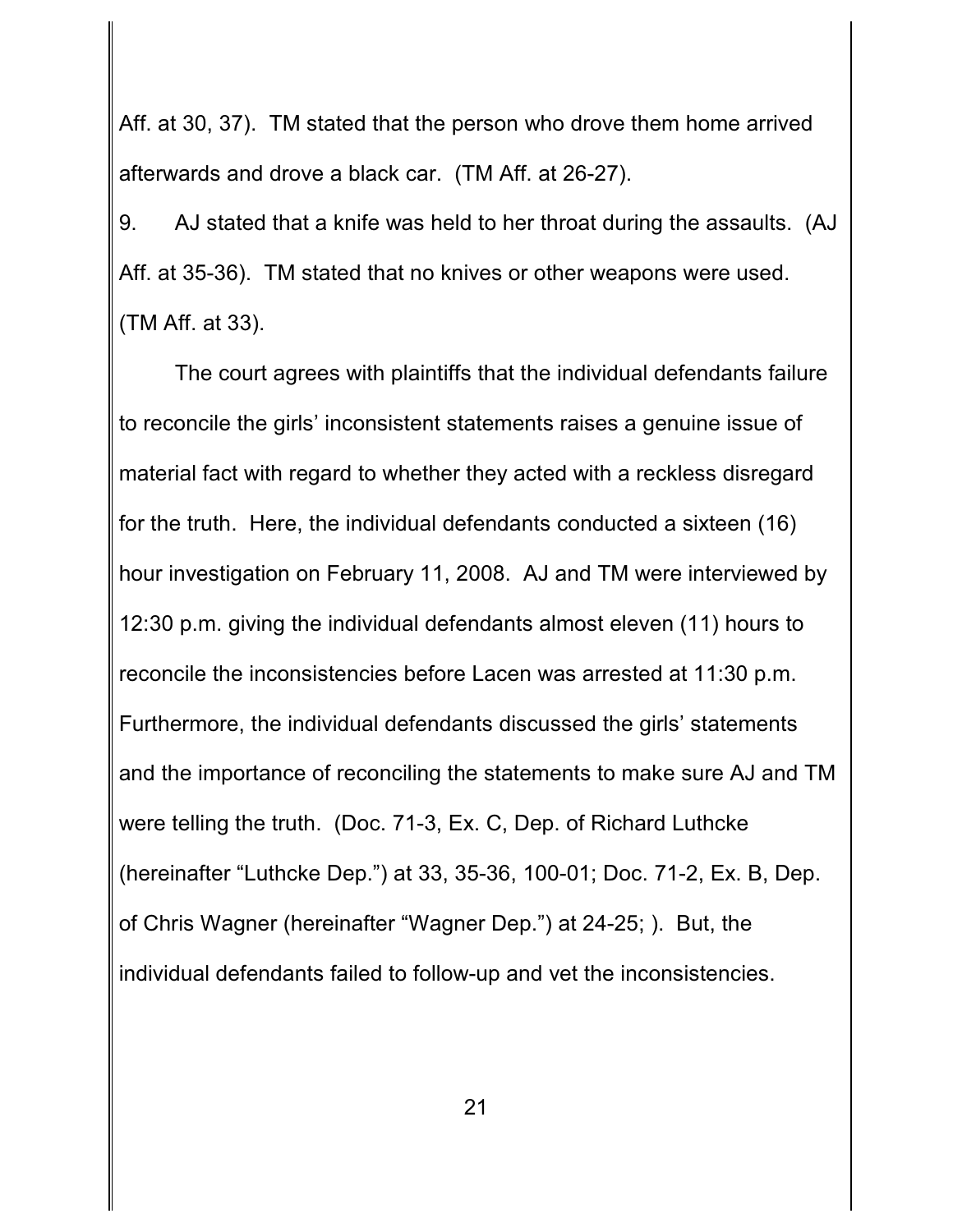For example, AJ stated a knife was held to her throat during the assaults. TM, who stated that she was in the same room as AJ, told police that no knives or other weapons were used. The individual defendants knew or should have known that the presence and alleged use of a dangerous weapon was needed not only to satisfy elements of the underlying crimes, but also was the only aggravating factor that certified the three (3) juvenile plaintiffs into adult court. In other words, the alleged presence of the knife removed the three juvenile plaintiffs from the juvenile rehabilitative system and into the adult specific and general deterrence system. Even Detective Luthcke admitted this was a glaring and significant discrepancy. (Luthcke Dep. at 53, 66-67). Also, Detective Wagner, the supervisor in charge of the investigation, conceded the contradictory statements about the knife were significant and all the more reason to reinterview the girls. (Wagner Dep. at 18-19).

Moreover, if the individual defendants truly believed a knife was used by plaintiffs, it might be concluded that they would have listed the knife among the items they were looking for in the search warrant application. The individual defendants admitted they did not include the knife in the search warrant application. (Luthcke Dep. at 31). In fact, the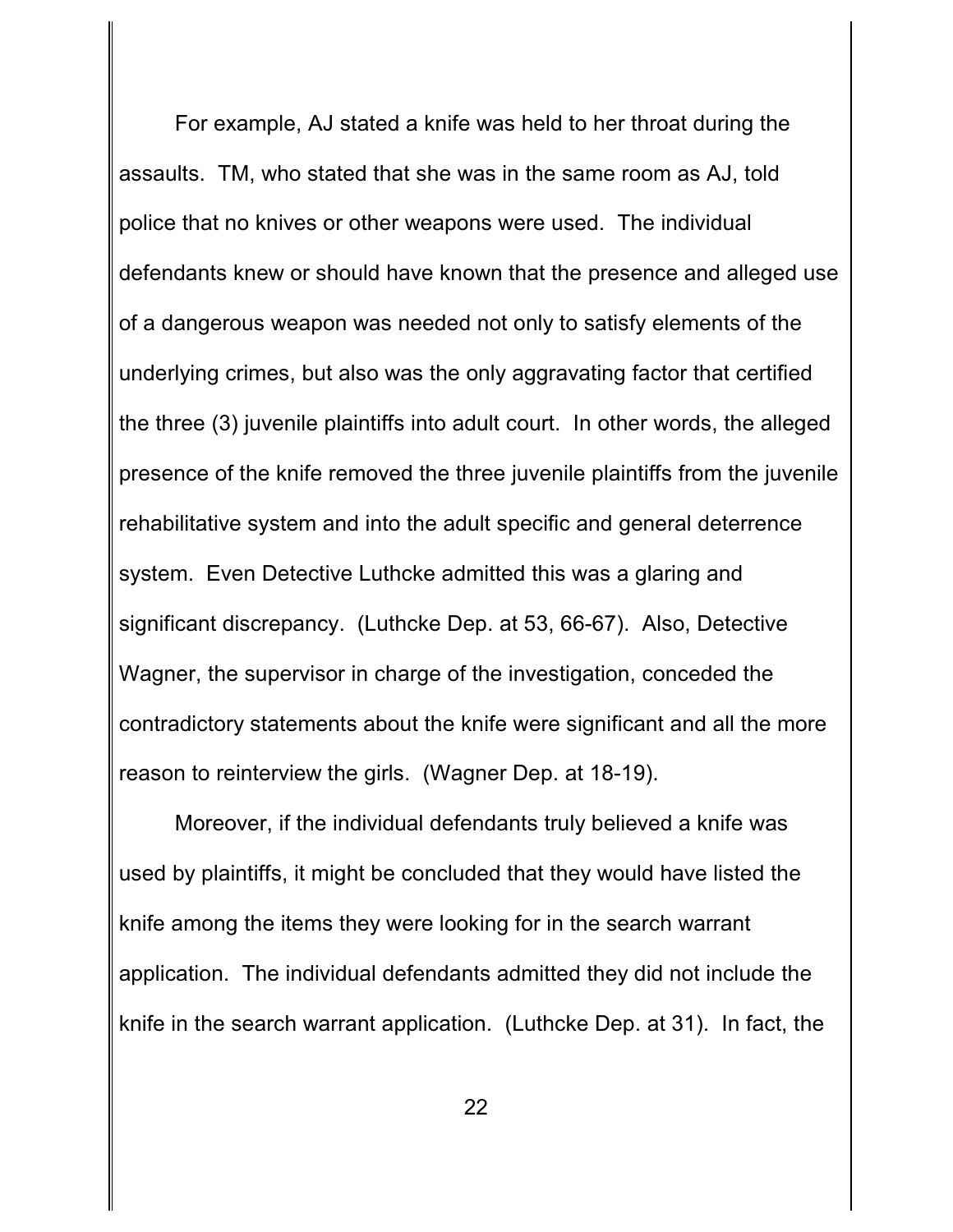individual defendants admitted they never looked for or found a knife during the search of Lacen's residence. (Id.)

Simply put, the individual defendants were aware of glaring inconsistencies, had the time and opportunity to reconcile the statements but chose not to act. Accordingly, the individual defendants failure to reconcile the statements may demonstrate a willingness to affirmatively distort the truth.

#### **ii. Omissions**

Plaintiffs also contend the individual defendants omitted material facts from the affidavits of probable cause that any reasonable person would want a judge to know. Plaintiffs argue several facts were omitted with a reckless disregard for the truth. We find, however, one key omission relevant to our probable cause analysis: AJ's recent history of reporting unfounded rape allegations.

Plaintiffs argue the individual defendants and ADA Rakaczewski were aware AJ had a history of reporting unfounded rape allegations, but failed to reinterview AJ and vet her inconsistent statements. The unfounded allegations were made in spring 2006 and October 2007 and were investigated by the Monroe County District Attorney's Office,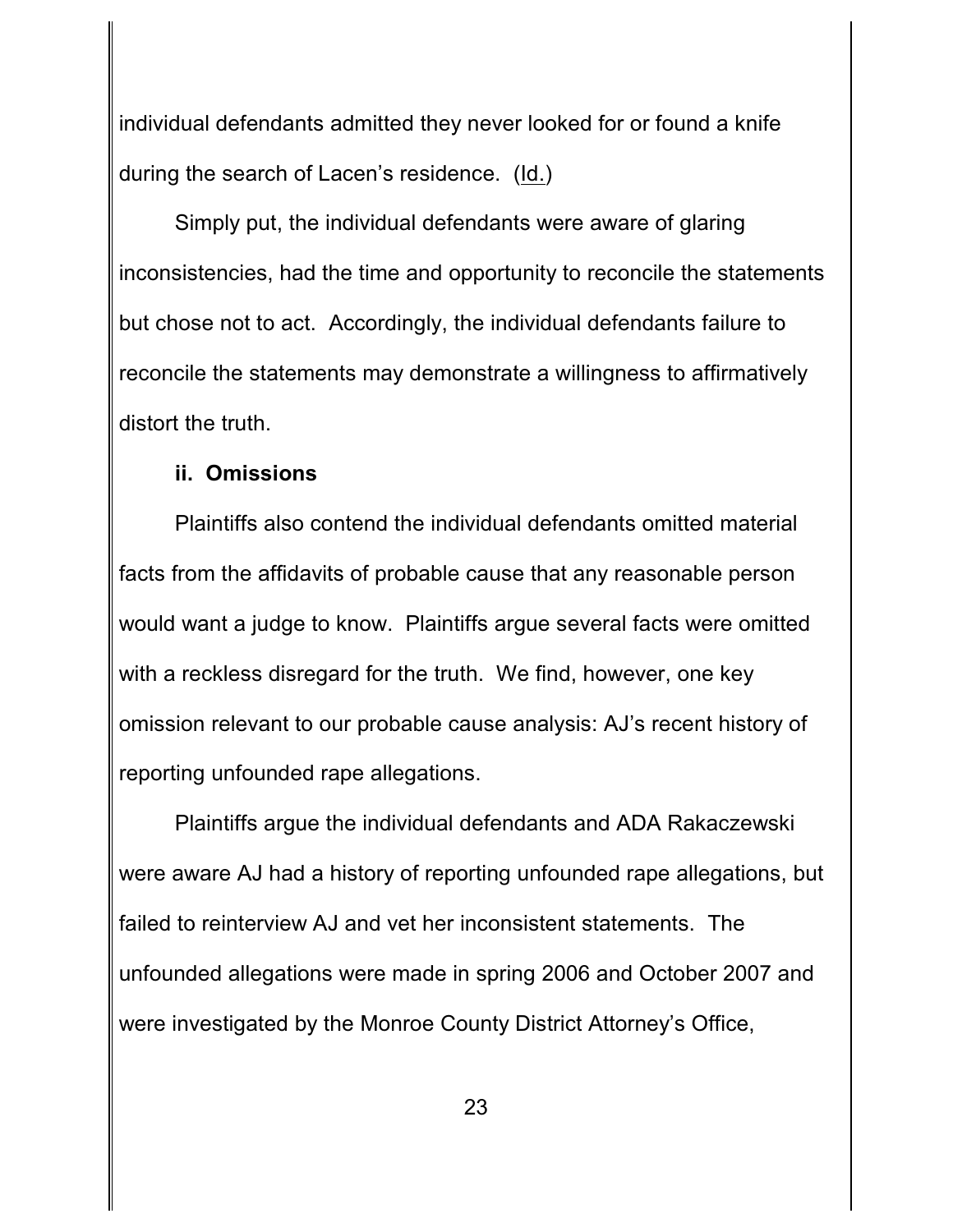PMRPD and Monroe County Children and Youth. (Doc 63-4, Ex. D Apr. 21, 2006 incident report; Doc. 63-5, Ex. E, Oct. 31, 2007 incident report (hereinafter "Oct. 2007 incident report"). In both cases, AJ's allegations were recanted or closed as unfounded after detectives interviewed AJ and her family. (Id.)

Specifically, Detective Bohrman spoke with Monroe County Children and Youth caseworker Guinan two months before the events in this case. (Oct. 2007 incident report at 18). Ms. Guinan indicated that after interviewing all parties, Children and Youth was going to close their case as being unfounded. (Id.) Accordingly, Detective Bohrman closed his case and forwarded the file to ADA Rakaczewski. (Id.) ADA Rakaczewski declined to prosecute the family member. (Rakaczewski Dep. at 52-53). The individual defendants' failure to include the victim's recent history of reporting unfounded rape allegations may demonstrate a reckless disregard for the truth.

#### **b. Materiality**

After sufficient evidence of assertions and omissions made with a reckless disregard for the truth, a court assesses whether the assertions or omissions made with reckless disregard of the truth were material, or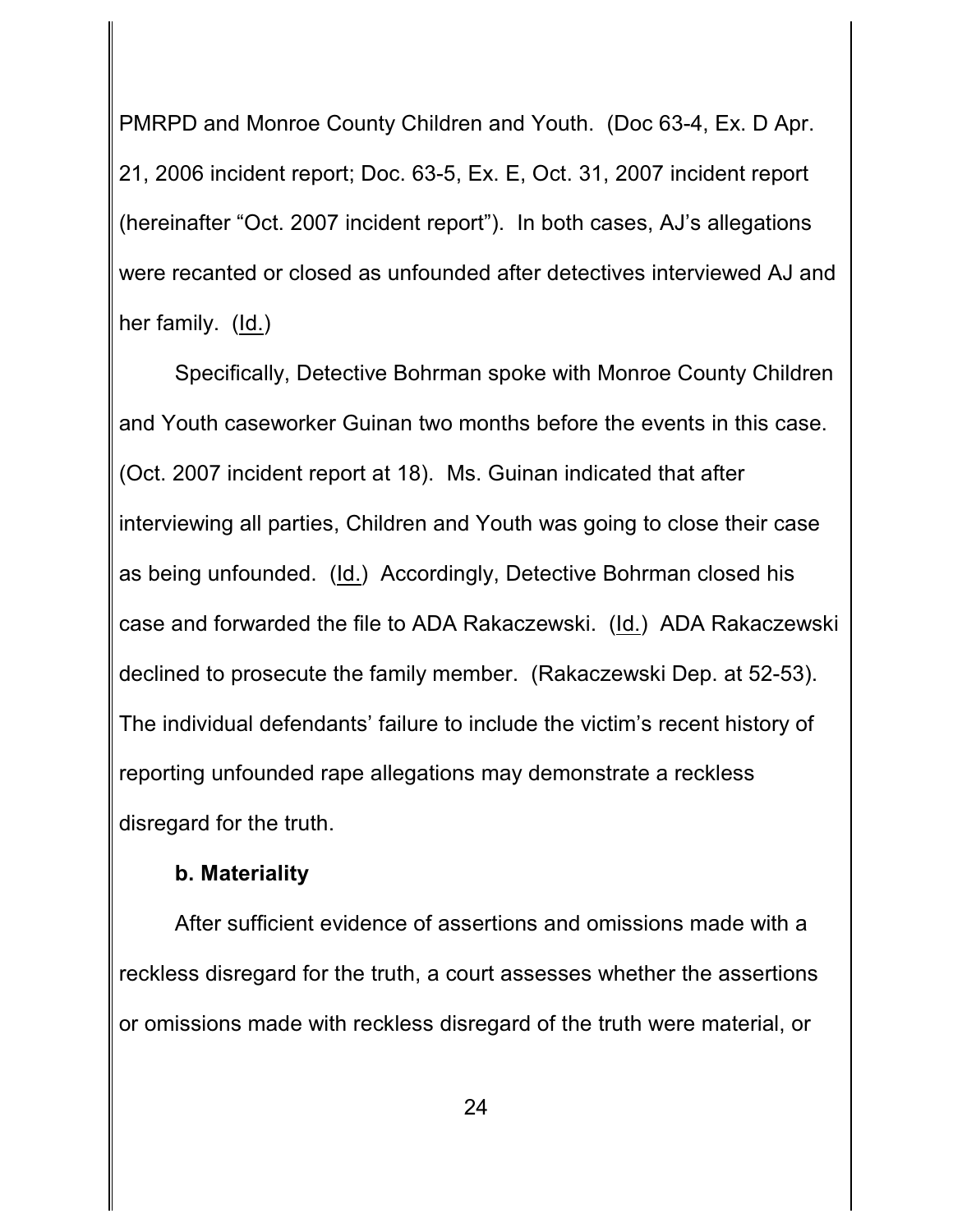necessary, to the finding of probable cause." Reedy, 615 F.3d at 213 (citations omitted). "To determine the materiality of the misstatements and omissions," a court must "excise the offending inaccuracies and insert the facts recklessly omitted, and then determine whether the corrected affidavit would establish probable cause." Id. The corrected affidavit "simply becomes one more set of factual assertions that must be viewed in the light most favorable to the non-movant." Id. at 214 n.24.

Performing such editing on the affidavit of probable cause would produce an affidavit that reads:<sup>2</sup>

1. On February 11, 2008, minors AJ and TM reported they were sexually assaulted on the late evening of February 9, 2008 into the early morning hours of February 10, 2008. AJ reported she was raped by numerous males. [TM told police, in four different ways, that the only person who had sex with AJ was Lacen. TM stated Lacen: (1) "raped AJ"; (2) "stuck it in AJ"; (3) "had sex with AJ"; or (4) "had sexual intercourse with AJ."]

 $2$ Changed or additional information appears in brackets.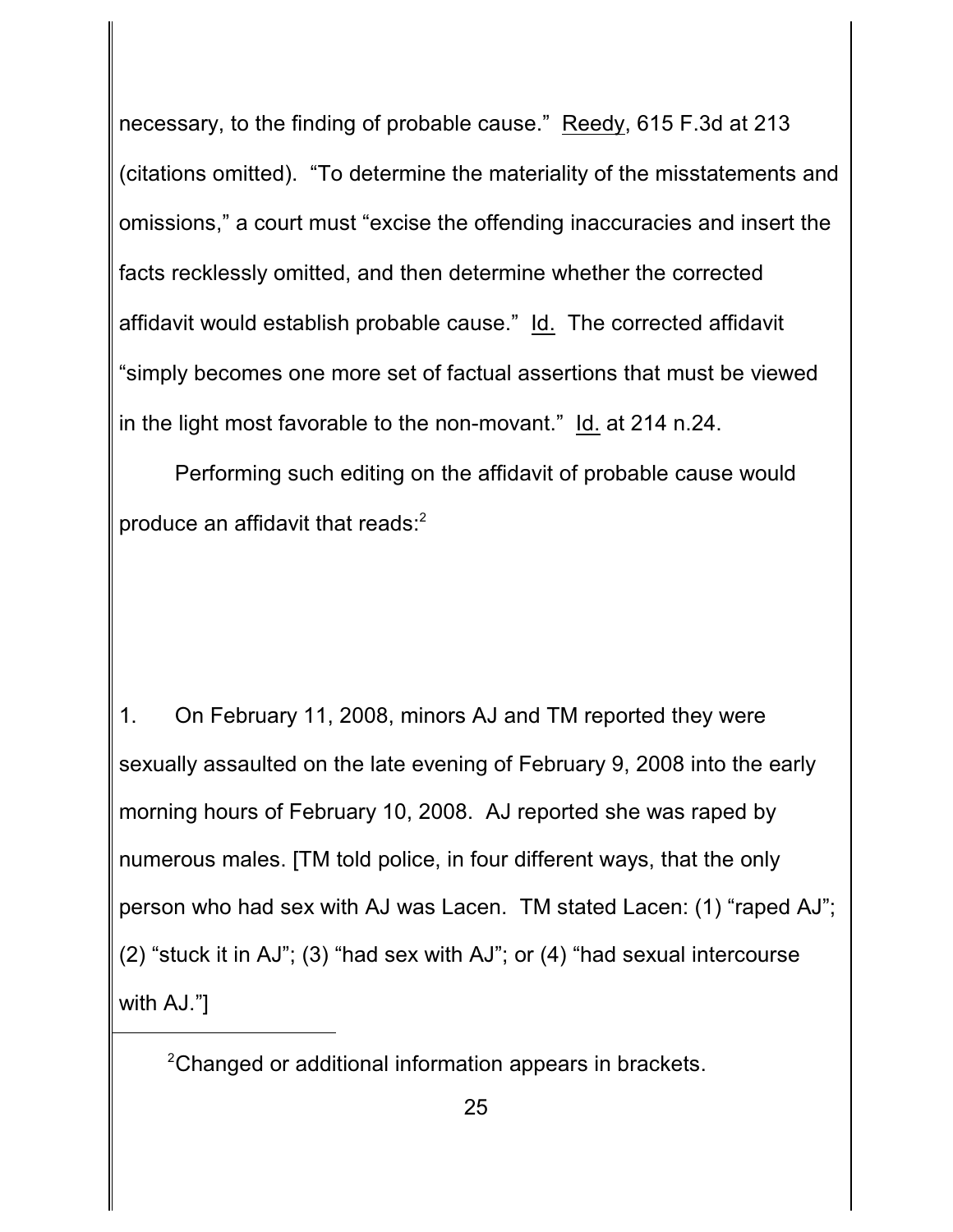2. Around 11:30 p.m., AJ and TM received a phone call from Lacen [who AJ stated was TM's boyfriend] asking them to meet him at the Shop Rite in Mount Pocono. AJ and TM went to that location [because TM wanted to see her boyfriend or because Lacen threatened AJ's grandmother] and were picked up by Lacen and another male they knew as "Billy" [Spiess.] Spiess was driving a red Ford SUV.

3. While driving, Lacen and Spiess told AJ and TM that "they had a job to do" which referred to AJ having sex with them and TM performing oral sex on them. [AJ stated they stopped at the Acorn gas station en route to Lacen's house. TM stated they went directly from the Shop Rite parking lot to Lacen's residence. Additionally, AJ said Lacen and Spiess were smoking marijuana from a bong inside Spiess' car. TM stated they all smoked marijuana once they arrived at Lacen's residence.]

4. AJ stated that there were numerous people at Lacen's residence and everyone was drinking vodka and light beer. Additionally, everyone was smoking marijuana including TM who smoked marijuana voluntarily. [TM stated she was forced to smoke marijuana. TM also stated she never saw any bottles of alcohol or alcohol being consumed.]

5. AJ accused Spiess of undressing and raping her. [TM stated Spiess sat and watched, but did not touch either girl.]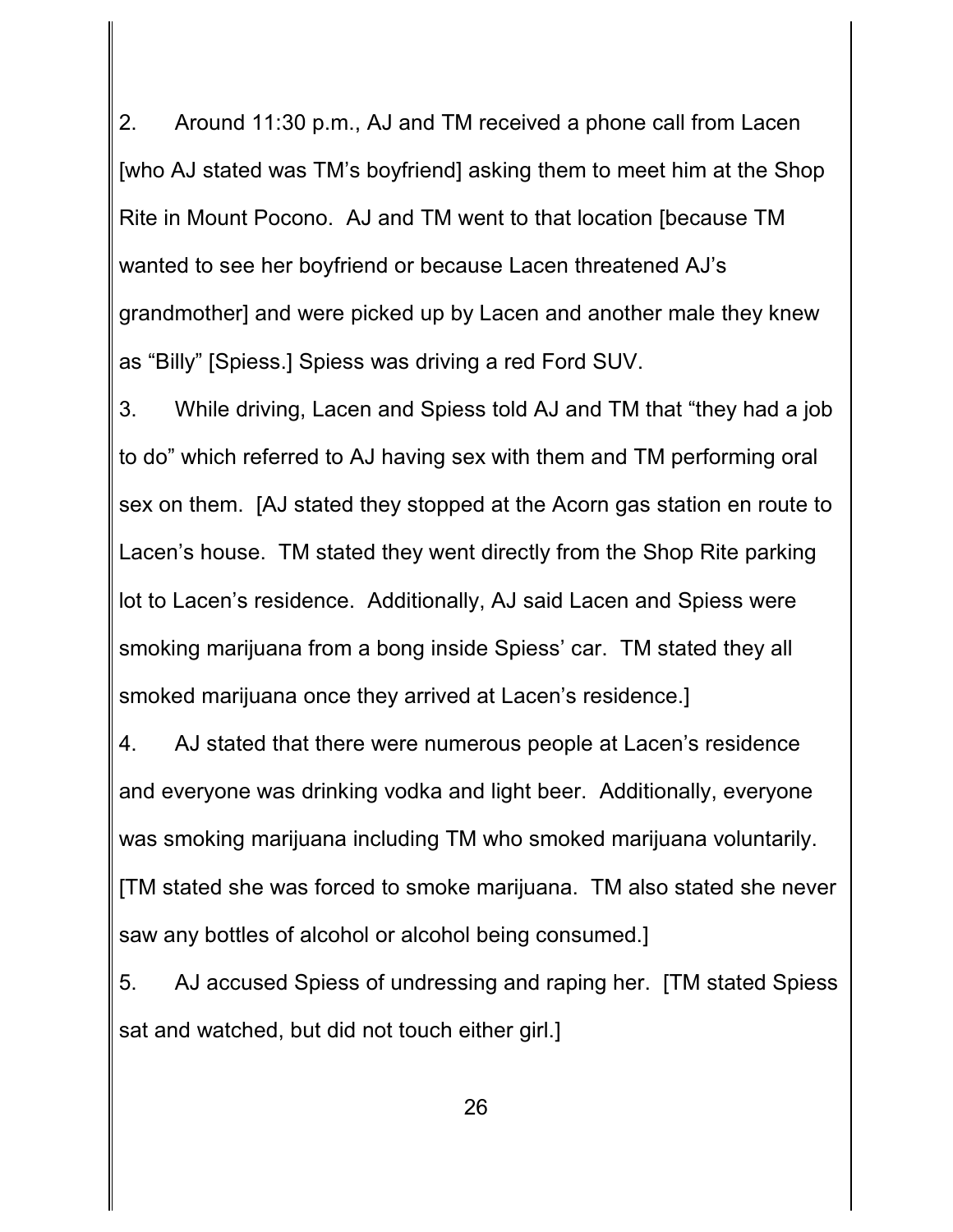6. AJ told police that she was taken into a separate bedroom from TM where several boys sexually assaulted her. [TM stated that she and AJ were in the same room during the entire incident.]

7. AJ stated Lacen held a pocket knife to her throat during the assaults. [TM said she and AJ were in the same room during the entire incident and she did not observe any knives or weapons being used to threaten either girl.]

8. TM was also interviewed. [TM told police she was in the same room as AJ while the sexual activity was occurring.] TM stated that the only sexual activity she engaged in was performing oral sex on Lacen while two unidentified black males held her down.

9. KA was interviewed. He stated that he picked up both AJ and TM from Lacen's house on 2/10/2008 and drove them home. KA identified Lacen's residence as 5008 Trafalgar Rd. Pocono Farms East.

The individual defendants maintain even a reconstructed affidavit establishes probable cause to arrest Lacen. In support of their position, the individual defendants rely upon Rodriguez v. Scranton Police Dept., No. 10-CV-2022, 2013 WL 74292, (M.D. Pa. Jan. 4, 2013). In Rodriguez,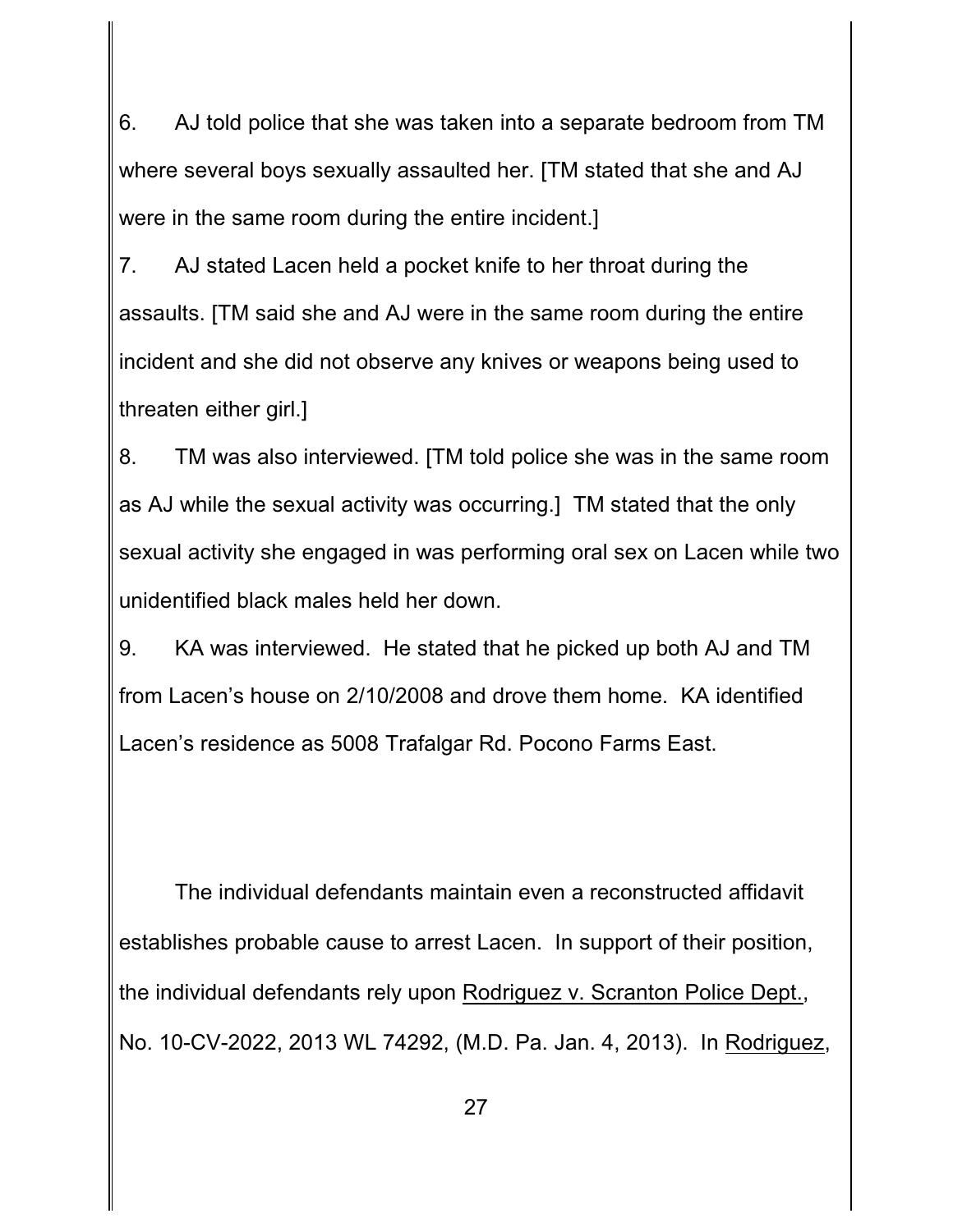this court found that as "a general principal, the complaining witness's statement and positive identification of the suspect is sufficient to support probable cause. Id. at \*7. We find Rodriguez distinguishable from the instant case.

In Rodriguez the alleged victim and sole witness to the alleged sexual assault provided police with two consistent statements. Id. at \*8. Additionally, the record indicated the police had yet to find any exculpatory evidence after an investigation lasting nearly a month. Id. Moreover, in addition to the two consistent statements given to police, the alleged victim's statement at the preliminary hearing tracked closely to her prior statement. Id. As such, we held that "in the absence of exculpatory evidence or substantial evidence of [alleged victim's] unreliability," sufficient evidence existed to establish probable cause as a matter of law. Id. at 9.

The instant case is distinguishable. Here, the court has been presented with two alleged victims whose statements differed on multiple material facts. Additionally, the individual defendants were aware of AJ's unreliability based upon her unfounded rape accusations just three (3) months prior to this incident. The individual defendants, however, failed to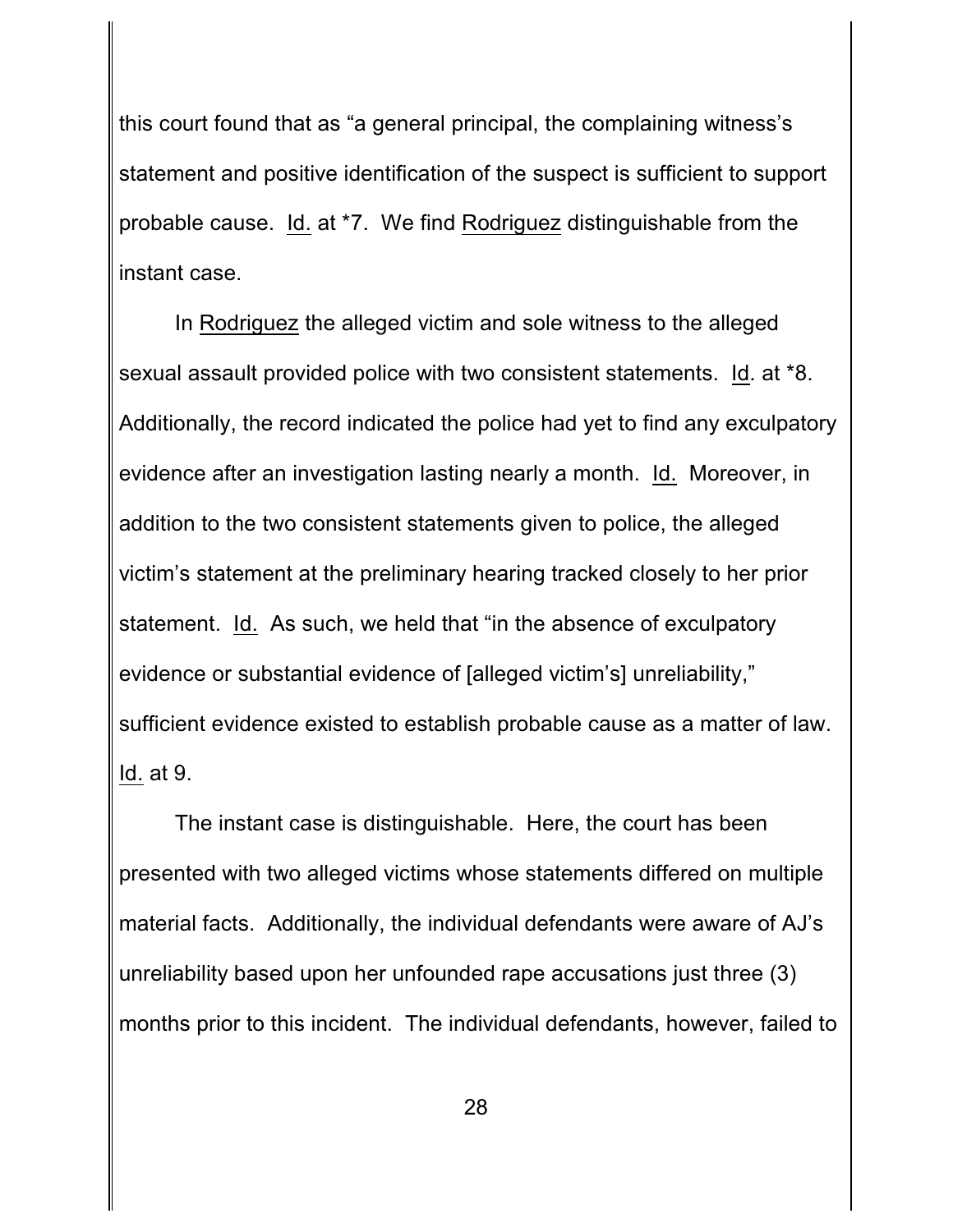reinterview AJ and TM to reconcile their inconsistent statements. Finally, it is undisputed AJ and TM changed their testimony at the preliminary hearing from the one and only statement each had given to police. In fact, AJ and TM changed their testimony at the preliminary hearing so much that Defendant Luthcke candidly admitted he could have filed perjury charges against the girls. (Luthcke Dep. at 92-99).

As such, a reasonable jury could find by a preponderance of the evidence that the assertions and omission are material to the finding of probable cause. Thus, viewing the reconstructed affidavit in a light most favorable to plaintiffs, a genuine issue of disputed fact exists as to whether there was probable cause at the time of Lacen's arrest. Accordingly, the individual defendants' motions for summary judgment on plaintiffs' false arrest claims will be denied.

# **2. Plaintiffs' Section 1983 False Imprisonment Claims Against the Individual Defendants**

The individual defendants next move for summary judgment on plaintiffs' false imprisonment claims. After careful review, we find granting summary judgment is inappropriate.

"Where the police lack probable cause to make an arrest, the arrestee has a claim under section 1983 for false imprisonment based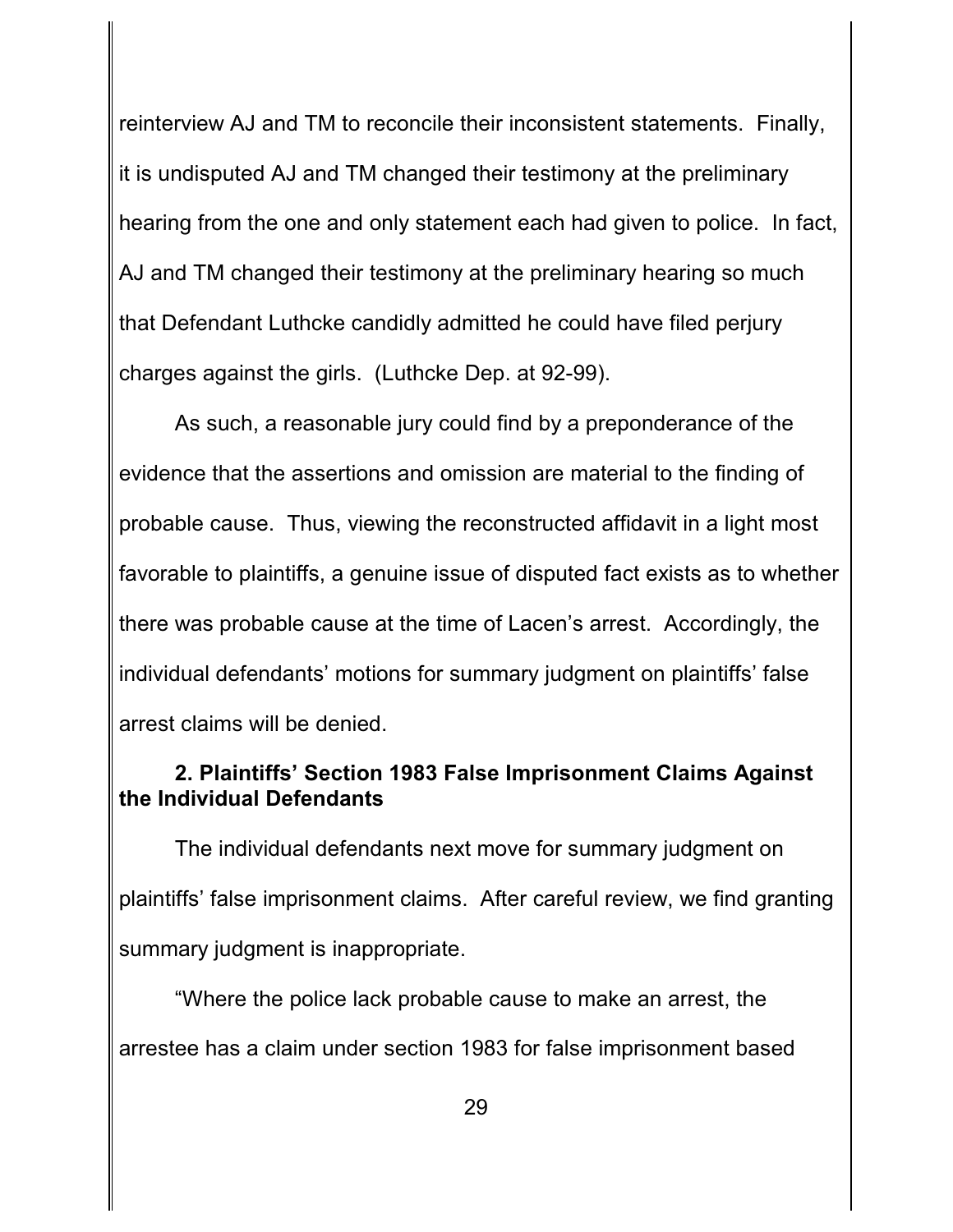upon a detention pursuant to that arrest." Groman v. Manalapan, 47 F.3d

628, 636 (3d Cir. 1995). Here, plaintiffs were all detained pursuant to their

arrest. Also, a genuine issue of disputed fact exists pertaining to the

probable cause for plaintiffs' arrests. As such, the individual defendants'

motions for summary judgment on plaintiffs' false imprisonment claims will

be denied.

# **3. Plaintiffs' Section 1983 Malicious Prosecution Claims against the Individual Defendants**

Plaintiffs assert a malicious prosecution claim against the individual

defendants. To prevail in a Section 1983 malicious prosecution action,

plaintiffs must show that:

(1) the defendants initiated a criminal proceeding;

(2) the criminal proceeding ended in plaintiff's favor;

(3) the proceeding was initiated without probable cause;

(4) the defendants acted maliciously or for a purpose other than bringing the plaintiff to justice; and

(5) the plaintiff suffered deprivation of liberty consistent with the concept of seizure as a consequence of a legal proceeding.

Estate of Smith v. Marasco, 318 F.3d 497, 521 (3d Cir. 2003); see also

Kossler v. Crisanti, 564 F.3d 181, 186 n.2 (3d Cir. 2009) (en banc).

Malicious prosecution differs from false arrest inasmuch as "[a] claim for

false arrest, unlike a claim for malicious prosecution, covers damages only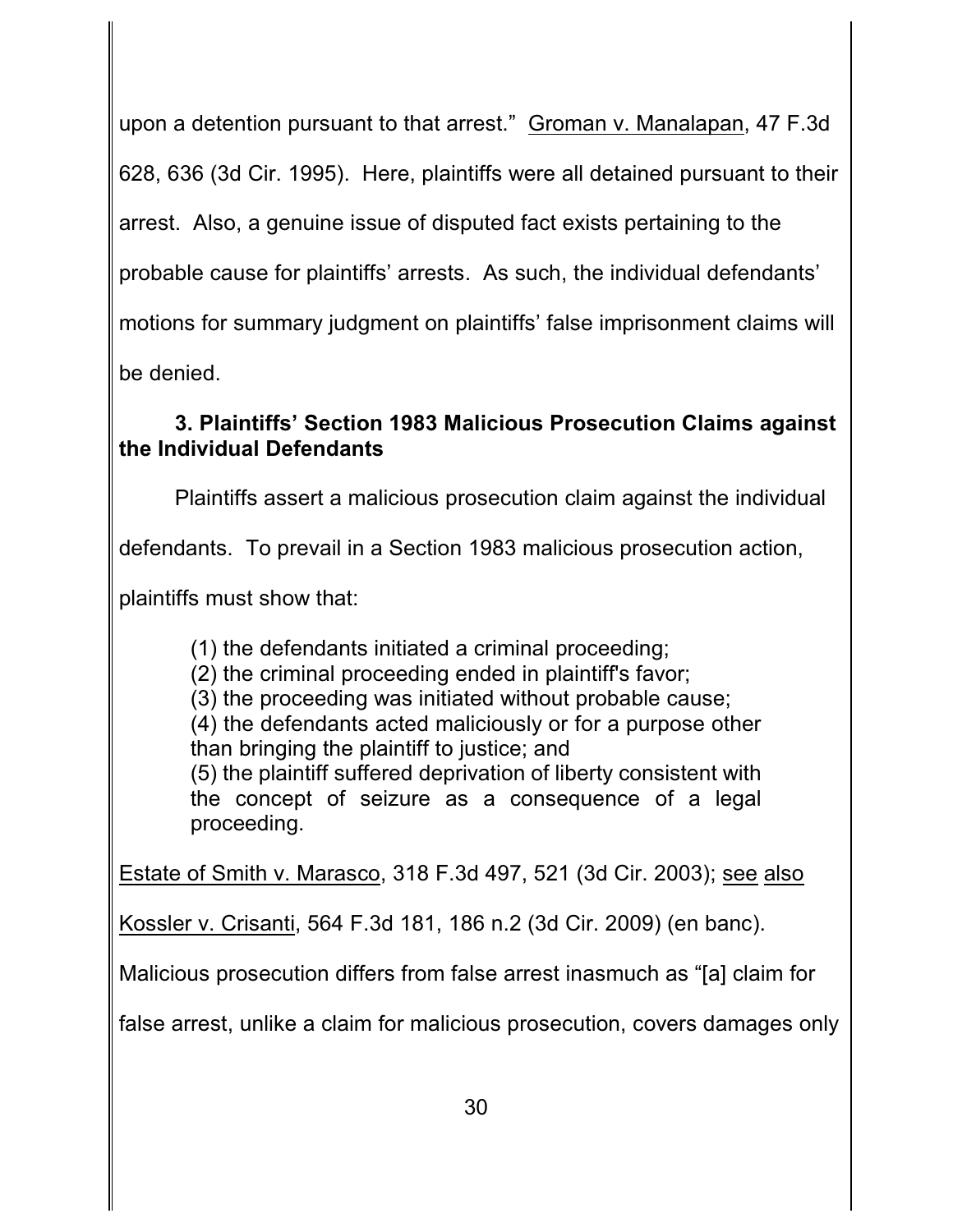for the time of detention until the issuance of process or arraignment, and not more." Johnson v. Knorr, 477 F.3d 75, 82 (3d Cir. 2007) (quoting Montgomery v. De Simone, 159 F.3d 120, 126 (3d Cir. 1998)). Here, plaintiffs and defendants agree the fifth element—deprivation of liberty—has been satisfied. As such, we address the first four elements in turn.

#### **a. Individual Defendants Initiated the Criminal Proceeding**

Prior to addressing the parties' arguments, the court notes that plaintiffs' malicious prosecution claim has been filed against the individual defendants: PMRPD Detectives Bohrman, Bray, Luthcke and Wagner as well as Monroe County Detective Bentzoni. See (Am Compl. ¶¶ 28, 139- 49). We find, viewing all of the facts in the light most favorable to plaintiffs, Detective Bentzoni is entitled to judgment as a matter of law on plaintiffs' malicious prosecution claim.

In the present case, Detective Bentzoni was never in a position to file criminal charges. The charges were going to be filed by the police detectives or ADA Rakaczewski. Additionally, plaintiffs' malicious prosecution arguments focus on the actions of the police detectives and ADA Rakaczewski, not Detective Bentzoni. Therefore, Detective Bentzoni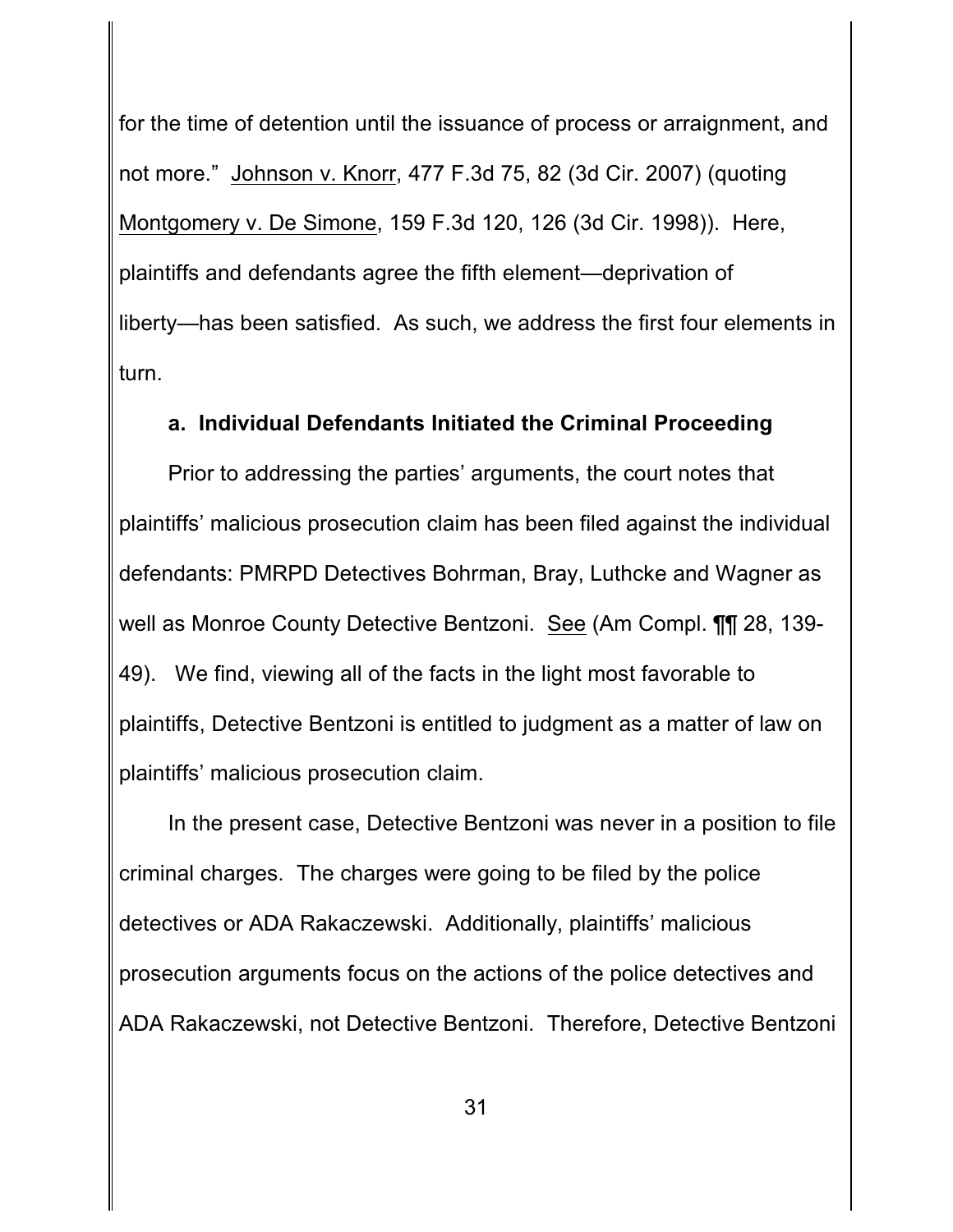is entitled to summary judgment on plaintiffs' malicious prosecution claim.

We next determine whether the police detectives initiated the criminal proceeding. Generally, "it is the prosecutor, not the police officer, who is responsible for initiating a proceeding against a defendant," Gratter v. Zappile, 67 F. Supp. 2d 515, 521 (E.D. Pa. 1999). An officer, however, may be considered to have initiated the criminal proceeding if "he or she knowingly provided false information to the prosecutor or otherwise interfered with the prosecutor's informed discretion." Henderson v. City of Phila., 853 F. Supp. 2d 514, 518-19 (citations omitted).

Here, the police detectives and ADA Rakaczewski disagree as to who initiated the criminal proceeding. The police detectives contend ADA Rakaczewski approved the criminal charges thereby initiating the criminal proceeding. (Rakaczewski Dep. at 12). Rakaczewski claims the police detectives, not him, signed the affidavits of probable cause initiating the criminal prosecution. (Doc. 75, Def. Monroe Cnty. Statement of Material Facts ¶ 45). Accordingly, a genuine issue of material fact exists pertaining to who initiated the criminal proceeding.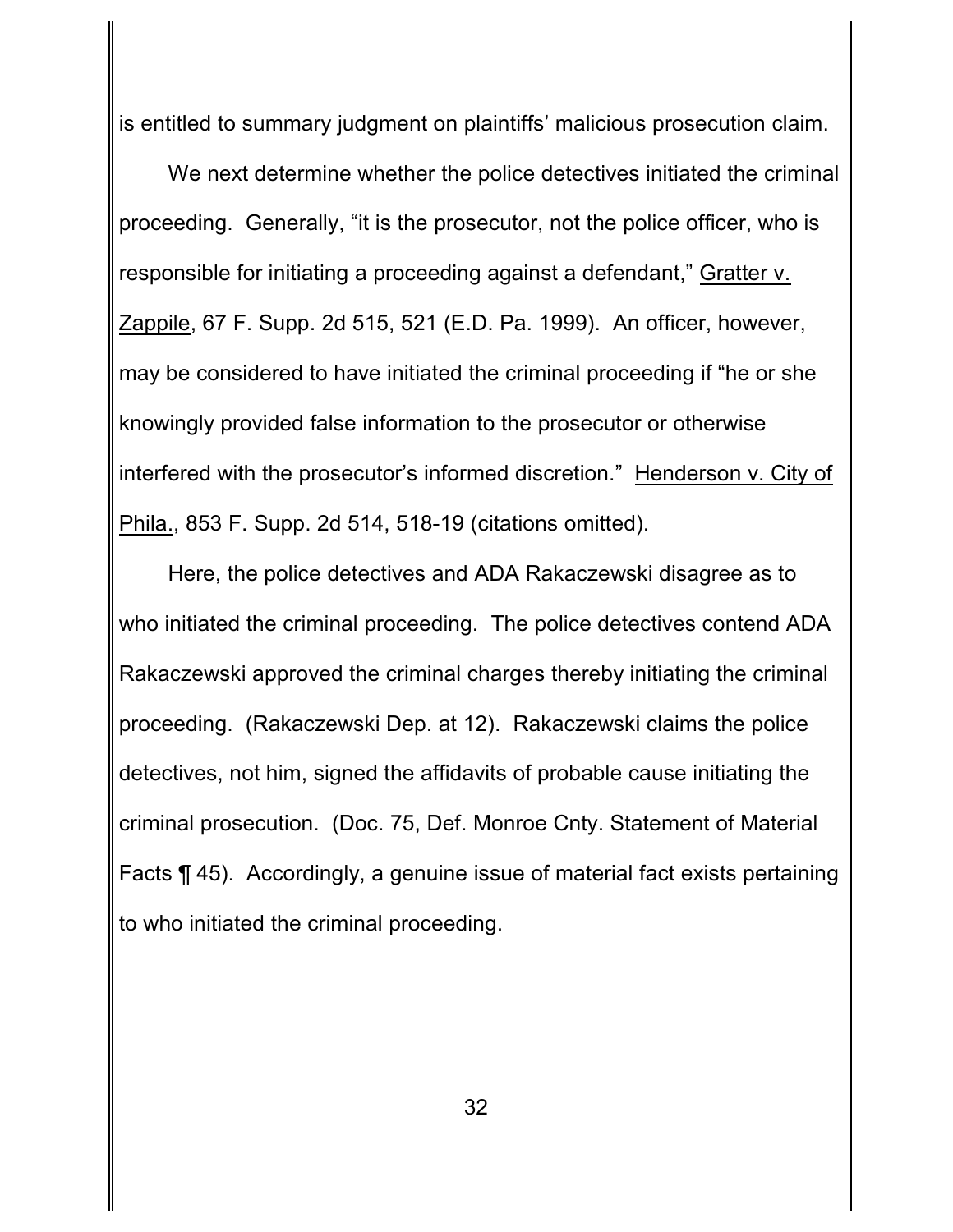# **b. The Criminal Proceeding Ended in Plaintiffs' Favor**

The second element plaintiffs must establish to prevail on a malicious

prosecution claim is that the criminal proceedings terminated in their favor.

As the Third Circuit Court of Appeals has observed:

[c]riminal proceedings are terminated in favor of the accused by:

(a) a discharge by a magistrate at a preliminary hearing, or (b) the refusal of a grand jury to indict, or

(c) the formal abandonment of the proceedings by the public

prosecutor, or

(d) the quashing of an indictment or information, or

(e) an acquittal, or

(f) a final order in favor of the accused by a trial or appellate court.

Donahue v. Gavin, 280 F.3d 371, 383 (3d Cir. 2002) (quoting Section 659

of the RESTATEMENT (SECOND) OF TORTS). The Pennsylvania Supreme

Court adopted § 659 in Haefner v. Burkey, 626 A.2d 519, 521 (Pa. 1993).

As noted above, in the instant case the criminal proceedings ended

when ADA Rakaczewski filed a nolle prosequi petition. The Third Circuit

Court of Appeals has noted that while "a grant of nolle prosequi can be

sufficient to satisfy the favorable termination requirement for malicious

prosecution, not all cases where the prosecutor abandons criminal

charges are considered to have terminated favorably." Donahue v. Gavin,

280 F.3d 371, 383 (3d Cir. 2002) (quoting Hilfirty v. Shipman, 91 F.3d 573,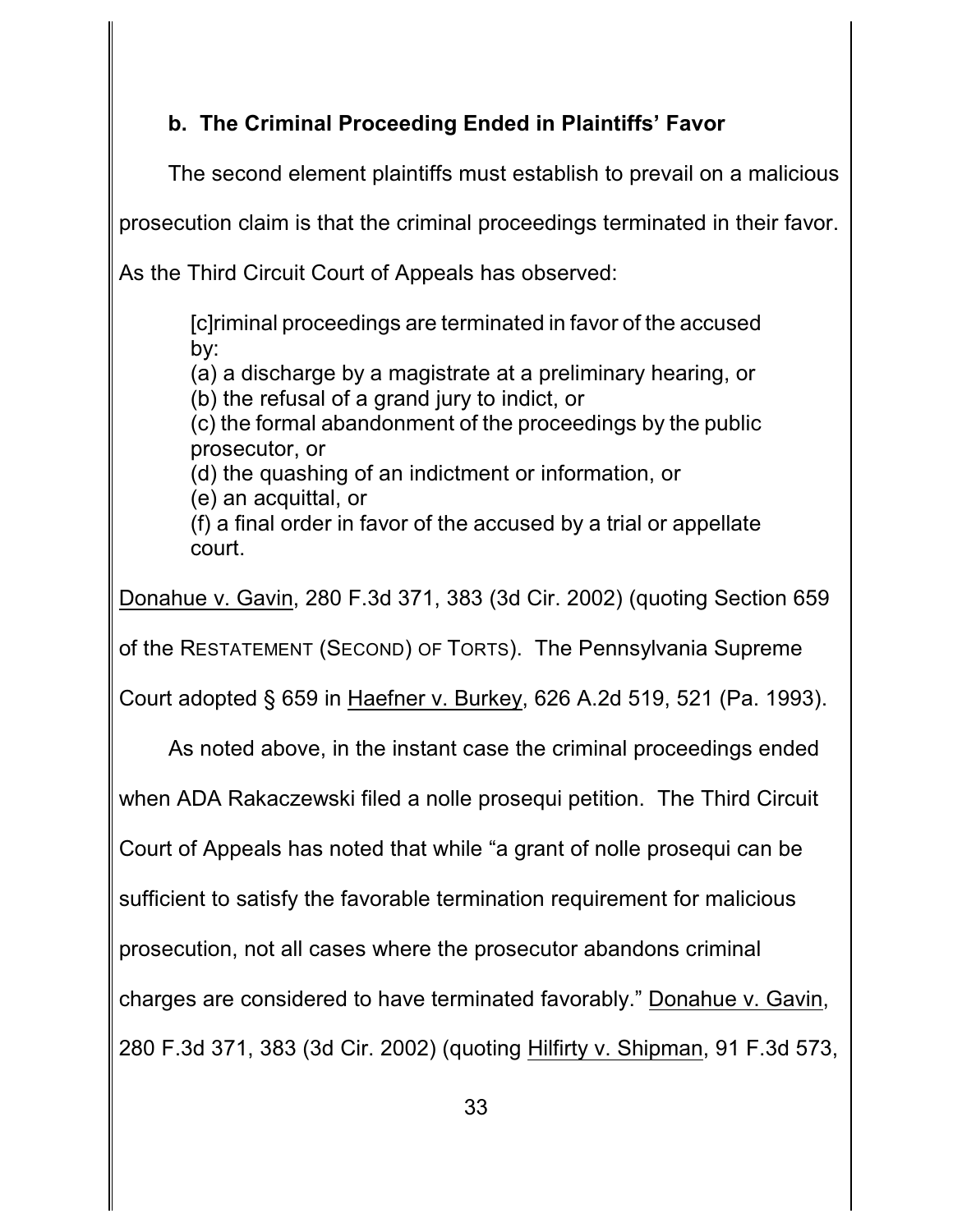579-80 (3d Cir. 1996)). A decision by the prosecutor to nolle prosequi criminal charges "signifies termination of charges in favor of the accused only when their final disposition is such as to indicate the innocence of the accused." Donahue, 280 F.3d 371, at 383 (citation omitted). The court, however, may look beyond the order itself "to any other matter in the record . . . as to why the motion was filed or granted." DiFronzo v. Chiovero, 406 F. App'x 605, 609 (3d Cir. 2011).

Here, ADA Rakaczewski's petition to nolle prosequi plaintiffs' charges satisfies the favorable termination requirement as a matter of law. ADA Rakaczewski's petition states, "[Based upon the Commonwealth's continued investigation, the **victims admitted testifying falsely under oath on a material matter**, **the matter lacks prosecutorial merit** and a nolle prosequi should be entered on these charges **in the interest of justice**." (Doc. 71-18, Ex. Q, Jose Lacen Pet. to Nolle Prosequi) (emphasis added).

ADA Rakaczewski did not dismiss the charges because of any plea agreement, change in law or some other reason unrelated to the weight of the evidence. ADA Rakaczewski dismissed the charges because the victims lied, the matter lacked prosecutorial merit and the interests of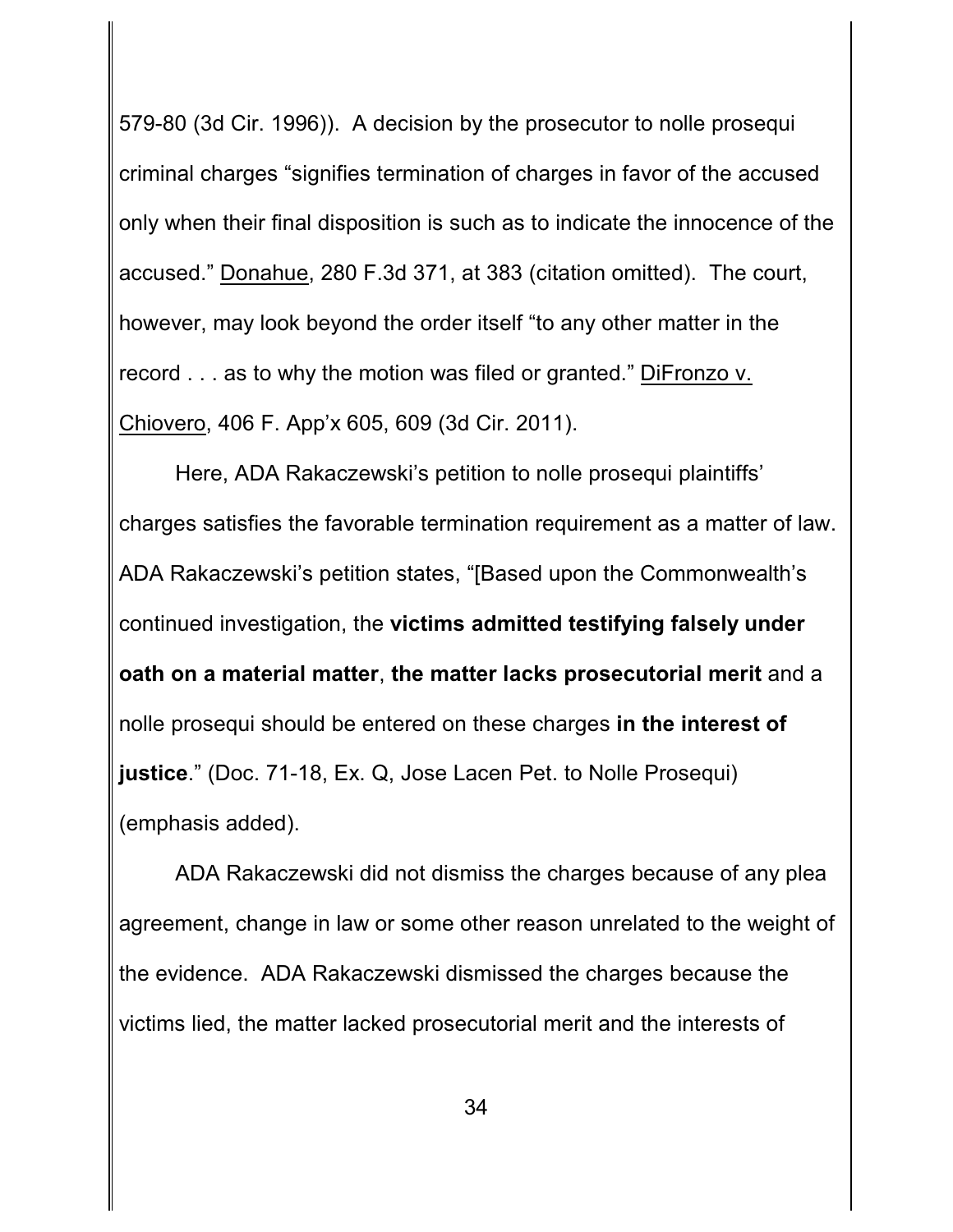justice commanded dismissal. Moreover, ADA Rakaczewski concurred on plaintiffs' expungement petitions further illustrating favorable termination. (Doc. 111-19, Ex. L, William Spiess Expungement Pet. and Order). Therefore, we find plaintiffs have satisfied the favorable termination requirement.

### **c. The Proceeding was Initiated Without Probable Cause**

In addition to the first two elements of malicious prosecution, plaintiffs must also demonstrate the proceeding was initiated without probable cause. Because the arguments for probable cause on plaintiffs' malicious prosecution claim mirror the arguments for plaintiffs' unlawful seizure and false arrest claims, the analysis provided above is equally applicable here. Ergo, disputed issues of material fact exist regarding whether the proceeding was initiated without probable cause.

## **d. The Defendants Acted Maliciously or for a Purpose Other Than Bringing the Plaintiff to Justice**

Finally, plaintiffs must prove defendants acted maliciously or for a purpose other than bringing the plaintiff to justice. "Malice has been defined as ill will in the sense of spite, lack of belief by the actor himself in the propriety of the prosecution, **or** its use for an extraneous improper purpose." Lippay v. Christos, 996 F.2d 1490, 1502 (3d Cir. 1993)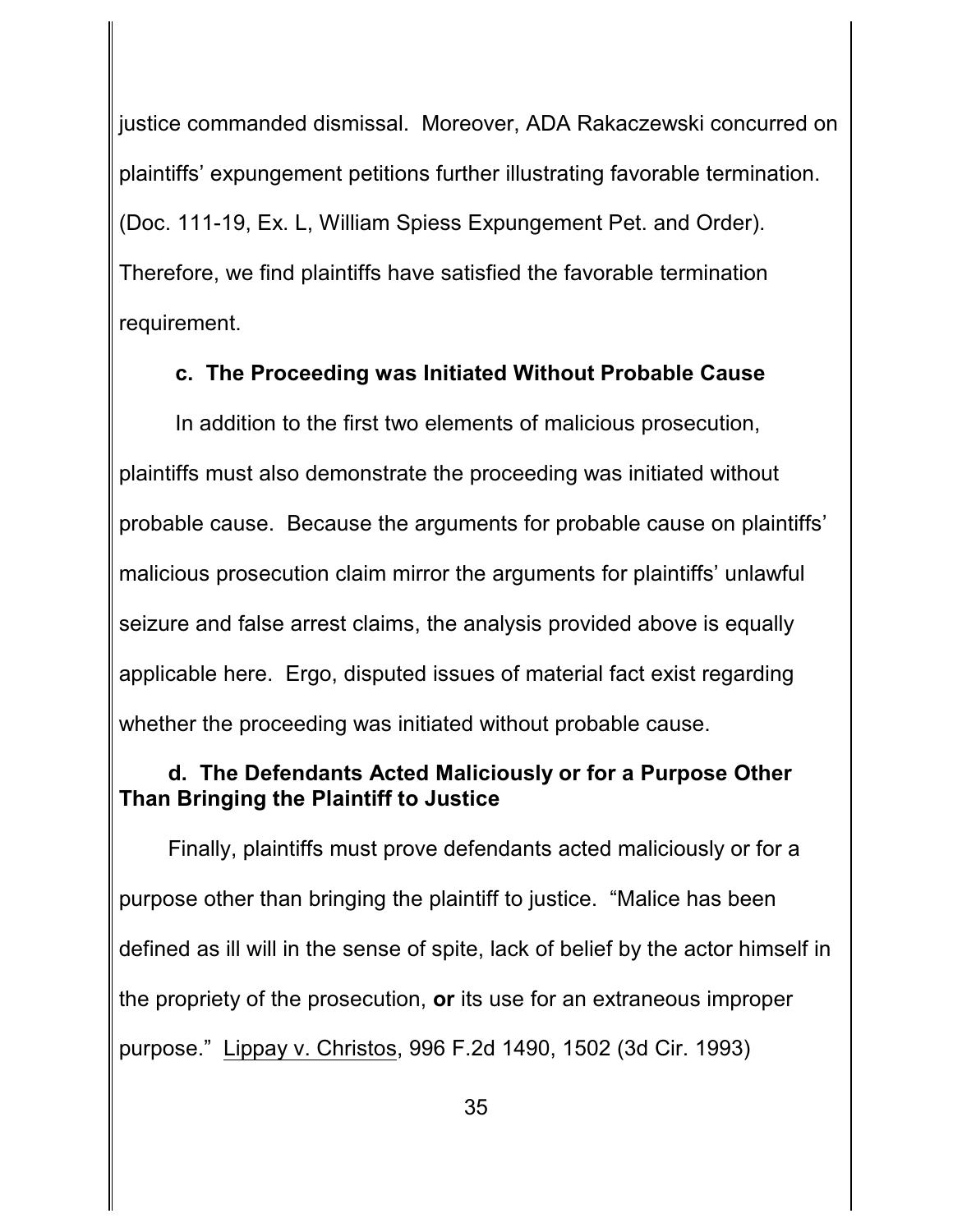(emphasis in original). The Third Circuit Court of Appeals emphasized that "a police officer could have ill-will or spite against someone they never met–i.e., a member of a particular ethnic or racial group." Id. at 1503. Finally, malice may be inferred from the absence of probable cause. Id.

In the present case, plaintiffs have demonstrated genuine issues of material fact as to whether or not defendants acted maliciously. Plaintiffs allege the charges against the plaintiffs, four (4) of whom were African American or Hispanic, were motivated by race and/or defendants' belief plaintiffs were members of dangerous street gangs. Specifically, Spiess contends he was shown pictures of alleged gang members during his initial interview with police. (Spiess Dep. at 17-18). Additionally, Spiess contends the police detectives tried to get him, the only White plaintiff, to testify against the African American and Hispanic plaintiffs in exchange for the dismissal of the charges against him. (Id.) Moreover, Lacen testified the police detectives were calling him names and acting in a racist way towards him. (Doc. 71-8, Ex. H, Dep. of Jose Lacen at 31). Lacen also stated that Detective Luthcke falsely accused him of being a member of the Bloods street gang. (Id. at 58-61). Finally, Detective Bohrman admitted, albeit erroneously, that the events on the evening in question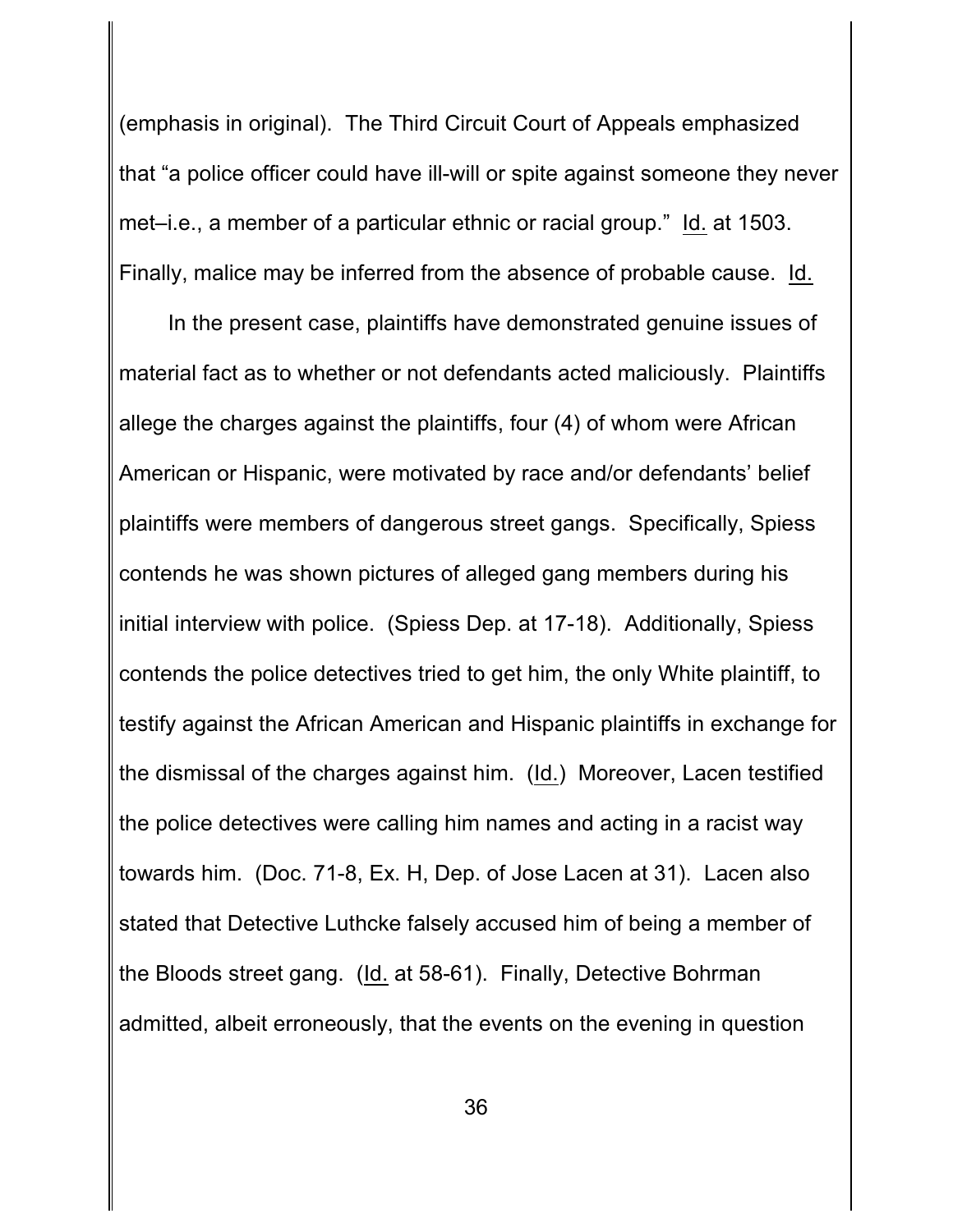were some sort of "gang initiation" by plaintiffs. (Doc. 71-5, Ex. E, Dep. of John Bohrman (hereinafter "Bohrman Dep.") at 39). Thus, we find that viewing all of the evidence in the light most favorable to plaintiffs, genuine issues of material fact exist as to whether or not the police detectives acted maliciously or for a purpose other than bringing the plaintiffs to justice.

In sum, we find plaintiffs have satisfied the favorable termination and deprivation of liberty elements. We further find genuine issues of material fact exist pertaining to the initiation, probable cause and malice elements. As such, the police detectives' motions for summary judgment on plaintiffs' malicious prosecution claim will be denied.

## **B. Plaintiffs' Section 1983 False Arrest Claims Against ADA Rakaczewski**

ADA Rakaczewski moves for summary judgment on plaintiffs' false arrest claim arguing he played no role in the investigation. Plaintiffs' cognizable federal claims against ADA Rakaczewski depend upon their assertion that ADA Rakaczewski conducted a constitutionally deficient investigation and therefore lacked probable cause in violation of the Fourth Amendment. Specifically, plaintiffs contend ADA Rakaczewski was present at the police station and was one of the individuals who made the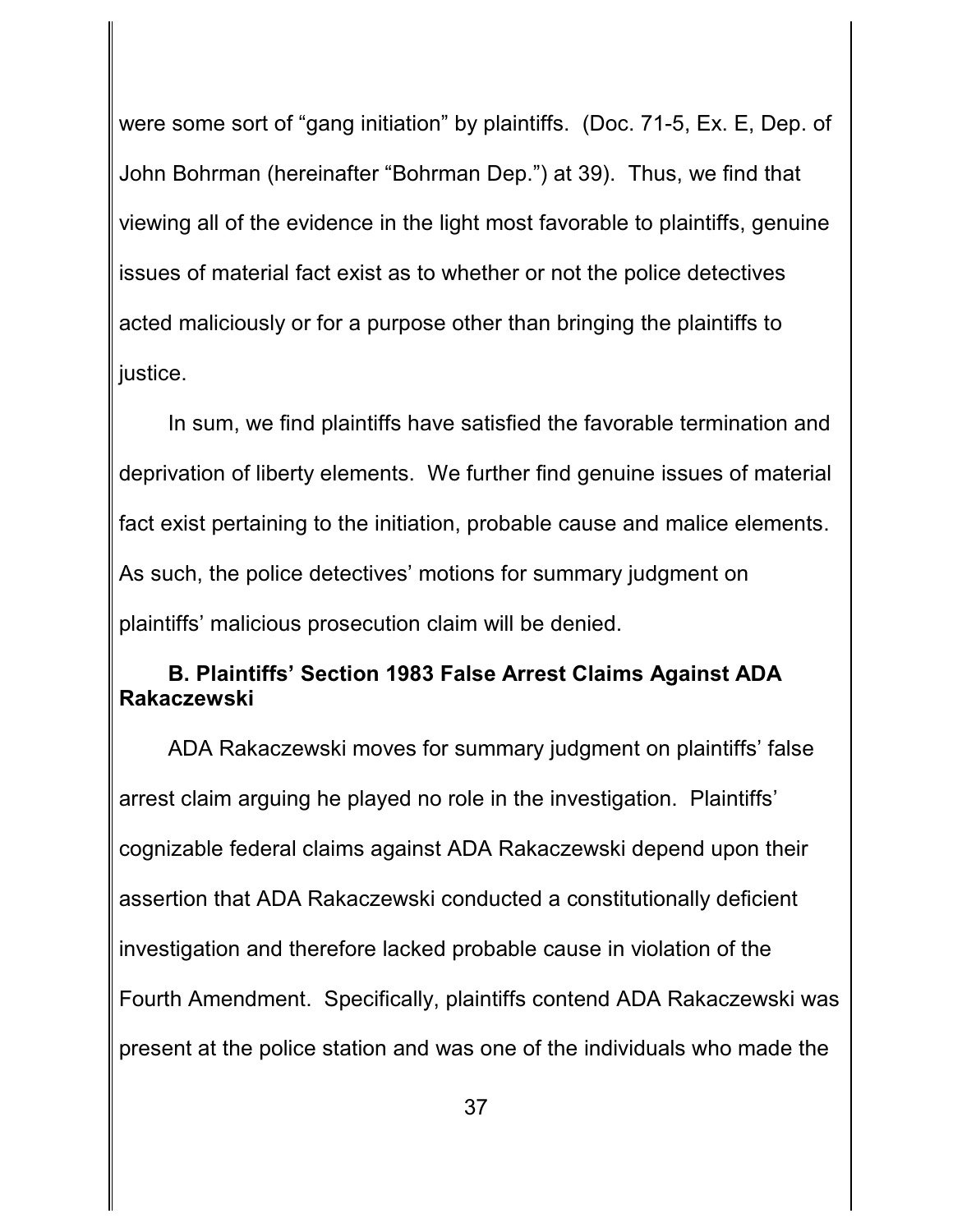collective determination as to whether or not probable cause existed. We find that summary judgment on this issue is inappropriate.

Discovery has revealed that ADA Rakaczewski fails to recall whether or not he was present during the investigation on the day in question. (Rakaczewski Dep. at 11-12). The police detectives and chief of police, however, state Rakaczewski was present at PMRPD Headquarters on February 11, 2008, and that he was among the group that made the collective decision on probable cause. (Wagner Dep. at 24-25; Luthcke Dep. at 100-01; Doc. 71-7, Ex. G, Dep. of Harry Lewis (hereinafter "Lewis Dep.") at 34-36; Rakaczewski Dep. at 11-12, 37-40).

Viewing the evidence in a light most favorable to plaintiffs, a genuine issue of disputed fact exists pertaining to what level of involvement ADA Rakaczewski had in the underlying investigation. Accordingly, ADA Rakaczewski's motion for summary judgment on plaintiffs' false arrest claims will be denied.

#### **C. Immunity**

The detectives and ADA Rakaczewski raise the issue of immunity. They argue both absolute and qualified immunity bar plaintiffs' claims. As such, we will determine whether absolute or qualified immunity applies,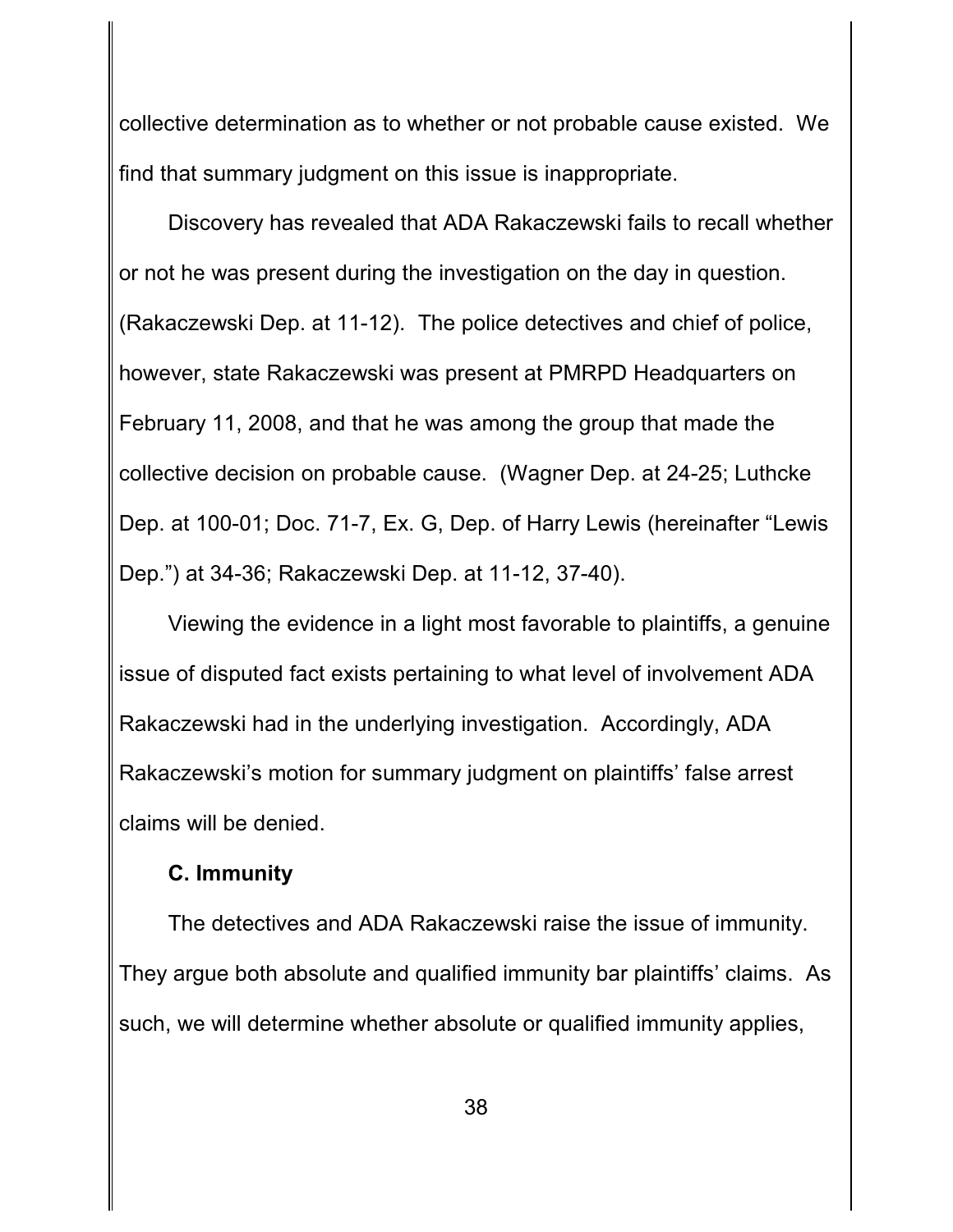and if so, whether it precludes plaintiffs' claims.

# **1. Absolute Immunity**

"Prosecutors are immune from suit under section 1983 for 'initiating and pursuing a criminal prosecution.'" Carter, 181 F.3d at 355 (quoting Imbler v. Pachtman, 424 U.S. 409, 430-31 (1976)). Immunity also extends to "'the preparation necessary to present a case,' and this includes the 'obtaining, reviewing, and evaluation of evidence.'" Kulwicki v. Dawson, 969 F.2d 1454, 1465 (3d Cir. 1992) (quoting Schrob v. Catterson, 948 F.2d 1402, 1414 (3d Cir. 1991)).

Not all actions of a prosecutor, however, are immunized. Instead, "prosecutors are subject to varying levels of official immunity" and absolute prosecutorial immunity attaches only to actions performed in a 'quasi-judicial' role", such as participation in court proceedings and other conduct "intimately associated with the judicial phases" of litigation. Giuffre v. Bissell, 31 F.3d 1241, 1251 (3d Cir.1994) (quoting Imbler, 424 U.S. at 430). "By contrast, a prosecutor acting in an investigative or administrative capacity is protected only by qualified immunity." Id. (citations omitted).

The Third Circuit Court of Appeals, in Giuffre, held that a prosecutor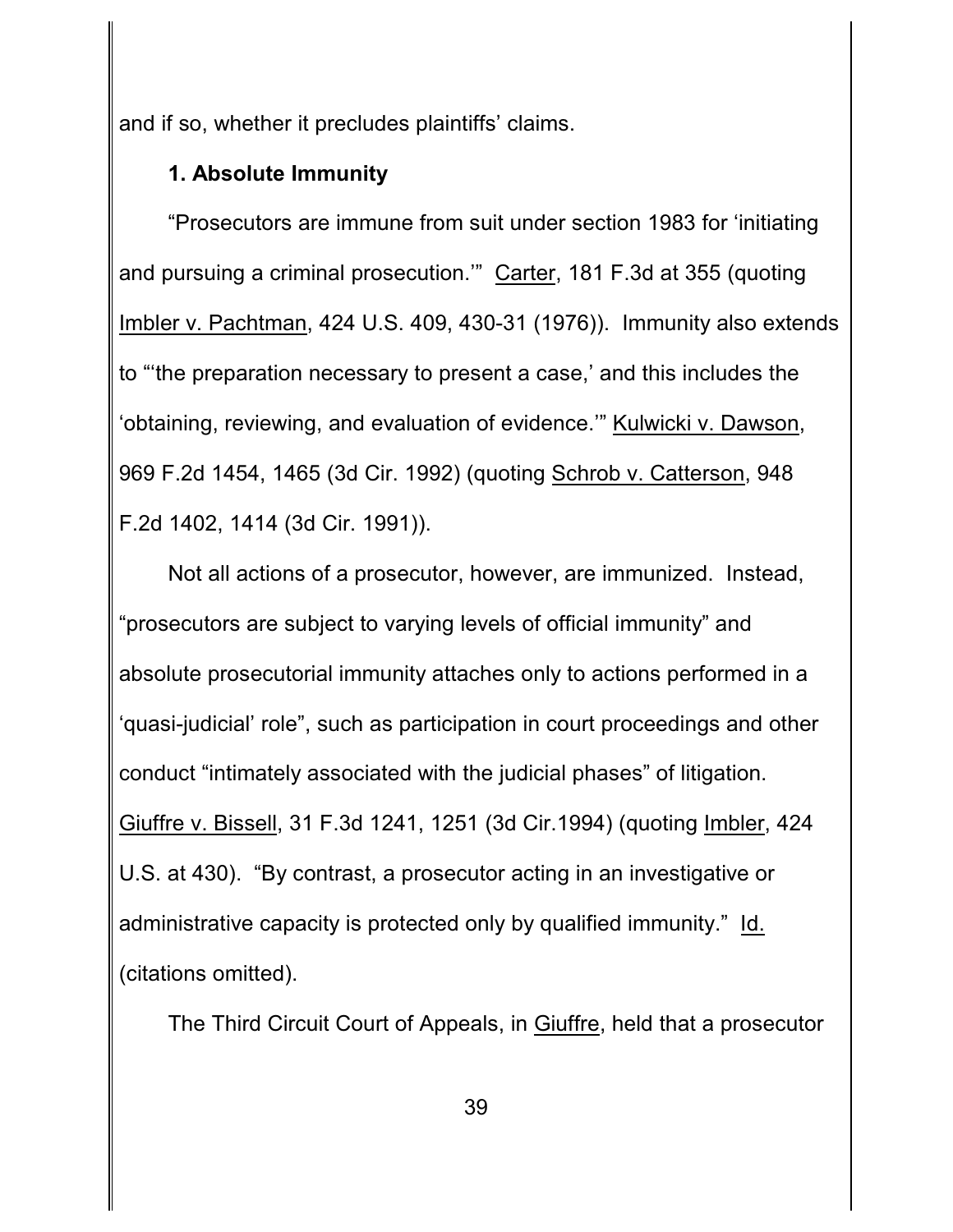does not enjoy absolute immunity for giving advice to police during an investigation leading up to a criminal proceeding. 31 F.3d at 1253. A rule of thumb for defining the investigative / prosecutorial divide is the filing of a complaint. See Kulwicki, 969 F.2d at 1465 (holding that "[e]vidence gleaned prior to the filing is deemed investigative," "directing evidencegathering" by police is investigative, and "giving probable cause advice" to police is investigative). Finally, the mere fact that a prosecution is formally initiated does not mean that all investigatory acts preceding the filing of charges are entitled to immunity. Buckley v. Fitzsimmons, 509 U.S. 259, 276 (1993). We now turn to ADA Rakaczewski and Detective Bentzoni's absolute immunity claims.

## **a. ADA Rakaczewski**

ADA Rakaczewski contends his investigative acts were integral to the prosecution. ADA Rakaczewski's argument, however, is the same absolute immunity argument previously rejected by the court on his motion to dismiss. (See Doc. 23, Mem. and Order dated July 26, 2010). As we held on July 26, 2010:

[T]he complaint plausibly alleges that ADA Rakaczewski's actions were akin to merely advising officers as to probable cause or directing the gathering of evidence in an investigative capacity. The actions alleged here, in light of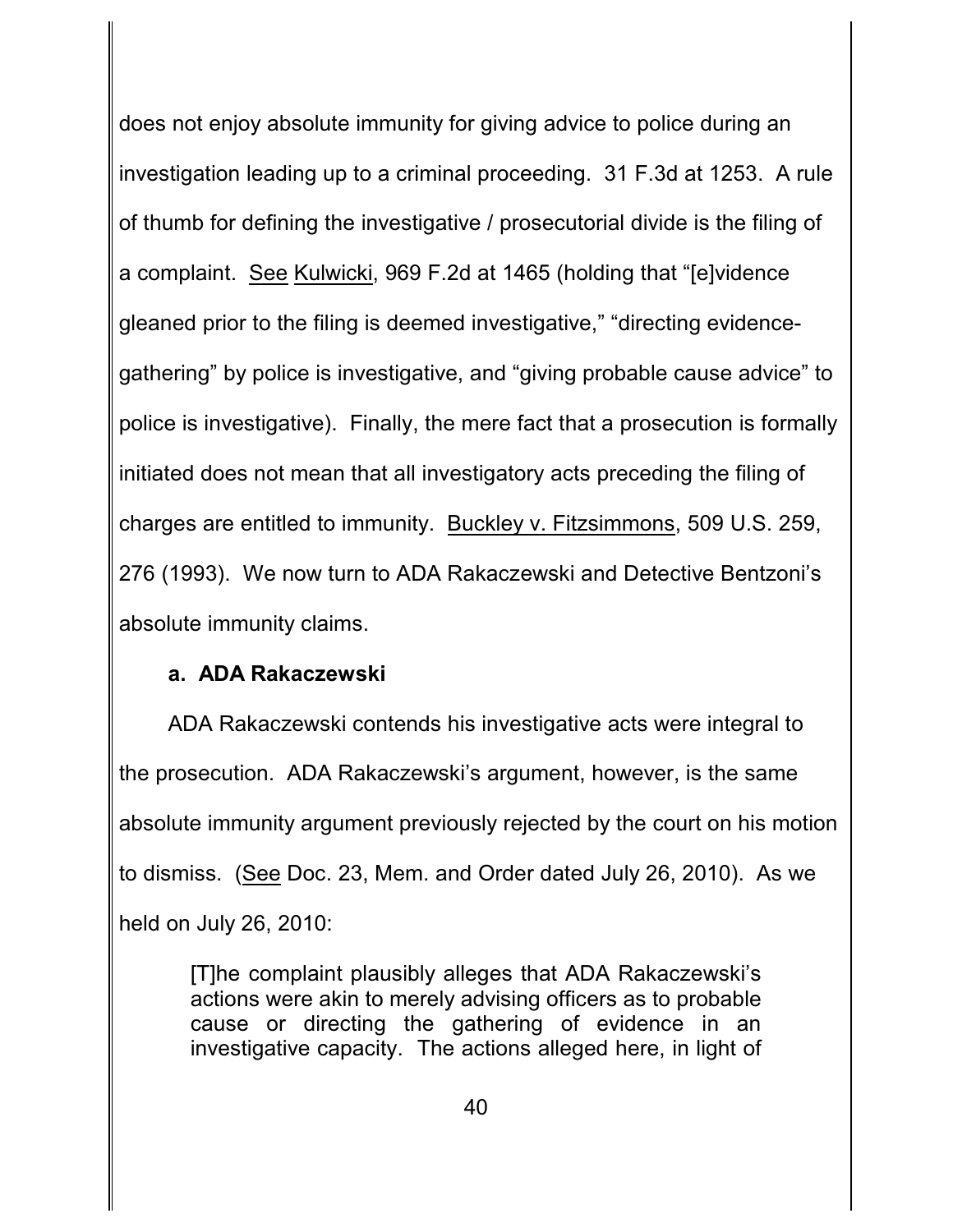the rough temporal guideline of Kulwicki and Buckley's warning that an eventual filing of charges does not necessarily immunize all investigative actions, indicate that the pre-complaint gathering of evidence and evaluation of probable cause were investigative in nature and deserving only qualified immunity.

(Id.) Ergo, we will deny ADA Rakaczewski's claim for absolute immunity.

# **b. Detective Bentzoni**

Detective Bentzoni also contends she is entitled to absolute immunity for her limited role in obtaining a search warrant for the Lacen home. The plaintiffs respond that, like ADA Rakaczewski, Detective Bentzoni is being sued for her pre-arrest actions, which are investigative functions. Because Detective Bentzoni's absolute immunity argument mirrors ADA Rakaczewski's argument, the analysis given above is equally applicable

here. Therefore, the court finds absolute immunity does not bar plaintiffs' claims against Detective Bentzoni.

# **2. Qualified Immunity**

ADA Rakaczewski, Detective Bentzoni and the police detectives move for summary judgment on plaintiffs' claims arguing qualified immunity precludes liability. The doctrine of qualified immunity insulates government officials who are performing discretionary functions "from liability for civil damages insofar as their conduct does not violate clearly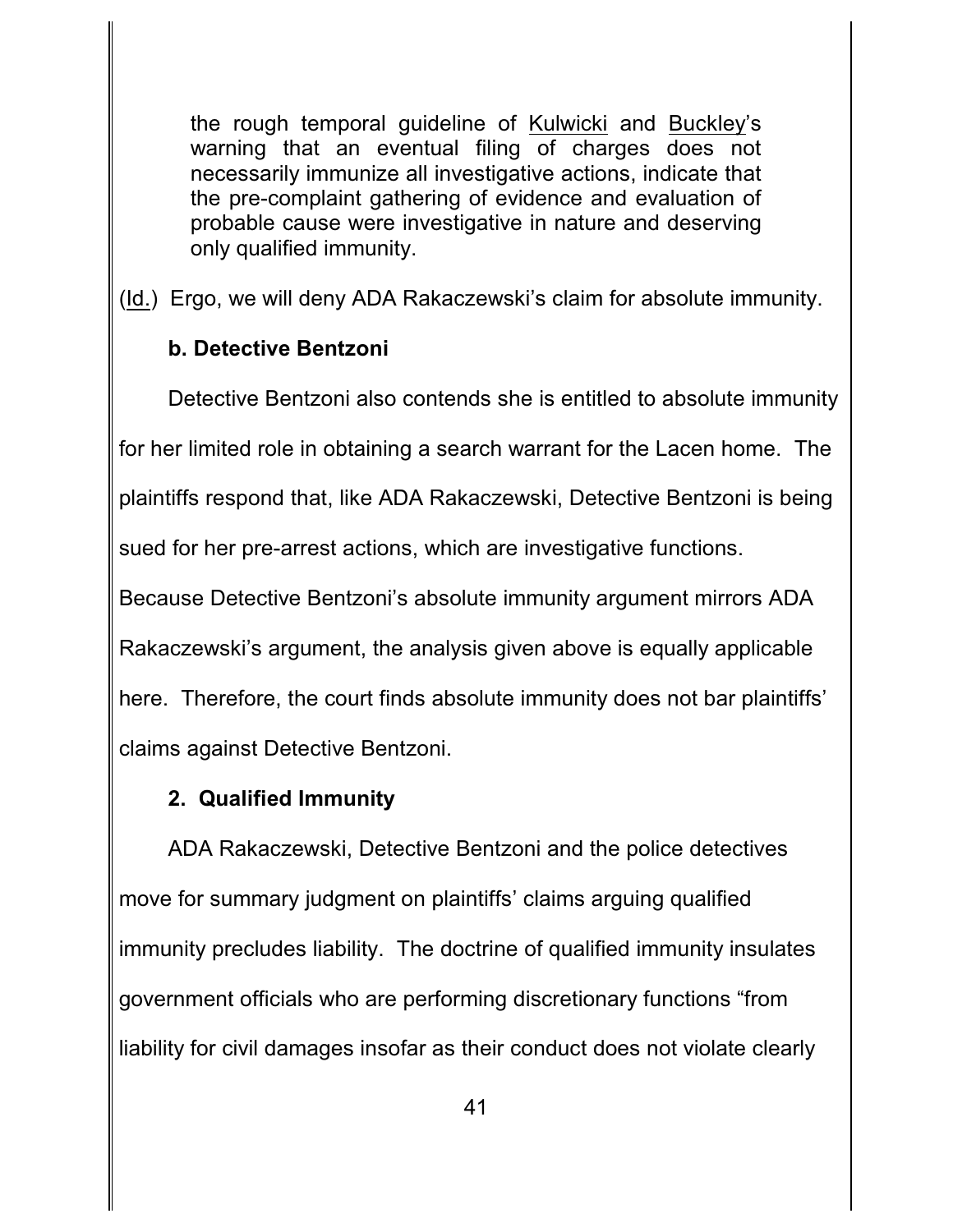established statutory or constitutional rights of which a reasonable person would have known." Harlow v. Fitzgerald, 457 U.S. 800, 818 (1982). The burden of establishing entitlement to qualified immunity is on the defendants. Id. at 808. The Supreme Court has established a two-part analysis that governs whether an official is entitled to qualified immunity. Saucier v. Katz, 533 U.S. 194, 201 (2001). We ask: (1) whether the facts alleged by the plaintiff show the violation of a constitutional right; and (2) whether the right at issue was clearly established at the time of the alleged misconduct. Id.; Kelly v. Borough of Carlisle, 622 F.3d 248, 253 (3d Cir. 2010). If the plaintiff fails to satisfy either prong, the defendant is entitled to judgment as a matter of law. See id. at 232. Because a violation of a constitutional right can be established by defendants' allegedly unlawful seizure of plaintiffs, we turn our attention to whether the right was clearly established.

A right is clearly established if "it would be clear to a reasonable officer that his conduct was unlawful in the situation he confronted." Reedy, 615 F.3d at 224 (quoting Katz, 533 U.S. at 202). A defendant police officer "will not be immune if, on an objective basis, it is obvious that no reasonably competent officer would have concluded that a warrant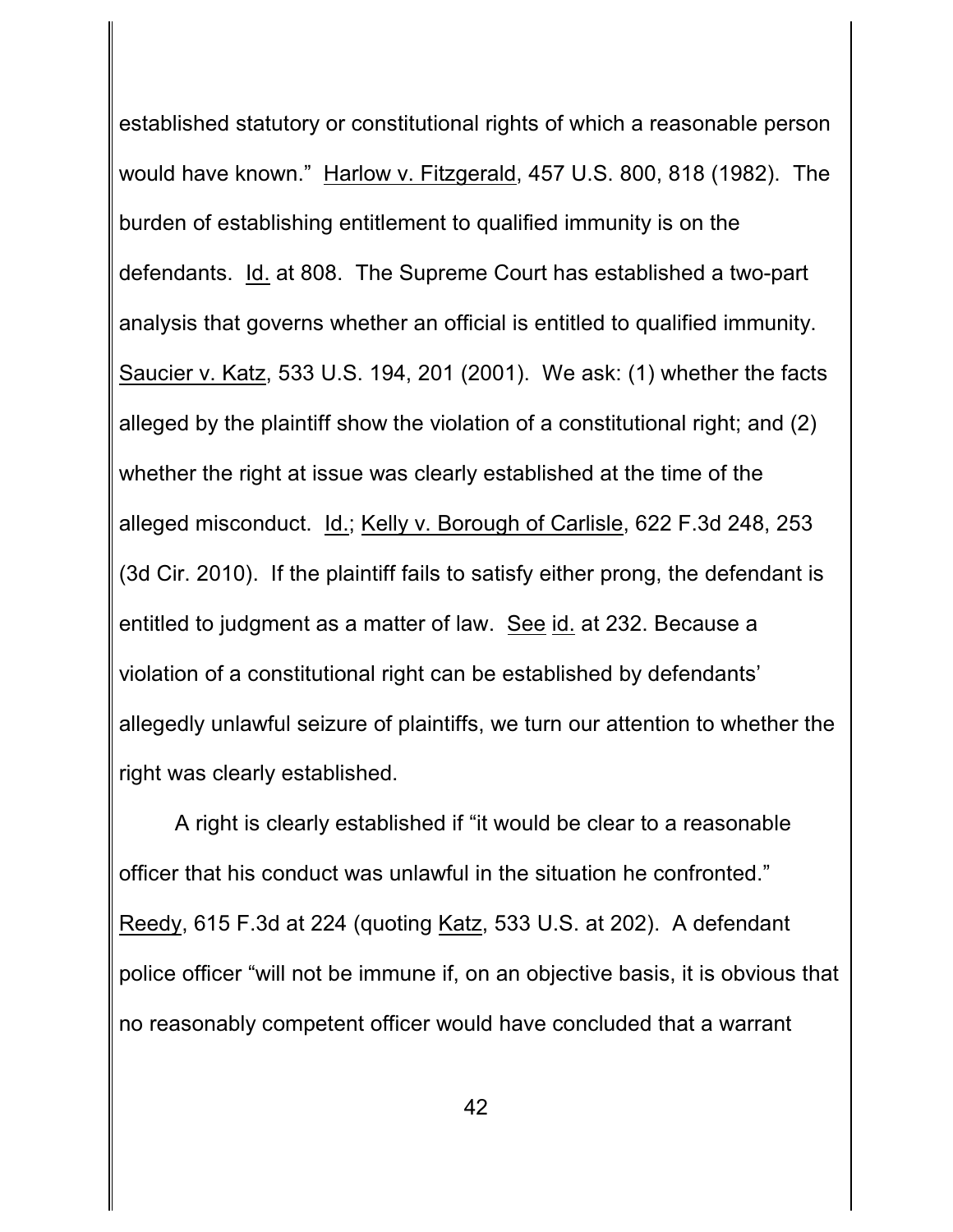should issue . . . ." Reedy, 615 F.3d at 224 (quoting Malley v. Briggs, 475 U.S. 335, 341 (1986). A police officer fails to observe a right that was clearly established by submitting "an affidavit containing statements he knows to be false or would know are false if he had not recklessly disregarded the truth." Lippay, 996 F.2d at 1504.

Furthermore, "the standard for granting or denying a motion for summary judgment does not change in the qualified immunity context." Curley v. Klem, 298 F.3d 271, 282 (3d Cir. 2002). A court must determine whether the defendant should prevail as a matter of law when viewing the facts in the light most favorable to the plaintiffs. Id. Thus, while "it is for the court to decide whether an officer's conduct violated a clearly established constitutional right, we have also acknowledged that the existence of disputed, historical facts material to the objective reasonableness of an officer's conduct will give rise to a jury issue." Curley, 298 F.3d at 278 (citations omitted). As such, we will determine whether ADA Rakaczewski, Detective Bentzoni and the police detectives may invoke qualified immunity as a defense to plaintiffs' claims.

#### **a. ADA Rakaczewski**

We first address ADA Rakaczewski's qualified immunity claim. ADA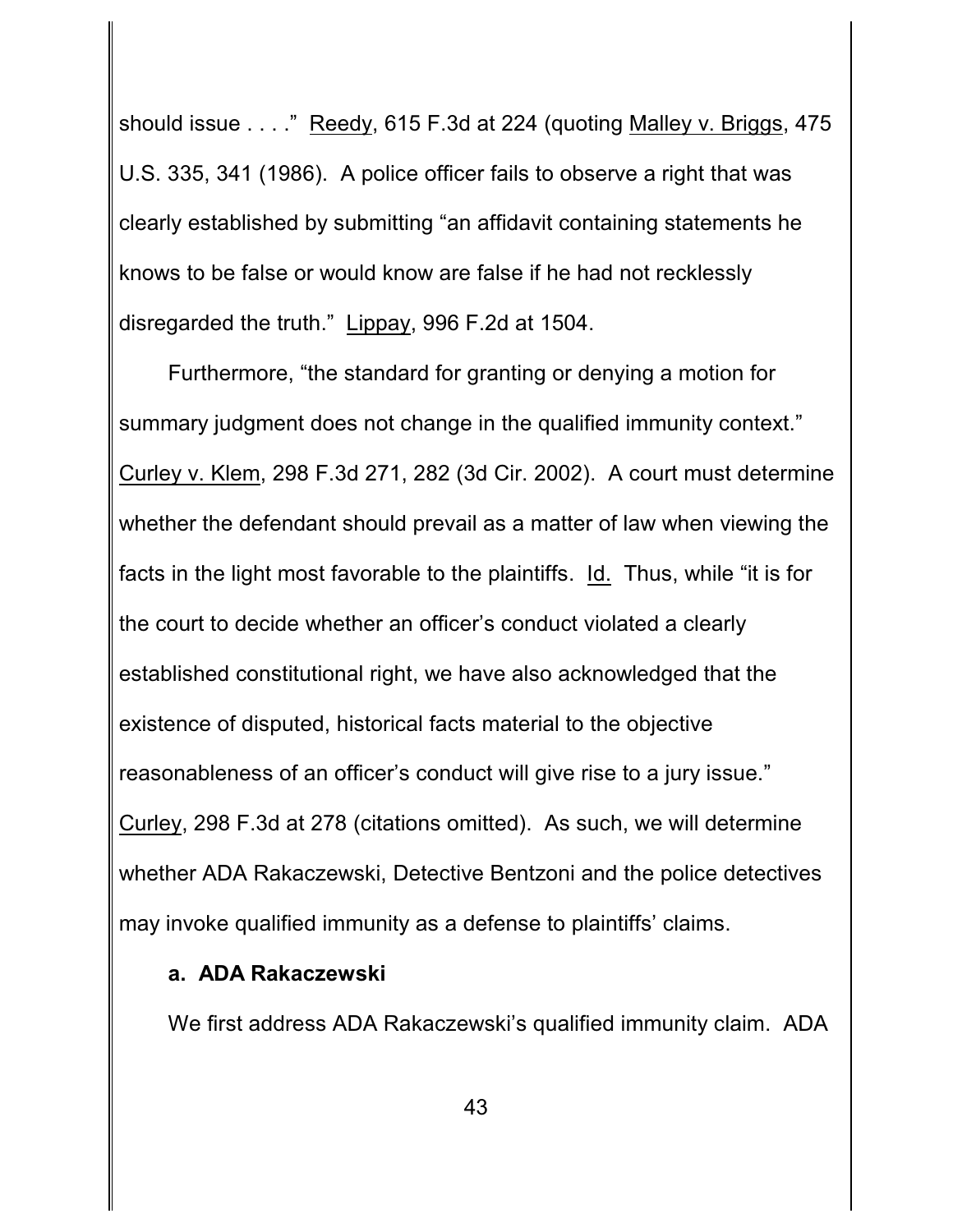Rakaczewski's qualified immunity arguments are almost identical to his arguments for absolute immunity. Specifically, ADA Rakaczewski contends he was acting as a prosecutor and not an investigator during the investigation. Additionally, ADA Rakaczewski attempts to distance himself from the police detectives. He fails to recall whether or not he was physically present at PMRPD Headquarters during the investigation on February 11, 2008. (Rakaczewski Dep. at 11-12).

Plaintiffs contend based upon the depositions of the police detectives that ADA Rakaczewski was present at the police station and was one of the individuals who made the collective determination as to whether or not probable cause existed. (Wagner Dep. at 24-25; Luthcke Dep. at 100-01; Lewis Dep. at 34-36; Rakaczewski Dep. at 11-12, 37-40). As such, the existence of disputed historical facts material to the objective reasonableness of ADA Rakaczewski's conduct must be resolved by a jury. See Curley, 298 F.3d at 278. Thus, viewing the evidence in the light most favorable to plaintiffs, the court finds qualified immunity does not bar plaintiffs' claims against ADA Rakaczewski.

## **b. Detective Bentzoni**

Detective Bentzoni also seeks the protections of qualified immunity.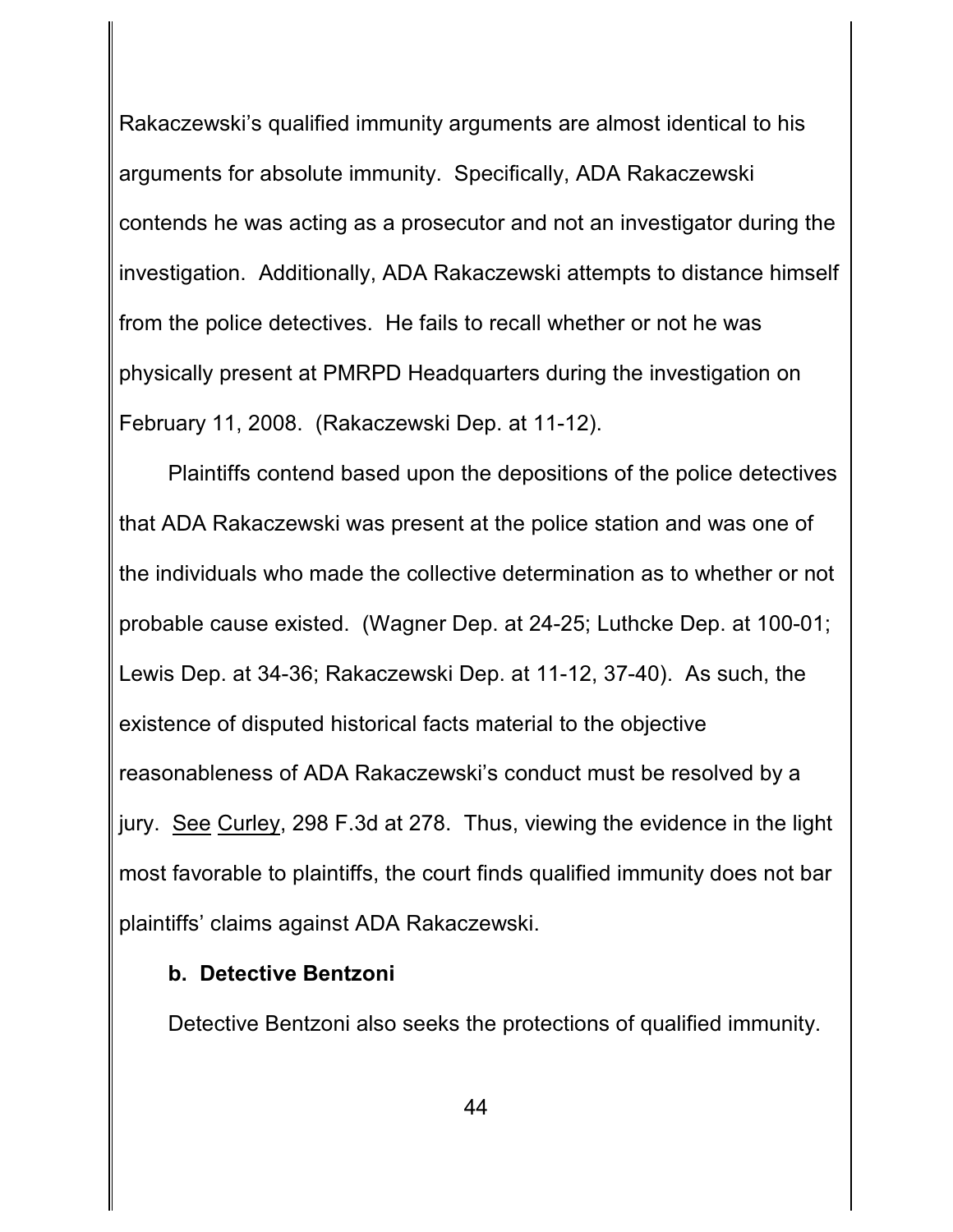Detective Bentzoni argues her role was limited to that of a simple liaison between the DA's office and police detectives. Plaintiffs contend Detective Bentzoni was involved from the start of the investigation and acted with a reckless disregard for the truth by omitting material facts and inserting into the affidavits of probable cause only those facts which were allegedly incriminating to plaintiffs.

In the present case, we find Detective Bentzoni was intimately involved with the investigation. Bentzoni joined the investigation at its initial phase in the early morning of February 11, 2008, and continued working on the investigation for the entire day into the next morning. (Doc. 111-3, Ex. C, Dep. of Wendy Bentzoni Part I (hereinafter "Bentzoni Dep. I") at 25, 30). Specifically, Bentzoni was present in AJ's interview at PMRPD Headquarters. (Incident Report at 32). Bentzoni accompanied Detective Luthcke to AJ's forensic interview an examination performed by Dr. Taroli. (Bentzoni Dep. I at 31, Doc. 111-4, Ex. C, Dep. of Wendy Bentzoni Part II (hereinafter "Bentzoni Dep. II") at 15). Moreover, Bentzoni was among the detectives who collectively discussed all of the evidence to determine whether probable cause existed to arrest plaintiffs. (Bentzoni Dep I at 24-26).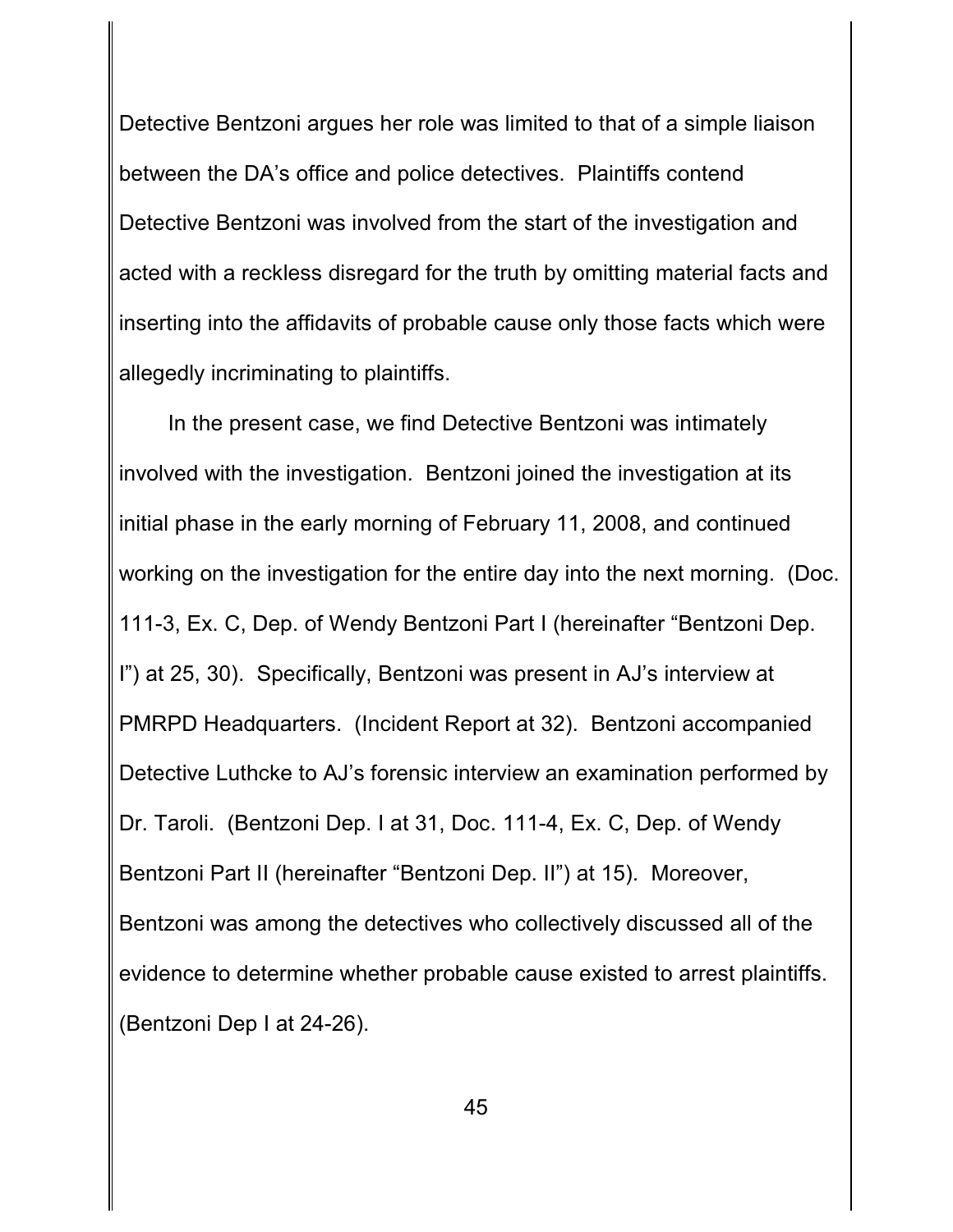Bentzoni claims she was not in a position to offer advice or assert her opinion because that was not her role. (Bentzoni Dep. I at 24, 32; Bentzoni Dep. II at 1-2). Viewing the facts in the light most favorable to plaintiffs, however, the objective reasonableness of Bentzoni's conduct is a disputed factual issue. See Curley, 298 F.3d at 278. As such, Bentzoni's intimate involvement in the investigation coupled with the disputed reasonableness of her conduct preclude Bentzoni from invoking qualified immunity.

### **c. Police Detectives**

Finally, the police detectives assert plaintiffs' constitutional rights were not clearly established because a reasonable officer in their position would not have known probable cause was lacking. Plaintiffs contend the police detectives acted with a reckless disregard for the truth by omitting material facts and inserting into the affidavits of probable cause only those facts which were allegedly incriminating to plaintiffs.

In support of their position, police detectives rely upon Kelly v. Borough of Carlisle, 622 F.3d 248 (3d Cir. 2010). In Kelly, the Third Circuit Court of Appeals found a police officer was presumptively entitled to qualified immunity when he relied in good faith on a prosecutor's legal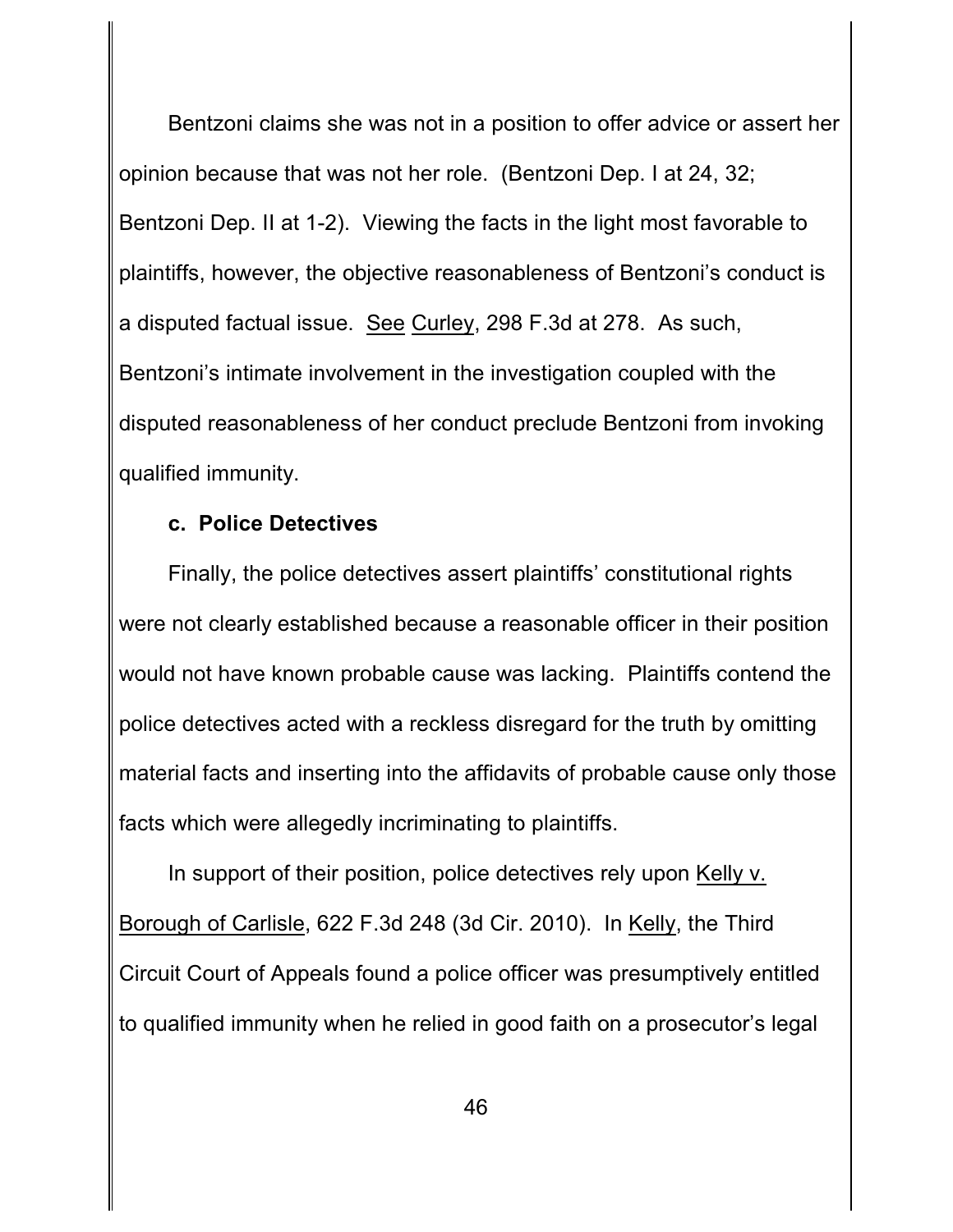opinion that the arrest is warranted. (Id. at 255-56). The police detectives contend they sought and obtained the advice from ADA Rakaczewski prior to arresting plaintiffs. As a result, they have satisfied the commands of Kelly and are thus entitled to the shield of qualified immunity.

The instant case is distinguishable. While the police detectives correctly state that police officers are presumptively entitled to qualified immunity when they rely in good faith on a prosecutor's opinion that the arrest is warranted, they fail to address the next two sentences in Kelly stating:

> That reliance must itself be objectively reasonable, however, because "a wave of the prosecutor's wand cannot magically transform an unreasonable probable cause determination into a reasonable one." Accordingly, a plaintiff may rebut this presumption by showing that, under all the factual and legal circumstances surrounding the arrest, a reasonable officer would not have relied on the prosecutor's advice.

Kelly, 622 F.3d at 256 (quoting Cox v. Hainey, 391 F.3d 25, 34 (1st Cir.

2004)). Here, the police detective's reliance on ADA Rakaczewski's

approval is unreasonable for two reasons. First, the police detectives

were aware of the inconsistencies within the girls' statements. Thus, the

wave of ADA Rakaczewski's prosecutorial wand could not transform their

potentially unreasonable probable cause determination into a reasonable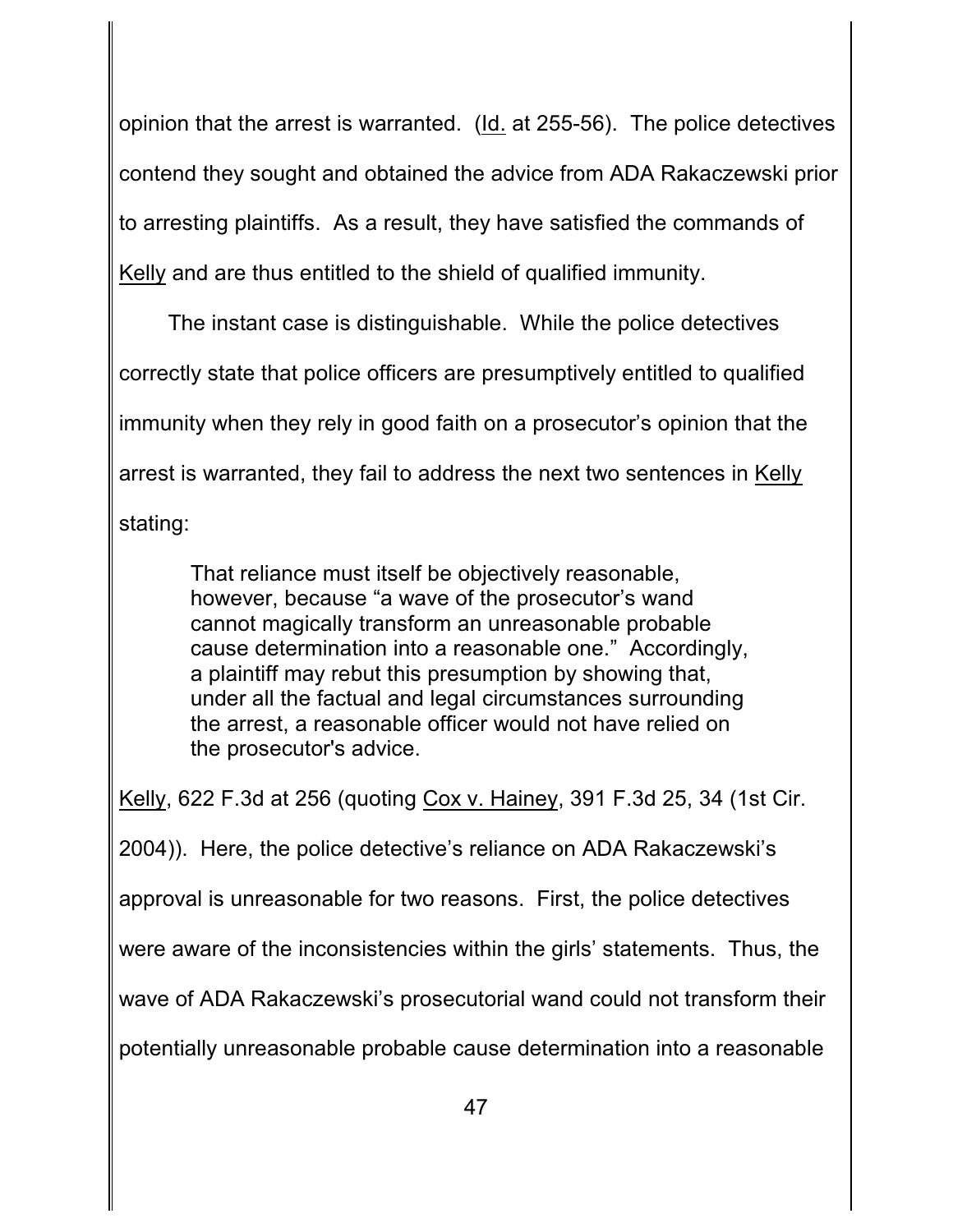one. Second, the police detectives were aware of ADA Rakaczewski's role and involvement in the investigation. As such, ADA Rakaczewski was unable to give a neutral opinion on probable cause because he was arguably one of the investigators making probable cause determinations.

Moreover, qualified immunity exists, in part, to protect police officers in situations where they are forced to make difficult, split second decisions in circumstances that are tense, uncertain and rapidly evolving. See Reedy, 615 F.3d 197 at 224 n.37; Gilles v. Davis, 427 F.3d 197, 207 (3d Cir. 2005). The police detectives in the present case did not make any split second probable cause decisions. As stated in the probable cause section supra, the police detectives conducted a sixteen (16) hour investigation. The police detectives clearly were not in a situation where they were forced to make split second decisions in tense, uncertain and rapidly evolving circumstances. Accordingly, the police detectives are not entitled to qualified immunity.

For the reasons stated above, viewing the unresolved factual issues in the light most favorable to plaintiffs, we decline to find qualified immunity shields ADA Rakaczewski, Detective Bentzoni and the police detectives from liability.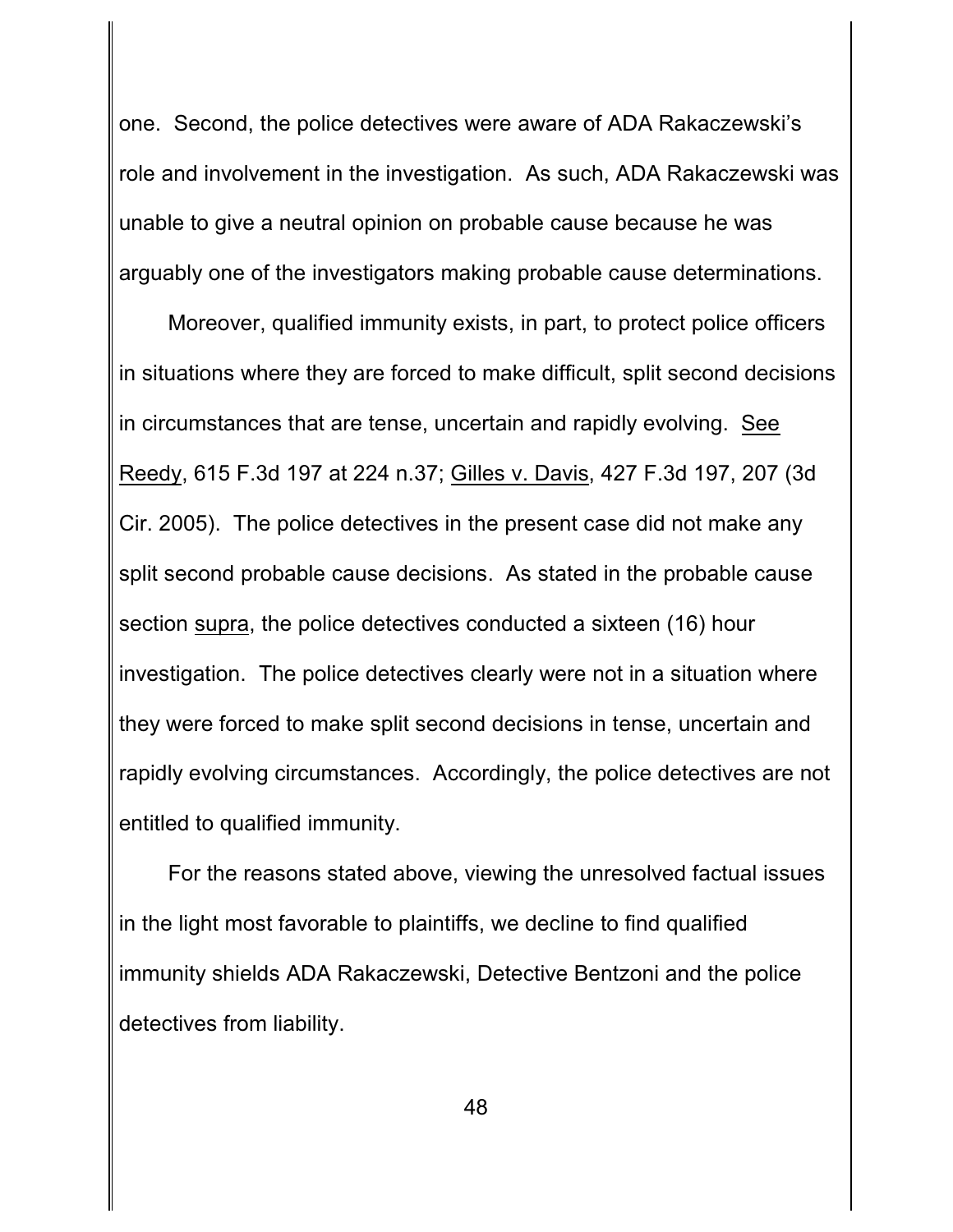**D. Failure to Train/Supervise Monroe County, Municipalities, Pocono Mountain Police Commission, Pocono Mountain Regional Police Department and Chief Lewis**<sup>3</sup>

Finally, we must address plaintiffs' municipal liability claims. As noted above, plaintiffs assert a failure to train and supervise claim against Monroe County, the municipalities, Pocono Mountain Regional Police Commission, Pocono Mountain Regional Police Department and Chief Lewis (hereinafter "municipal defendants"). After careful review, we find summary judgment should be granted to the municipal defendants.

Municipal liability under section 1983 is available only under certain circumstances. The standard first articulated in Monell v. Dep't of Soc. Servs. of N.Y.C., 436 U.S. 658 (1978), provides that "local governing bodies . . . can be sued directly under §1983 . . . where . . . the action that is alleged to be unconstitutional implements or executes a policy statement, ordinance, regulation, or decision officially adopted and promulgated by that body's officers." 436 U.S. at 690. Thus, a municipality may not be held liable under section 1983 unless "the alleged

<sup>&</sup>lt;sup>3</sup>Plaintiffs voluntarily dismiss their claims in Count VIII against the Pocono Mountain Regional Police Department, Chief Lewis and the Pocono Mountain Police Commission. (Pls.' Br. Opp. at 63 n.31, 69 n.36). Accordingly, the defendants' motions for summary judgment will be granted as unopposed.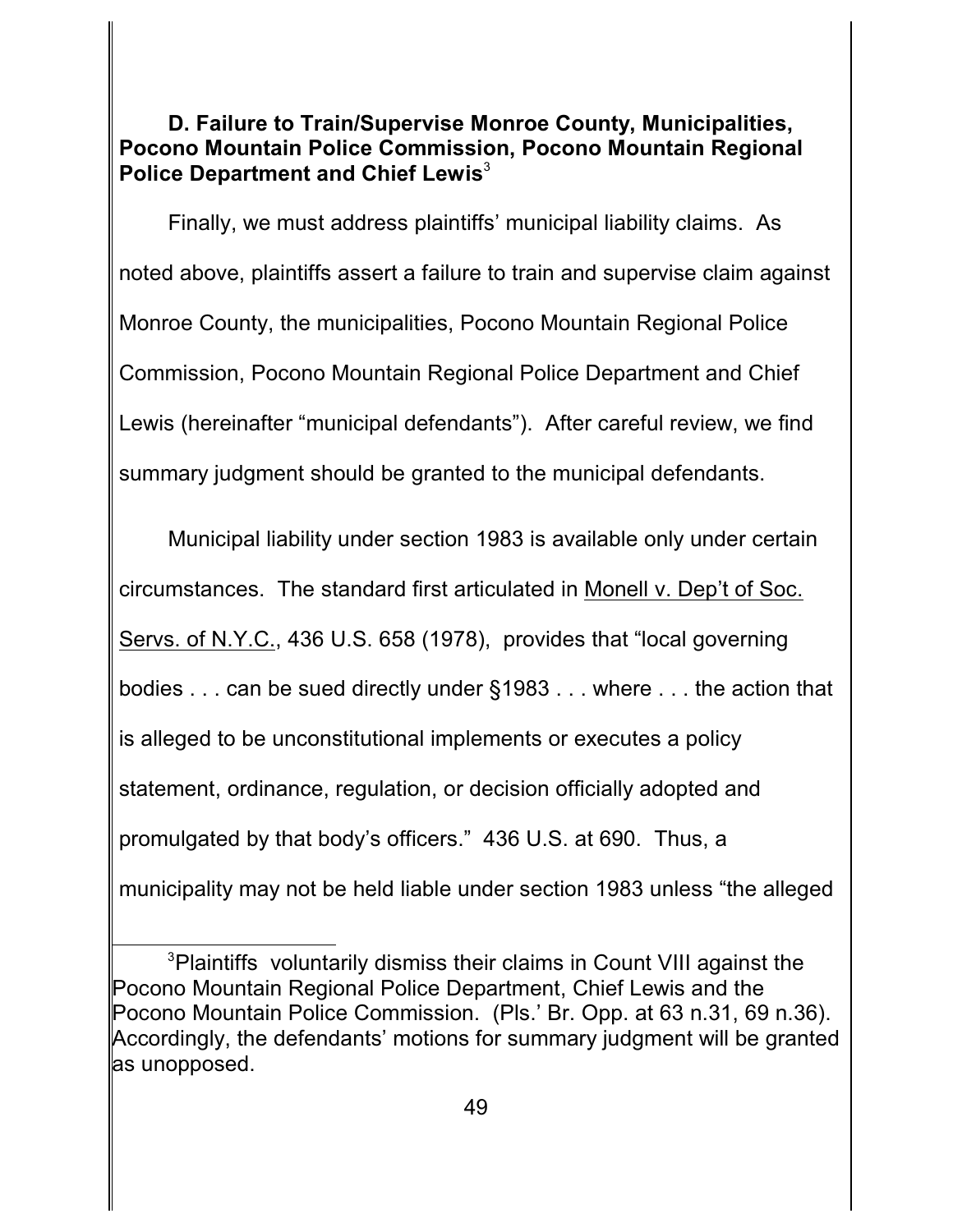unconstitutional action executes or implements policy or a decision

officially adopted or promulgated by those whose acts may fairly be said to

represent official policy." Reitz v. Cnty. of Bucks, 125 F.3d 139, 144 (3d

Cir. 1997) (citing Monell, 436 U.S. 658 at 690-91). Case law following

Monell has delineated three ways in which a municipality may be held

liable for the constitutional torts of its employee:

First, the municipality will be liable if its employee acted pursuant to a formal government policy or a standard operating procedure long accepted within the government entity, Jett v. Dall. Indep. Sch. Dist., 491 U.S. 701, 737, (1989); second, liability will attach when the individual has policy making authority rendering his or her behavior an act of official government policy, Pembaur v. City of Cincinnati, 475 U.S. 469, 480-81 (1986); third, the municipality will be liable if an official with authority has ratified the unconstitutional actions of a subordinate, rendering such behavior official for liability purposes, City of St. Louis v. Praprotnik, 485 U.S. 112, 127 (1988).

McGreevy v. Stroup, 413 F.3d 359, 367 (3d Cir. 2005). Based on the

plaintiffs' claims, the second path to liability is the appropriate analysis.

Under Pembaur, "municipal liability may be imposed for a single

decision by municipal policymakers under appropriate circumstances."

475 U.S. at 480. "Where, as here, the policy in question concerns a

failure to train or supervise municipal employees, liability under section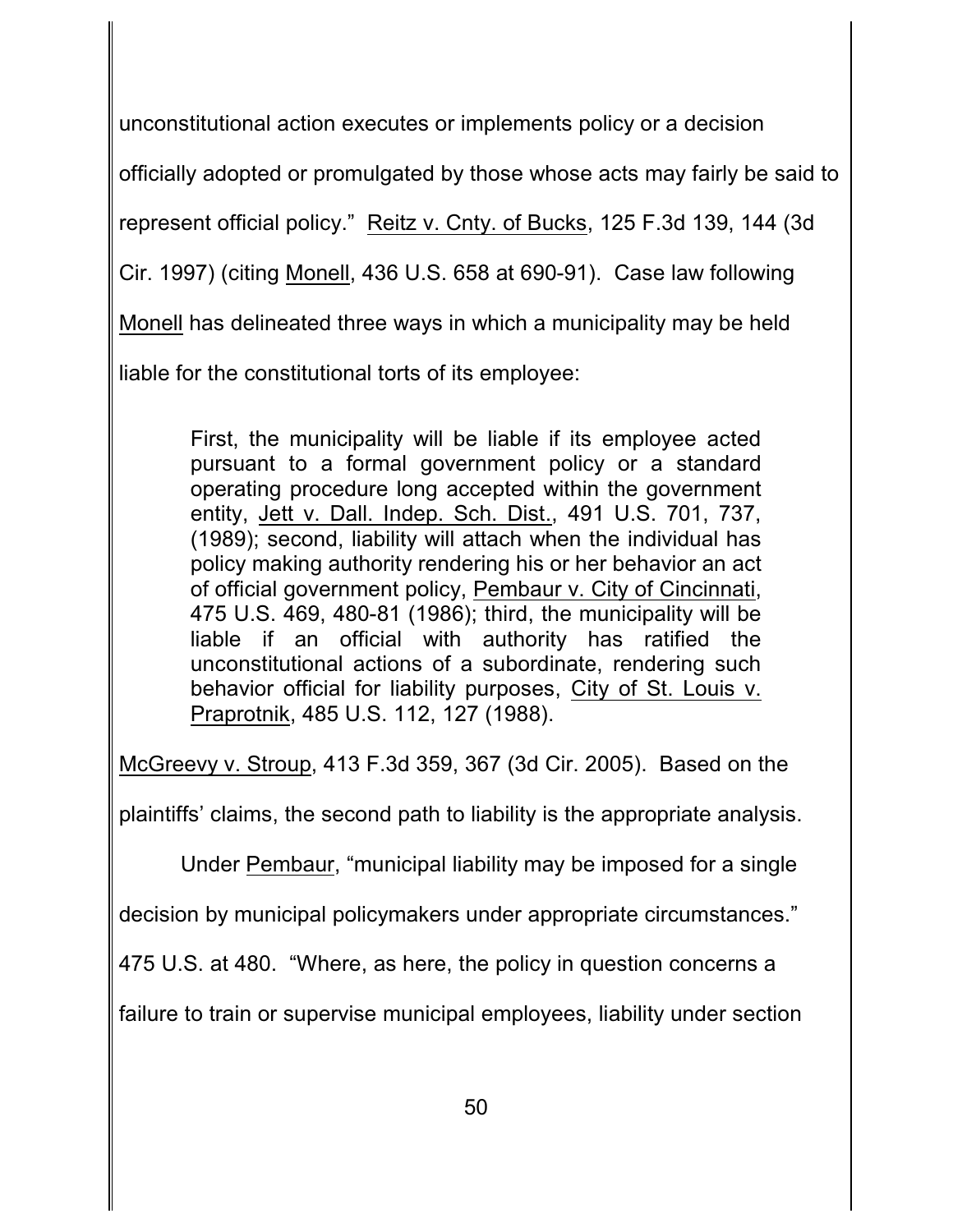1983 requires a showing that the failure amounts to deliberate indifference to the rights of persons with whom those employees will come into contact." Carter, 181 F.3d at 357. Thus, plaintiffs who seek to bring a claim for failure to train against local governments under section 1983 must: (1) identify the deficiency in training; (2) prove that the failure to remedy the identified deficiency constituted deliberate indifference on the part of the municipality; and (3) demonstrate a direct causal link between the deficiency in training and the deprivation on plaintiffs' federal rights. City of Canton v. Harris, 489 U.S. 378, 390-91 (1989); Woloszyn v. County of Lawrence, 396 F.3d 314, 324-25 (3d Cir. 2005). We address the threepart test *in seriatim*.

## **1. Identified Deficiency in Training.**

Plaintiffs contend the individual defendants lacked the proper interview and investigative techniques to work in the highly specialized area of rape and sexual assault investigations. Specifically, the individual defendants were not trained in the standard use of cognitive behavioral interviews, kinesic interviews and/or the interview technique known as A to Z / Z to A. (Luthcke Dep. at 8, 11-12, 17-18; Wagner Dep. at 10, 13 & 30; Doc. 71-4, Ex. D, Dep. of Lucas Bray (hereinafter "Bray Dep.") at 10-11);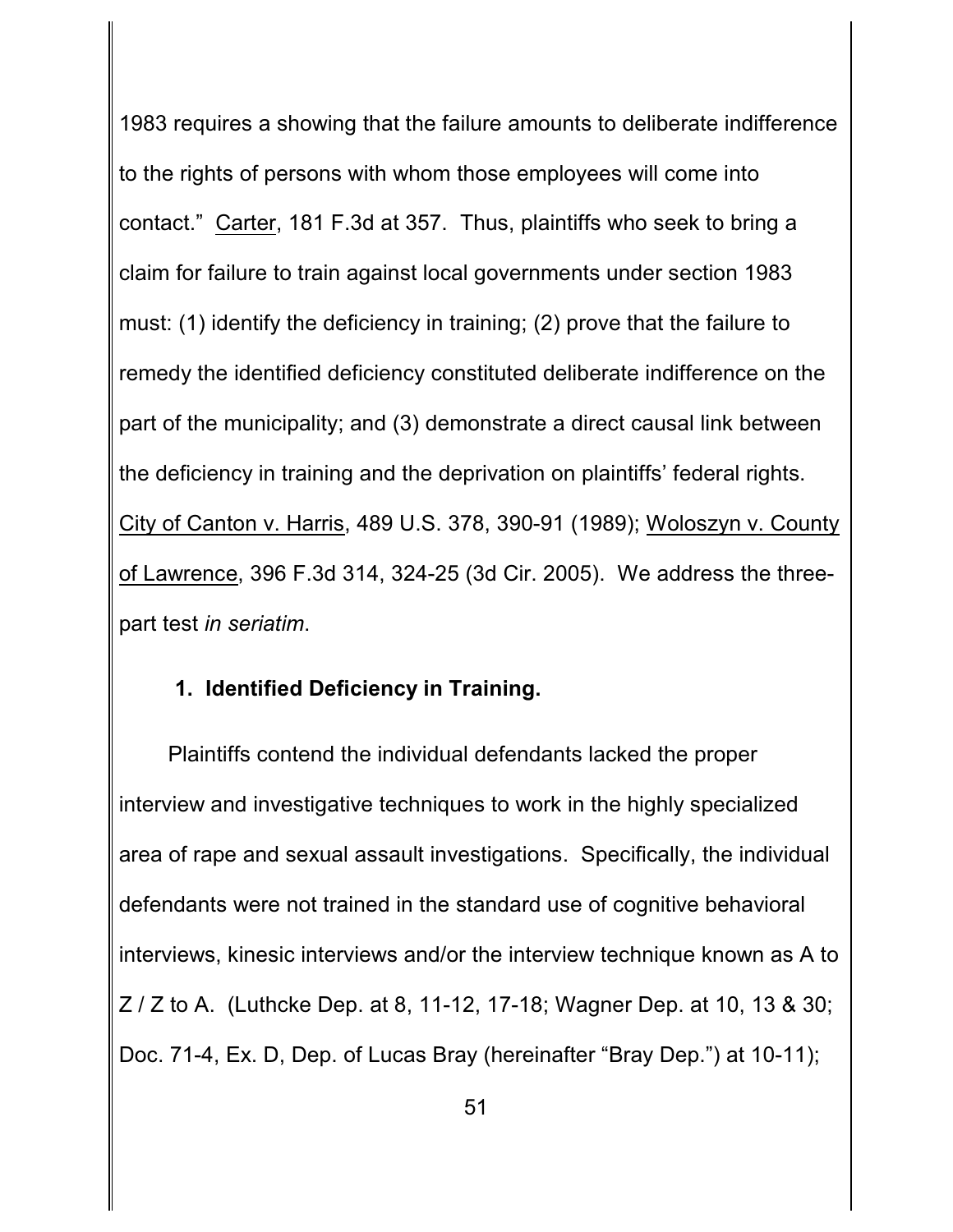Bohrman Dep. at 15, 16-19; Doc. 111-15, Ex. I, Martinelli Expert Report Part III (hereinafter "Martinelli Report III") at 14-26).

Additionally, plaintiffs' evidence demonstrates that the investigation of sexual assaults is often complex and requires a diverse background of knowledge of criminal statutes, interviewing techniques, forensics, search and seizure and the identification, collection and preservation of evidence. (Martinelli Report III at 14-15). Although plaintiffs' identified this deficiency in training, the additional training may not have mattered because, as set forth below, the detectives failed to utilize the basic police training they already possessed. (Id. at 14).

## **2. Municipality's Failure to Remedy the Identified Deficiency Constitutes Deliberate Indifference**.

In limited circumstances, a municipality's decision not to train employees about their legal duty to "avoid violating citizens' rights may rise to the level of an official government policy for the purposes of Section 1983." Connick v. Thompson, 131 S. Ct. 1350, 1359 (2011). "A municipality's culpability for a deprivation of rights is at its most tenuous where a claim turns on a failure to train." Id. As such, a municipality may be held liable for its failure to train employees only where that failure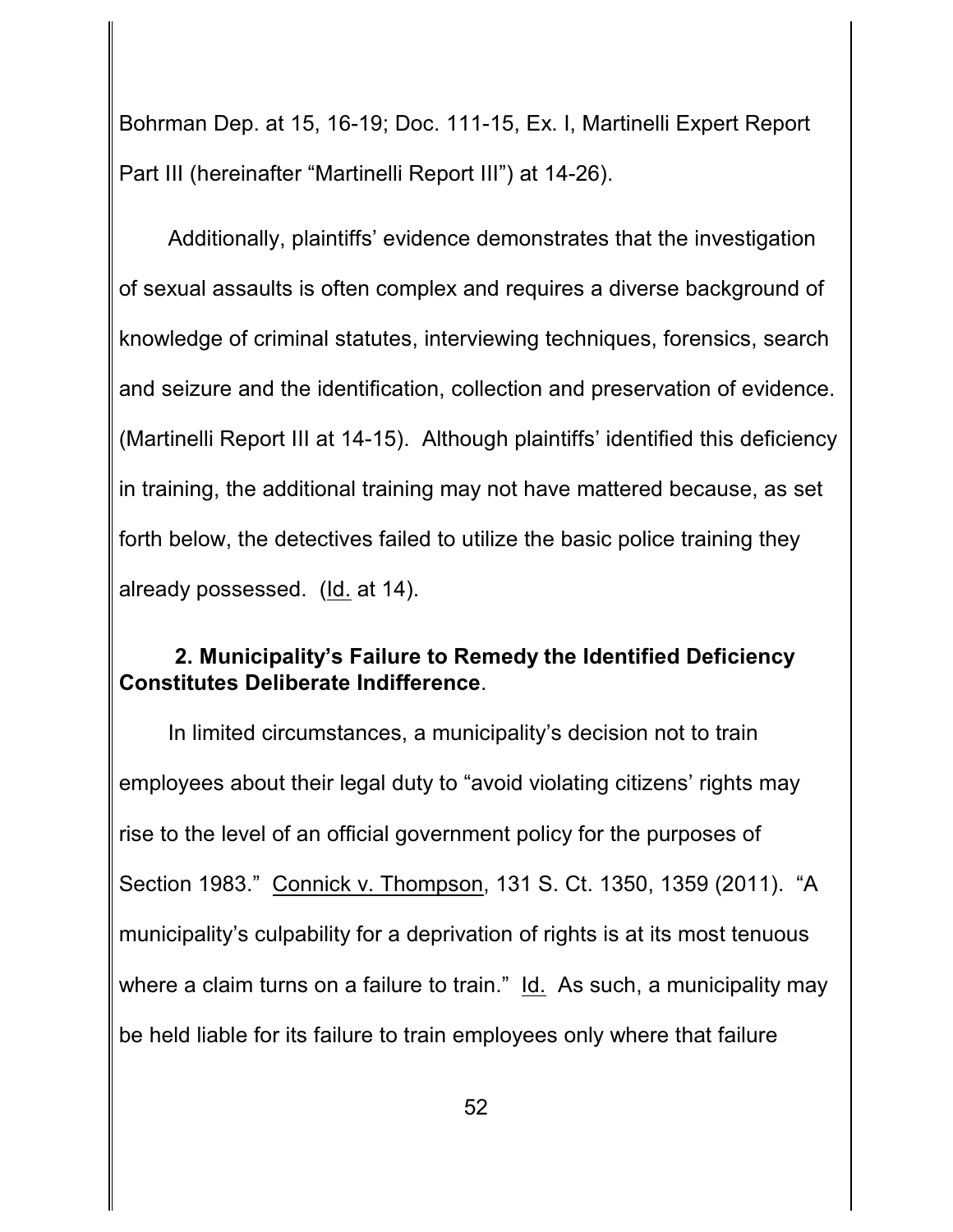amounts to "deliberate indifference to the [constitutional] rights of persons with whom the police come in contact." Id.; see also Doe v. Luzerne Cnty., 660 F.3d 169, 179 (3d Cir.2011).

Deliberate indifference is a stringent standard of fault "requiring proof that a municipal actor disregarded a known or obvious consequence of his action." Connick 131 S. Ct. at 1360 (quoting Bryan Cty. v. Brown, 520 U.S. 397, 410 (1997)). A plaintiff may prove deliberate indifference in one of two ways. First, "a pattern of similar constitutional violations by untrained employees is 'ordinarily necessary' to demonstrate deliberate indifference." Id. Second, in a narrow range of circumstances, a single incident may constitute deliberate indifference when "in light of the duties assigned to specific officers . . . the need for more or different training is so obvious, and the inadequacy so likely to result in the violation of constitutional rights, that the policymakers of the city can reasonably be said to have been deliberately indifferent to the need." Canton, 489 U.S. at 390.

In the present case, plaintiffs' rely on the second, or single-incident, theory to prove deliberate indifference. Plaintiffs contend the probable cause violations were the "obvious" consequences of the municipal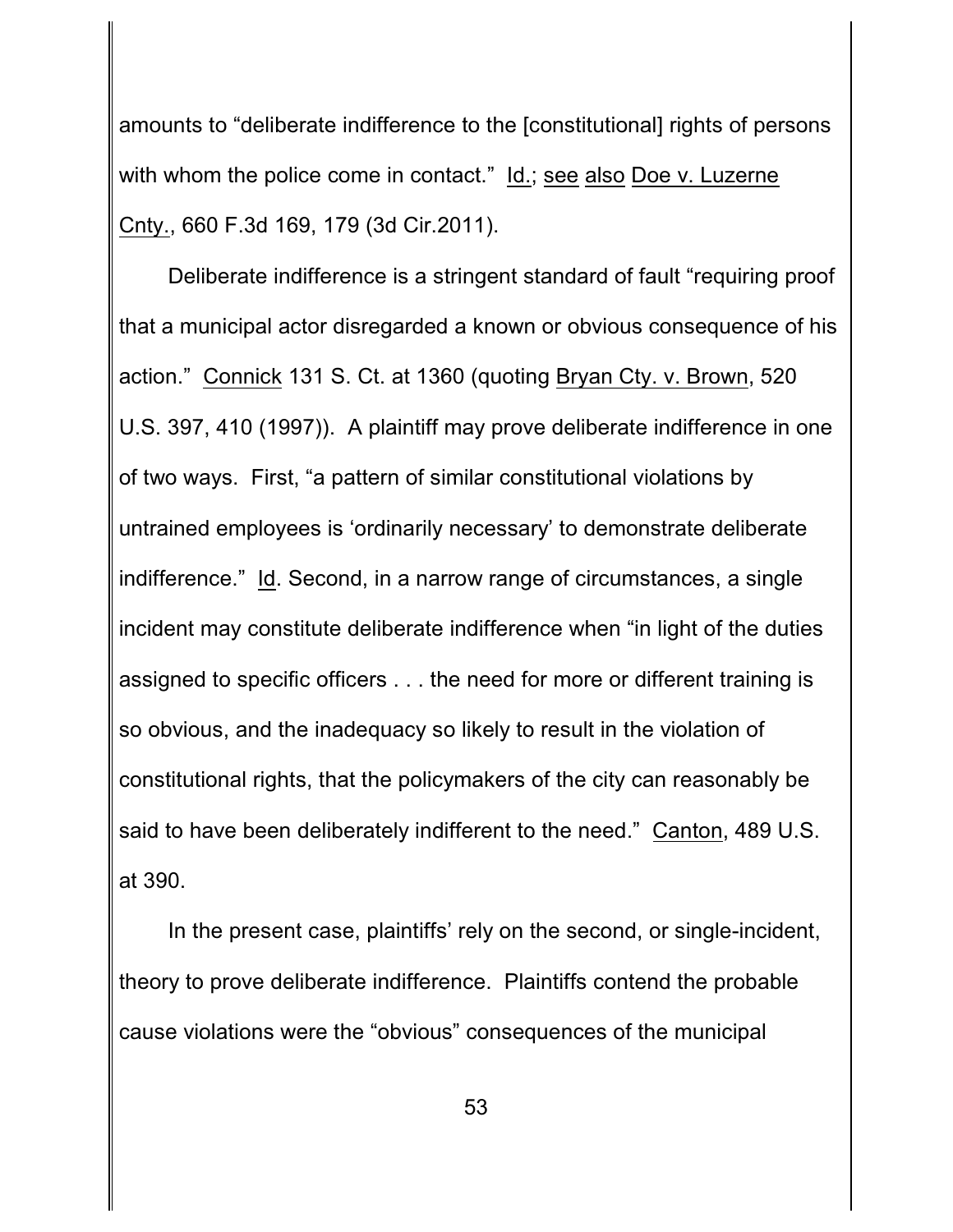defendants failing to provide specific training. The identified deficiency in training, however, fails to demonstrate deliberate indifference in two ways. First, the need for more or different training was not obvious because, as stated in the probable cause sections supra, the individual defendants failed to utilize basic police skills they already possessed.

Specifically, a reasonably trained detective would have chosen to reinterview AJ and TM to evaluate their inconsistent statements. Additionally, the individual defendants could have arranged for AJ and TM to make "pretext phone calls" to plaintiffs in an attempt to get one of the suspects to admit the sexual assault. Finally, the individual defendants failed to conduct a timely investigation by not confirming plaintiffs' stories until February 25, 2008, two weeks after the investigation began. Simply put, the need for more or different training was not obvious because reinterviewing witnesses, pretextual phone calls and following through on investigations are basic police skills.

Second, comparing the present case to the Canton single-incident hypothetical further reveals a lack of deliberate indifference.<sup>4</sup> The Canton

 $<sup>4</sup>$  In Canton, the Supreme Court posed the hypothetical example of a</sup> city that arms its police force with firearms and deploys the armed officers into the public to capture fleeing felons without training the officers in the constitutional limitations on the use of deadly force. 489 U.S. at 390 n.10.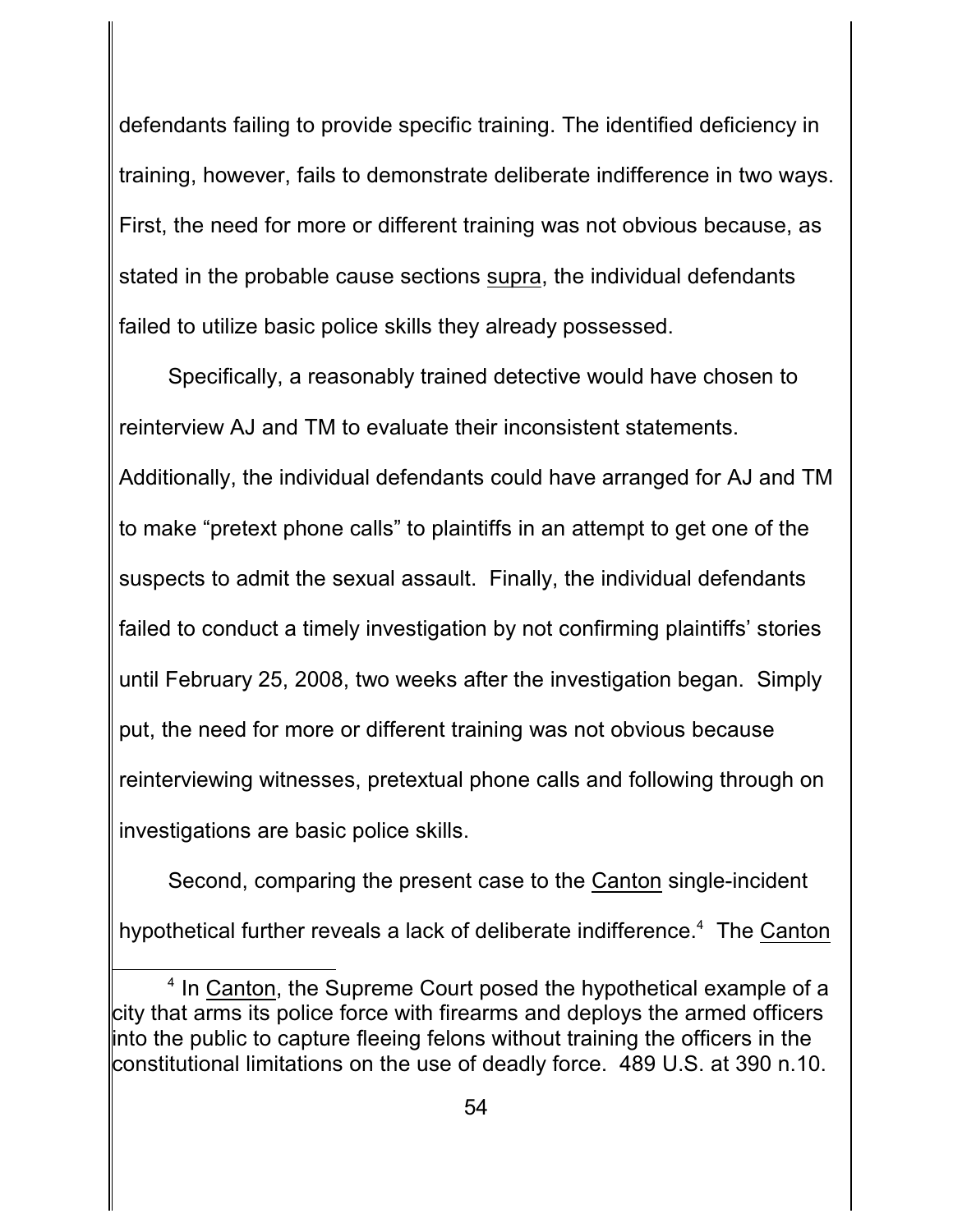hypothetical assumes armed police officers have no knowledge of the constitutional limits on the use of deadly force. Here, the individual defendants had a thorough understanding on the constitutional limits of probable cause because each provided an accurate recitation of the legal definition of probable cause. (See Luthcke Dep. at 8; Wagner Dep. at 9, 15; Bohrman Dep. at 8; Bray Dep. at 9). Moreover, the individual defendants correctly acknowledged the role exculpatory evidence plays in the decision to charge a suspect with a crime. (Luthcke Dep. at 9; Wagner Dep. at 5-6; Bohrman Dep. at 26-28; Bray Dep. at 20). Plaintiffs' complaint therefore cannot rely on the complete lack of an ability to cope with constitutional situations underlying the Canton hypothetical.

The court does not assume police officers will always make correct probable cause determinations. But, municipal liability is not established by showing that additional training would have been helpful in making difficult probable cause decisions. See Connick, 131 S. Ct. at 1363-64

Given the known frequency with which police attempt to arrest fleeing felons and the "predictability that an officer lacking specific tools to handle the situation will violate citizens' rights," the Supreme Court theorized that a city's decision not to train the officers about constitutional limits on the use of deadly force could reflect the city's deliberate indifference to the "highly predictable consequence," namely, violations of constitutional rights. Bryan Cnty., 520 U.S. at 409.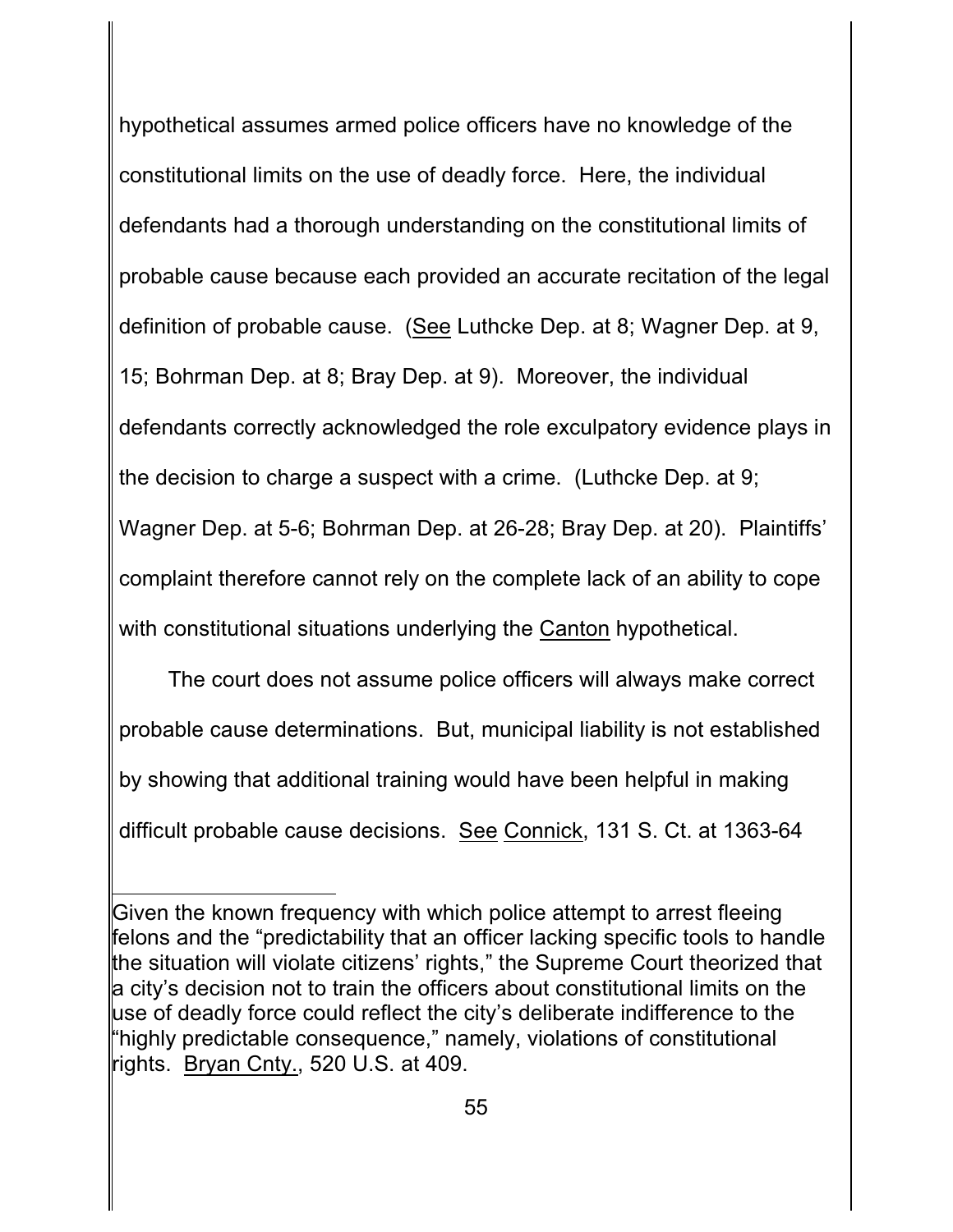(Proving that an injury or accident could have been avoided if an officer had better or more training, sufficient to equip him to avoid the particular injury causing conduct will not suffice.) Accordingly, the municipalities failure to remedy the identified deficiency in training does not constitute deliberate indifference.

## **3. Direct Causal Link Between the Deficiency in Training and the Violation of Plaintiffs' Federal Rights.**

Finally, plaintiffs must demonstrate a direct causal link between the deficiency in training and the deprivation on plaintiffs' federal rights. "[F]or liability to attach . . . the identified deficiency in a city's training program must be closely related to the ultimate injury." Canton 489 U.S. at 391. Plaintiffs must still prove that "the deficiency in training actually caused the police officers' indifference" to their constitutional rights. Id. They have failed to do so.

In the present case, plaintiffs cannot meet this rigorous standard of causation. Plaintiffs' constitutional violations were not caused by the municipalities' failure to better train their employees. Rather, the individual defendants' failure to utilize police skills that they already possessed violated plaintiffs' constitutional rights. To find causation on the facts in this case would engage the federal courts in an endless second-guessing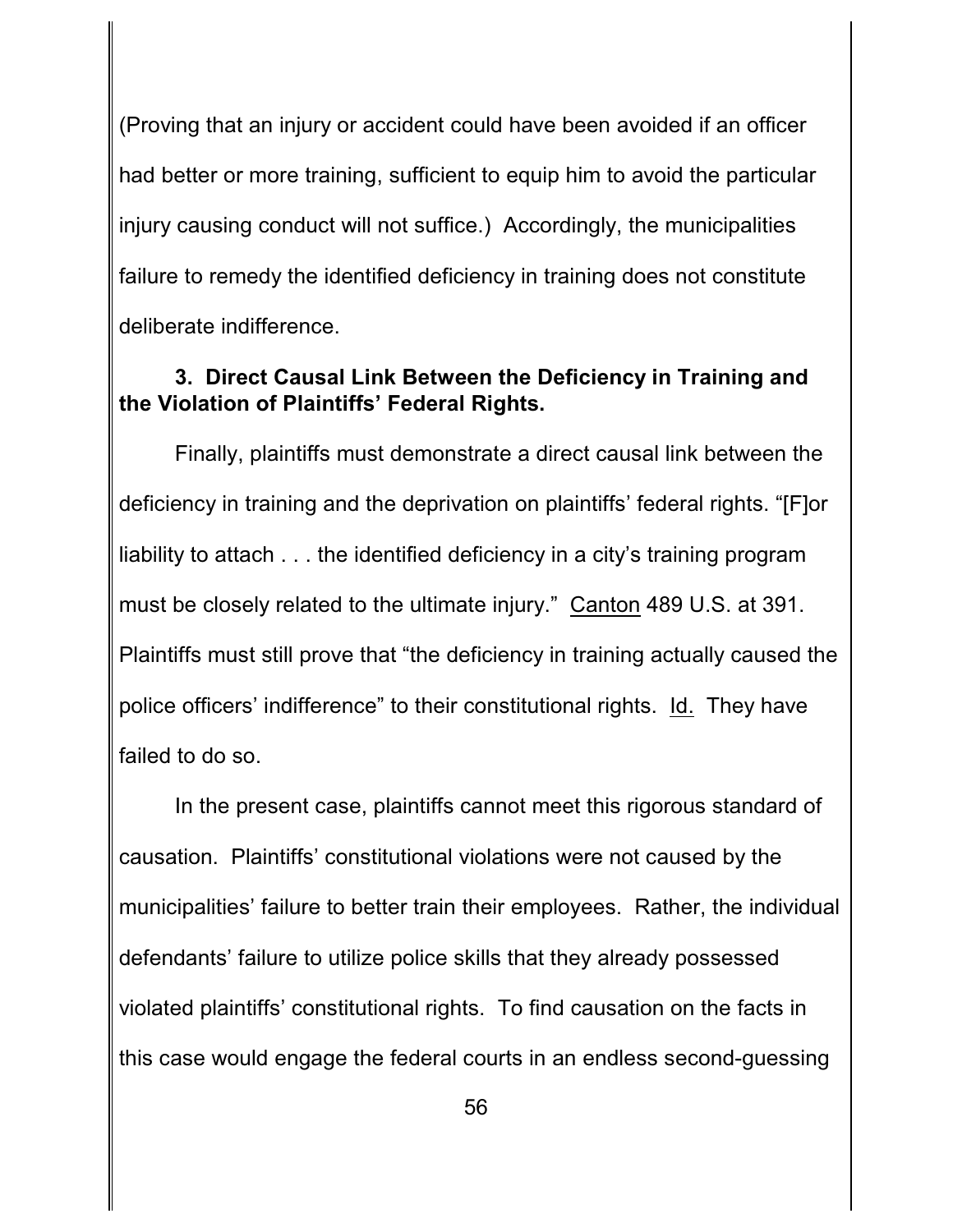of municipal training programs or force federal courts into the realm of prediction and speculation as to how a better or different training program may have prevented constitutional violations. Ergo, we will grant summary judgment in favor of the defendants on plaintiffs' failure to train claims.

# **CONCLUSION**

For the reasons stated above, the defendants' motions for summary judgment will be granted in part and denied in part. The motion will be granted with respect to plaintiffs' malicious prosecution claim against Detective Bentzoni. The motions will be granted with respect to plaintiffs' failure to train claims against Monroe County, the Municipalities, Pocono Mountain Regional Police Commission, Pocono Mountain Regional Police Department and Chief Lewis. the motions will be denied with respect to all other parties and counts.

Thus, the remaining counts are: Count I, false arrest and false imprisonment against Defendant Detectives Luthcke, Bohrman, Bray, Wagner and Bentzoni; Count II, false arrest against Defendant ADA Rakaczewski in his investigative capacity; and Count IV, malicious prosecution against Defendant Detectives Luthcke, Bohrman, Bray and Wagner. An appropriate order follows.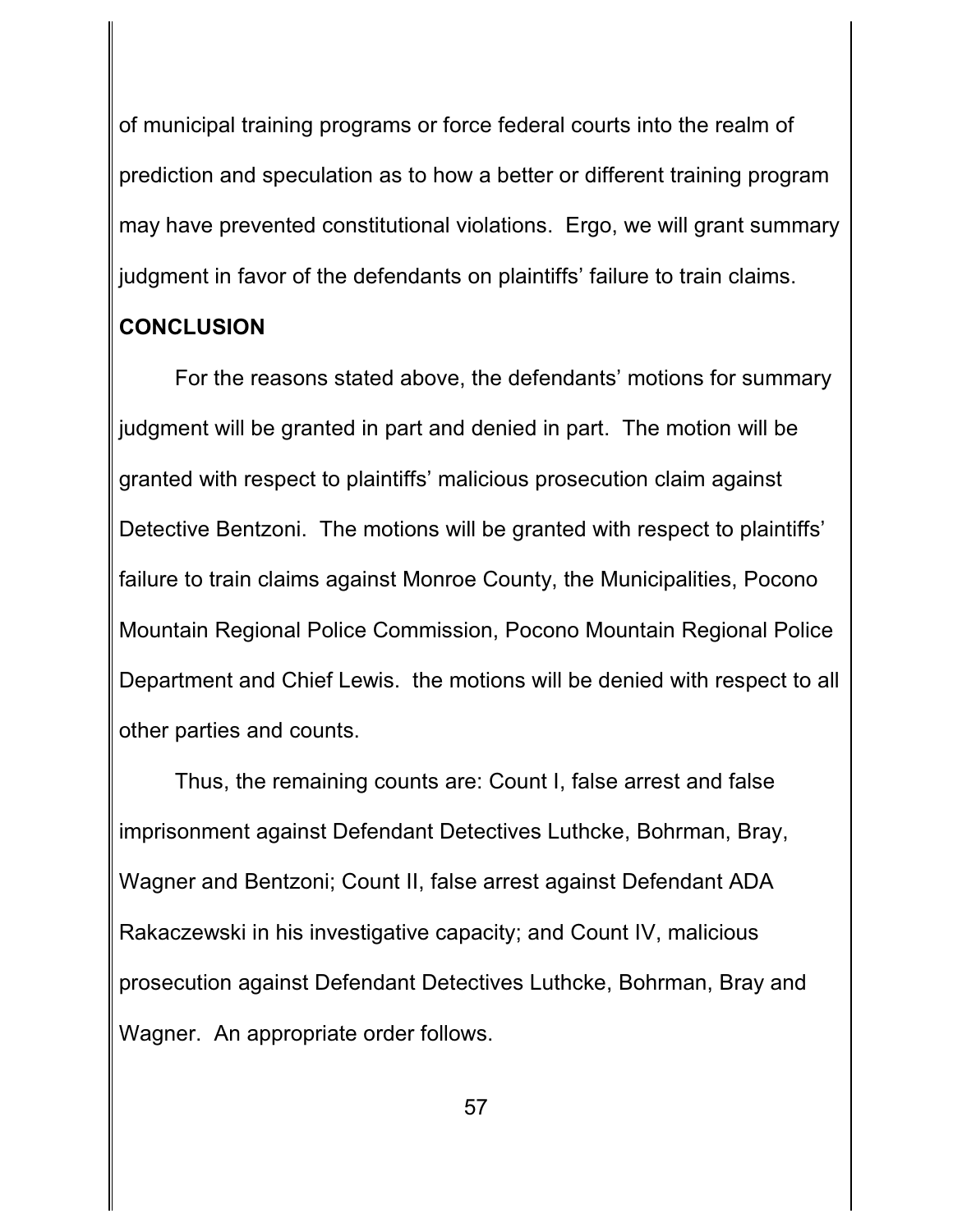## **IN THE UNITED STATES DISTRICT COURT FOR THE MIDDLE DISTRICT OF PENNSYLVANIA**

| <b>WILLIAM SPIESS; KASHEEN</b>        | No. 3:10cv287  |
|---------------------------------------|----------------|
| <b>THOMAS; GENE THOMAS, II;</b>       |                |
| <b>JALEEL HOLDEN and JOSE</b>         | (Judge Munley) |
| LACEN,                                |                |
| <b>Plaintiffs</b>                     |                |
| v.                                    |                |
|                                       |                |
| <b>POCONO MOUNTAIN REGIONAL</b>       |                |
| <b>POLICE DEPARTMENT;</b>             |                |
| <b>TOBYHANNA TOWNSHIP; MOUNT</b>      |                |
| <b>POCONO BOROUGH:</b>                |                |
| <b>TUNKHANNOCK TOWNSHIP:</b>          |                |
| <b>COOLBAUGH TOWNSHIP; CHIEF</b>      |                |
| <b>HARRY W. LEWIS; RICHARD</b>        |                |
| W. LUTHCKE; JOHN P. BOHRMAN;          |                |
| <b>LUCAS BRAY; CHRIS WAGNER;</b>      |                |
| <b>MONROE COUNTY; A.D.A. MICHAEL:</b> |                |
| <b>RAKACZEWSKI; DET. WENDY</b>        |                |
| <b>BENTZONI and POCONO</b>            |                |
| <b>MOUNTAIN REGIONAL POLICE</b>       |                |
| <b>COMMISSION,</b>                    |                |
| <b>Defendants</b>                     |                |
|                                       |                |

## **ORDER**

**AND NOW**, to wit, this 26th day of March 2013, upon consideration

of defendants' motions for summary judgment, it is HEREBY **ORDERED**

as follows:

1. Defendant Chris Wagner's motion for summary judgment (Doc. 69)

is **DENIED**;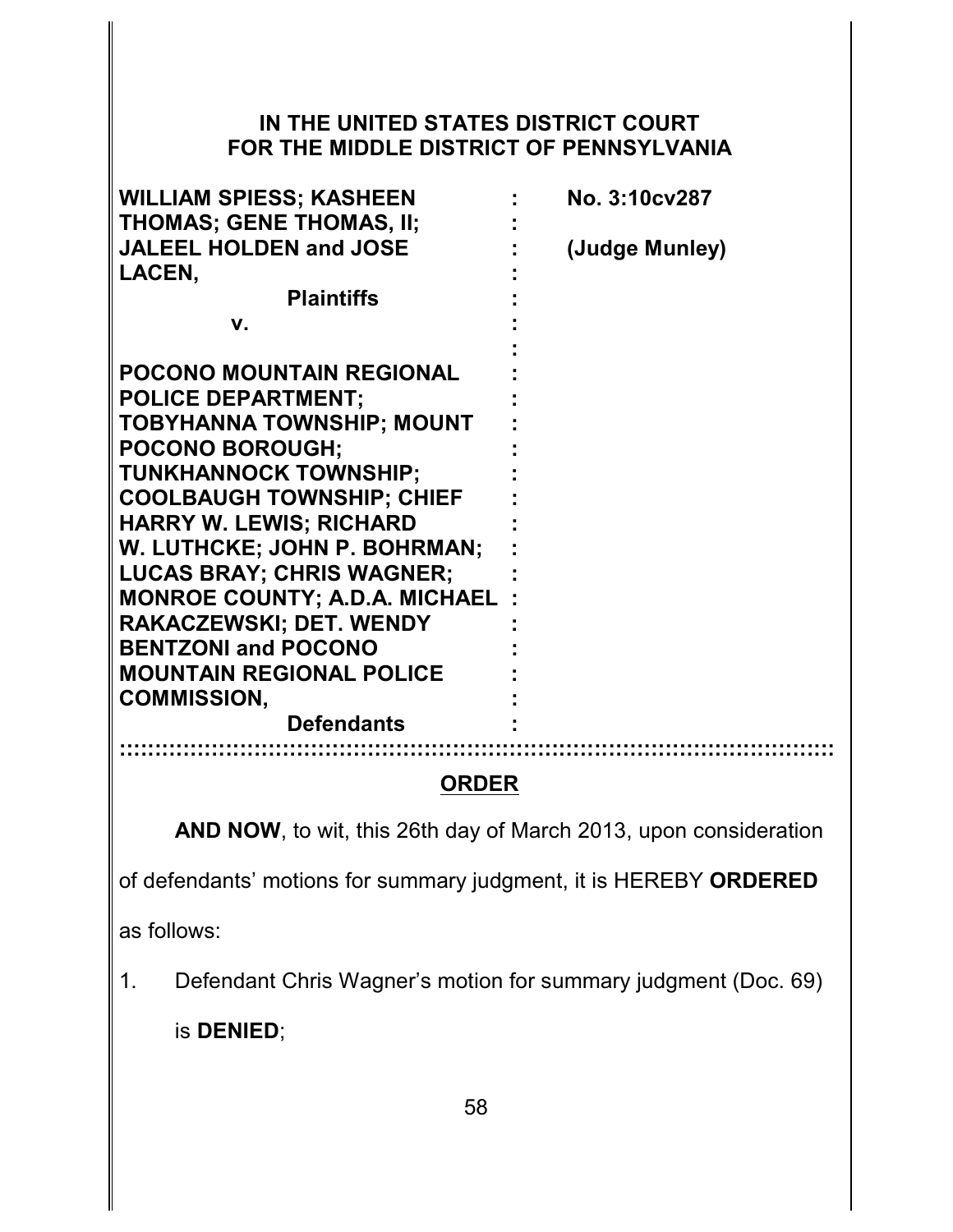- 2. Defendant John P. Bohrman's motion for summary judgment (Doc. 70) is **DENIED**;
- 3. Defendants Wendy Bentzoni, A.D.A. Michael Rakaczewski and Monroe County's motion for summary judgment (Doc. 74) is **GRANTED** in part and **DENIED** in part as follows:
	- a. The motion is **GRANTED** with respect to plaintiffs' malicious prosecution claim, Count IV, against Wendy Bentzoni.
	- b. The motion is **GRANTED** with respect to plaintiffs' failure to train claim, Count IX, against Monroe County. Monroe County is **DISMISSED** from the case.
	- c. The motion is **DENIED** in all other aspects.
- 4. Defendant Chief Harry W. Lewis' motion for summary judgment (Doc. 76) is **GRANTED**. Chief Harry W. Lewis is **DISMISSED** from the case;
- 5. Defendant Lucas Bray's motion for summary judgment (Doc. 78) is **DENIED**;
- 6. Defendant Richard W. Luthcke's motion for summary judgment (Doc. 80) is **DENIED**; and